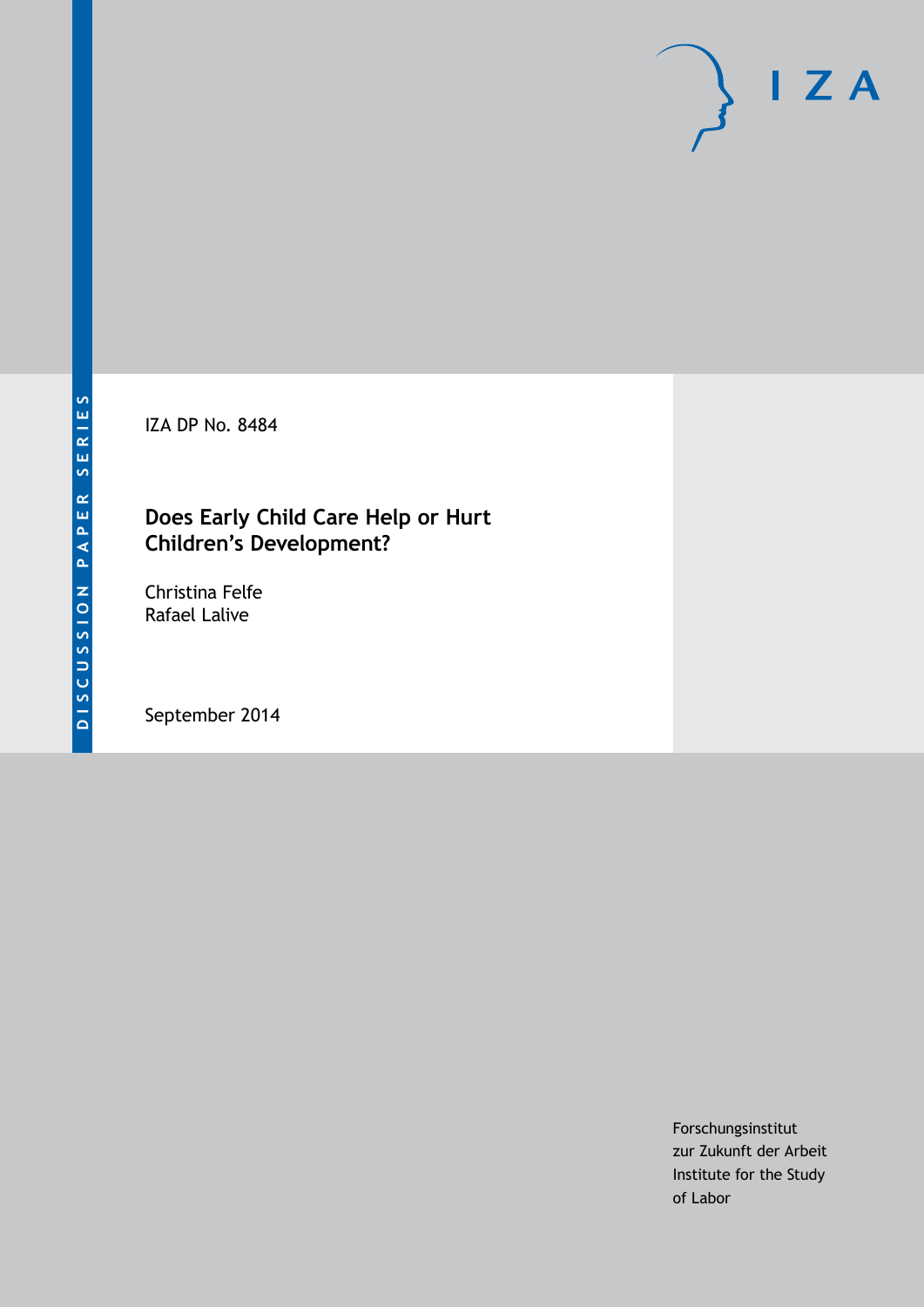# **Does Early Child Care Help or Hurt Children's Development?**

# **Christina Felfe**

*University of St. Gallen and CESifo*

# **Rafael Lalive**

*University of Lausanne, CEPR, CESifo, NBER and IZA*

Discussion Paper No. 8484 September 2014

IZA

P.O. Box 7240 53072 Bonn **Germany** 

Phone: +49-228-3894-0 Fax: +49-228-3894-180 E-mail: [iza@iza.org](mailto:iza@iza.org)

Any opinions expressed here are those of the author(s) and not those of IZA. Research published in this series may include views on policy, but the institute itself takes no institutional policy positions. The IZA research network is committed to the IZA Guiding Principles of Research Integrity.

The Institute for the Study of Labor (IZA) in Bonn is a local and virtual international research center and a place of communication between science, politics and business. IZA is an independent nonprofit organization supported by Deutsche Post Foundation. The center is associated with the University of Bonn and offers a stimulating research environment through its international network, workshops and conferences, data service, project support, research visits and doctoral program. IZA engages in (i) original and internationally competitive research in all fields of labor economics, (ii) development of policy concepts, and (iii) dissemination of research results and concepts to the interested public.

IZA Discussion Papers often represent preliminary work and are circulated to encourage discussion. Citation of such a paper should account for its provisional character. A revised version may be available directly from the author.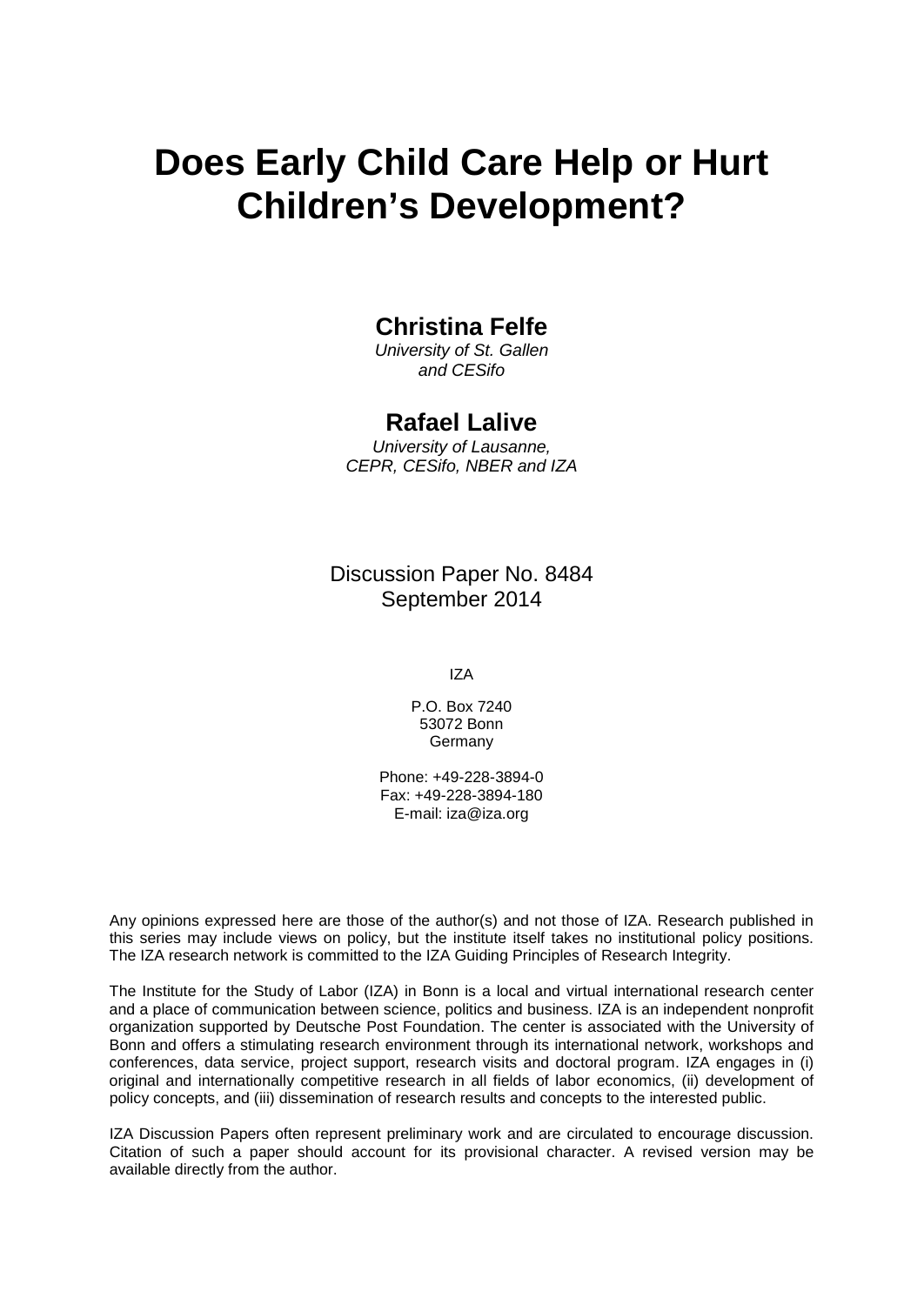IZA Discussion Paper No. 8484 September 2014

# **ABSTRACT**

# **Does Early Child Care Help or Hurt Children's Development?[\\*](#page-2-0)**

More children than ever attend center-based care early in life. We study whether children who attend center-based care before age 3 have better or worse language and motor skills, socio-emotional maturity, and school readiness just before entering primary school. In data covering about 36,000 children in one West German state, we use a marginal treatment effects framework to show how causal effects vary with observed characteristics of children, parents, and care centers and with unobserved preferences for center-based care. Early center-based care benefits children with less educated mothers or foreign parents. Benefits increase when parents have a preference for center-based care. Centers with small playgroups and with experienced, trained, or full-time working staff produce the best effects. A modest expansion of the number of places in early care centers improves children's development, whereas a strong expansion has no significant effects.

JEL Classification: J13, I21, I38

Keywords: child care, child development, marginal treatment effects

Corresponding author:

Rafael Lalive Department of Economics University of Lausanne CH-1015 Lausanne-Dorigny **Switzerland** E-mail: [Rafael.Lalive@unil.ch](mailto:Rafael.Lalive@unil.ch)

<span id="page-2-0"></span>We would like to thank Olof Aslund, Michael Baker, Mark Dusheiko, Maria Fitzpatrick, Eric French, Martin Huber, Steven Lehrer, Patrick Kline, Claudia Senik, Marianne Simonsen, Mark Stabile, Sergio Urzua, Chris White, Ludger Wössmann, and Danny Yagan for valuable comments on earlier versions of this paper. We presented the paper to seminar audiences at Ifo Institute Munich, UC Berkeley, University of Lausanne, University of Mannheim, University of Toronto, CIREQ Montreal, and Barcelona Summer Forum. We are indebted to the MSGWG (Ministry of Social Affairs, Health, Science and Equality) of Schleswig Holstein/Germany who granted us access and further information to their annual reports of the school entrance examinations. In particular, we would like to thank our cooperation partners, Heidrun Thaiss, Ute Thyen and Sabine Brehm for their support and thoughtful input. Rafael Lalive acknowledges financial support from NCCR LIVES; Christina Felfe acknowledges financial support from the Economic Policy Profile Area of the University of St. Gallen. Rafael Lalive thanks the UC Berkeley Center for Labor Economics for its hospitality while rewriting substantial parts of this paper. All remaining errors are our own.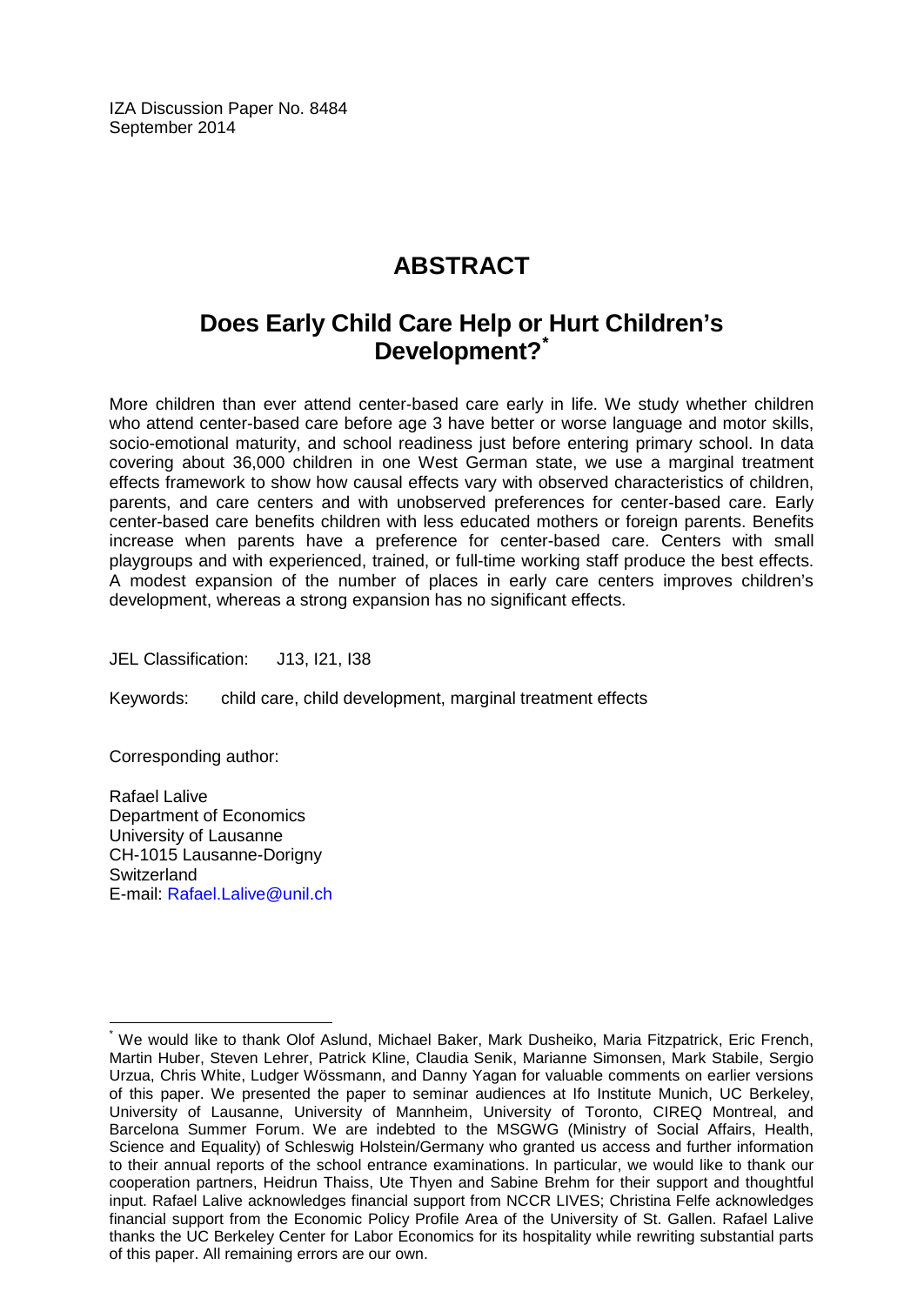### **1 Introduction**

OECD countries differ enormously in the number of children that attend center-based care early in life. Whereas only about 3 or 4 children per 100 attended early care in the Czech and Slovak Republics, almost 66 did so in Denmark in 2010 (OECD, 2014). Former Eastern European and German-speaking countries also have few children in early care, whereas all Nordic countries except Finland are among the highest-ranking countries in early care use. Enrollment in early care has also increased considerably in the past decade: Southern European countries expanded early care by more than 30 percentage points between 2003 and 2010, allowing them to almost close the gap with the Nordic countries. Germany expanded early care more slowly, offering a place in early care to 9 out of 100 children in 2003 and to 23 out of 100 children in 2010.

This paper considers the consequences of attending early care on a child's later development outcomes. Attending high-quality early child care can substantially enhance a child's prospects in life, providing an environment that stimulates communication, creativity, and motor skills. Care professionals at the center can also support parents in identifying developmental problems and can help find strategies for dealing with them. As a result, early care may be an intervention with a very large benefit relative to its cost (Heckman and Masterov, 2007).

However, the effects of attending early care are almost certainly not the same for every child. The quality of the care available at home in comparison to the quality of the care provided by the center shapes the benefits of early care attendance. Children who already benefit from very high quality care at home may not benefit as much from further stimulation at the center if center care functions as a substitute for home care. Alternatively, if home care and center care are complementary, children who are already highly stimulated at home might prosper most. Effects will also differ along unobserved dimensions, such as parents' preferences regarding whether to send their children to care. Understanding whether and how effects vary with preferences is essential from a policy perspective. If selection into care is random, expanding care until every child has access may be worthwhile if early care attendance generates sizeable benefits. Conversely, less than universal access may be a better policy if child care can be provided only to children who stand to benefit most; universal early care costs about 1 percent of GDP.

Our objective here is to provide a detailed assessment of the determinants and the effects of early center-based care on children's development later in life. Our analysis has two novel features. First, we adopt a marginal treatment effect (MTE) framework. The MTE is the average causal effect of early center-based care exposure on child development for children whose parents are indifferent to whether their child is sent to early care (Bjorklund and Moffitt, 1987; Heckman and Vytlacil, 2000; Carneiro *et al.*, 2011). The MTE framework enables us to discuss the full range of heterogeneity in the effects of center-based care exposure on child development. We will particularly highlight how child or family background, center quality, and parents'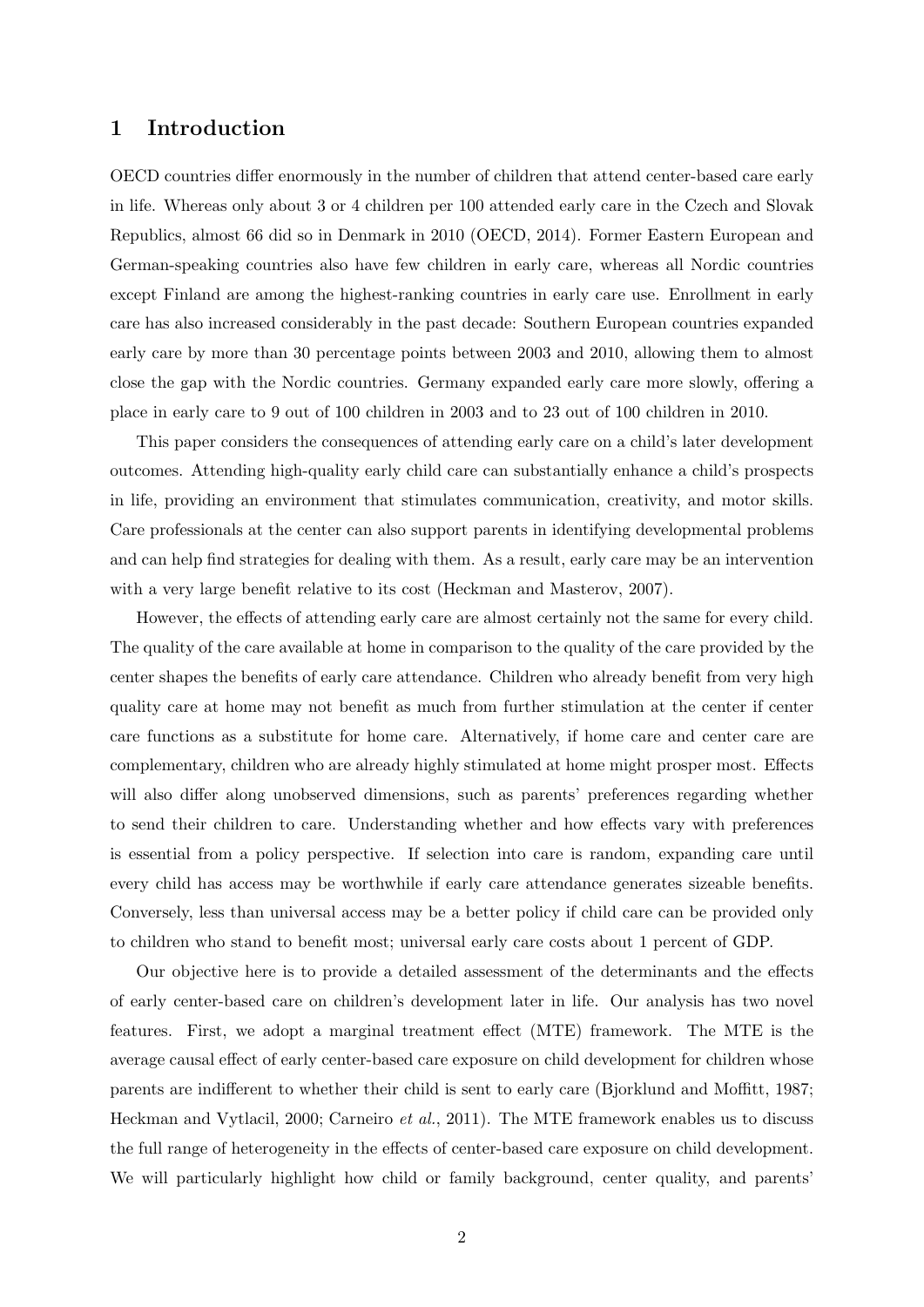demand for early care affect the MTEs. We also use MTEs to simulate the effects of three reforms of the early child care system: the introduction of center-based care to the average enrollment in our sample (8.4% enrollment), a further expansion to the current low level in West Germany (20% enrollment), and a further expansion to 40% enrollment. Second, we use two new and exceptionally rich data sources: administrative data from school entrance examinations in *Schleswig-Holstein*, a large West German state, on language skills, socio-emotional maturity, motor skills, and overall school readiness for more than 36,000 children; and information on structural quality features of child care centers to construct a series of quality indicators.

Identification of the MTE requires a continuous instrumental variable (IV). The ideal IV would track exogenous changes in the supply of child care across school districts. Our instrument is the proportion of children attending early child care in each of 335 school districts across three school entry cohorts. This IV works under two conditions. First, early care attendance needs to corresponds to the amount of care in supply. Early care expanded considerably over recent years due to a federal reform in 2005 announcing a future legal right to a place in early care, backed with supplementary federal subsidies. New places were immediately occupied by children due to excess demand: more parents wanted to place their child in early care than could be accommodated. Early care attendance in school districts therefore tracks its supply.

Second, early care attendance needs to be uncorrelated with child development, after correcting for key determinants of child care supply. While these two conditions will not always hold, we find they do in our context. the federal and state governments provided subsidies while offering few guidelines on where they would go. County authorities predicted the demand for early care, which determined the level of subsidies the county received from the federal and the state government, while institutions at the school district level applied directly for subsidies. As a result, the 2005 reform generated substantial variation in the expansion of the early child care system at the school district level. Expansions of early care were not exogenous across school districts: school districts with a high level of female employment and a strong need for additional child care places managed to get them. In addition, expansions often occurred at the cost of care quality. Nevertheless, expansions of child care were exogenous *within school districts*: once we condition on a set of school district fixed effects, average early care attendance is orthogonal to the socio-economic composition of the school district. Moreover, the composition of children in early care does not change when school districts expand the number of early care places.

Our empirical analysis leads to the following results: First, early child care is particularly beneficial for children with a low socio-economic status (SES), i.e., children whose mothers have had compulsory education only or children of immigrants. Early child care works particulary well for low-SES children whose parents have a high preference for sending their child to early care. Effects for low-SES children are quantitatively important: they are large enough to close the development gap between low and high SES children, or between native and immigrant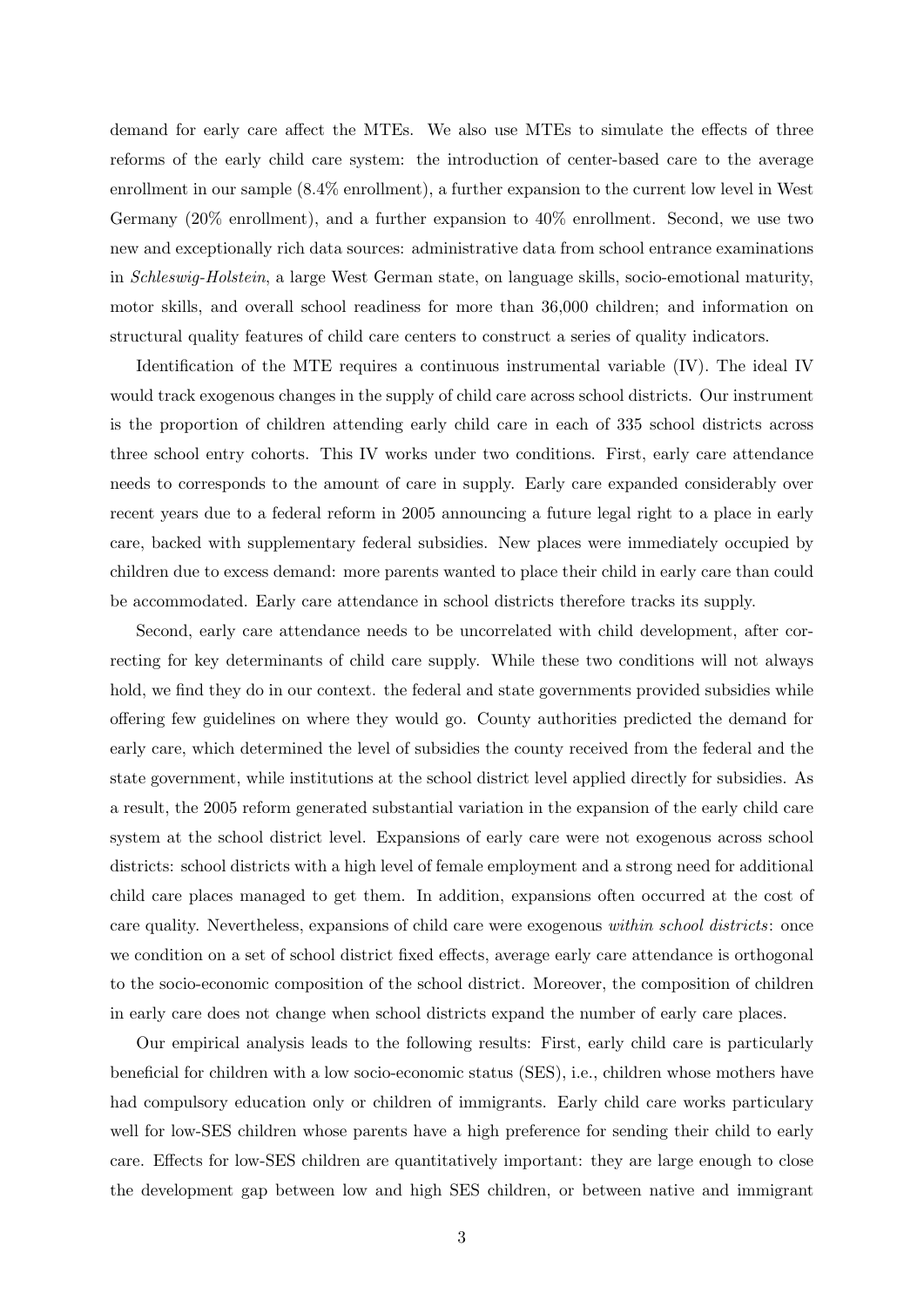children. Second, centers with smaller playgroups and with older or better trained staff, or with more full-time staff, produce best effects. Effects of early center-based care are downward biased without controls for care center quality. Third, a modest increase in the number of early care places benefits low SES children, whereas a strong expansion has no significant effect. Finally, conventional linear instrumental variables (IV) estimates do not measure the effects of expanding the early care system.

Two main strands of the literature discuss how child care affects children's development.<sup>1</sup> The first strand investigates the effects of universally accessible child care on children's skill acquisition. A large body of research discusses the effects of non-parental care on pre-school age children (3-6 years old), finding mostly neutral or positive effects (e.g. Berlinski *et al.*, 2009, Cascio, 2009, Dustmann *et al.*, 2013, Felfe *et al.*, 2014, Fitzpatrick, 2008, Gormley Jr. *et al.*, 2008, Havnes and Mogstad, 2011, Magnuson *et al.*, 2007). Research on the effects of nonparental care on younger children (0-2 years old) is less abundant. Focusing on the Canadian province of Qu´ebec, Baker *et al.* (2008) find that lowering the out-of-pocket cost of public child care increases its use but also crowds out existing private care arrangements. While stimulating maternal employment, the child care subsidy led to more negative parenting styles, resulting in a deterioration of child well-being. Datta-Gupta and Simonsen (2010) find that Danish children benefit more from center-based care than from lower-quality informal day care. Noboa Hidalgo and Urz´ua (2012) find short-term gains from center-based care targeted at Chilean children aged 5-14 months, particularly in terms of motor and cognitive skills.

The second strand of the literature focuses on understanding the consequences of maternal employment on children's achievement. This strand is relevant for our study, as center-based care represents the main care mode for working mothers. Maternal employment can improve intellectual performance by increasing household income (Blau and Grossberg, 1992) but may also negatively affect children's cognitive outcomes (Baum, 2003; James-Burdumy, 2005), depending on certain characteristics of mothers and families (see Ruhm, 2004, and Brooks-Gunn *et al.*, 2002, for an overview). Several recent studies exploit changes in time spent with parents due to reforms in the length of parental leave to assess the role of time with parents in children's long-term development. Wuertz-Rasmussen (2010), Liu and Skans (2010), Baker and Milligan (2012), and Dustmann and Schoenberg (2012) find no effects, whereas Carneiro *et al.* (2014) detect some positive long-term effects on educational attainment and labor market outcomes at age 25 in Norway.

Our analysis complements the existing literature in at least three respects. First, to the best

<sup>&</sup>lt;sup>1</sup>A further, related strand focuses on the effects of pre-school interventions targeting disadvantaged children. These targeted interventions have demonstrated strong beneficial impacts on the development of participating children; see Blau and Currie (2006) or Heckman and Masterov (2007) for an overview. We do not review the literature on targeted interventions, since their effects are likely to differ from the effects of providing universal child care.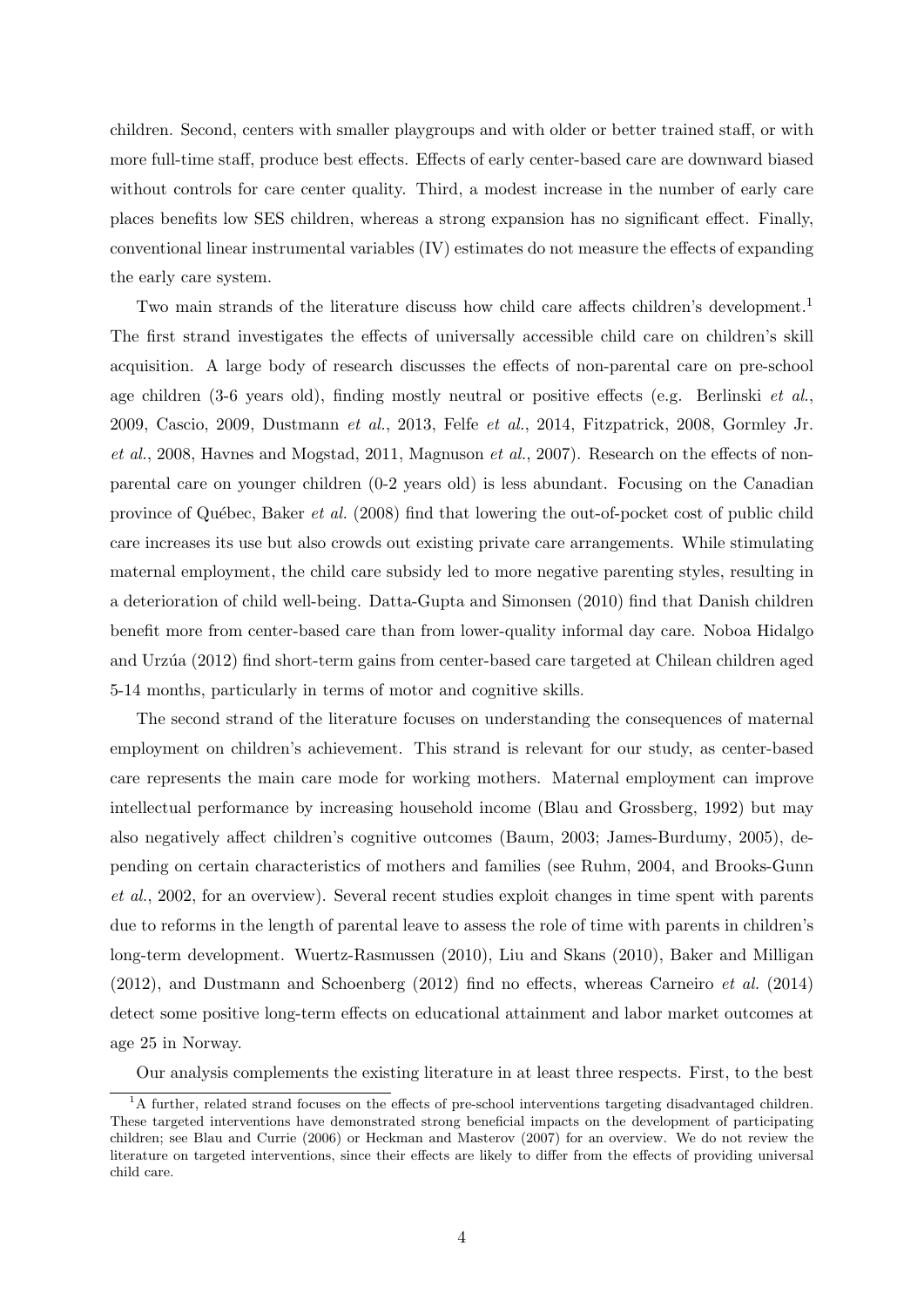of our knowledge, this is the first study estimating MTEs of early center-based care on children's development.<sup>2</sup> This framework allows us to discuss the full range of heterogeneity in the effects of early center-based care exposure with respect to observed background characteristics as well as to unobserved determinants of access. This information is critical for policy since it singles out the conditions under which children benefit more (or less) from center-based care. Second, existing studies of the effects of center-based care on child outcomes typically lack information on the quality of available care centers.<sup>3</sup> Our analysis uses detailed information on the quality of available care centers and shows that quality is a very important determinant of the returns on center-based care exposure. Third, we provide an assessment of how alternative reforms that expand the number of places in care centers affect the children who gain access because of these reforms. Finally, we discuss how these policy simulations compare to linear IV estimates, the dominant estimation framework in the existing literature.

The next section provides background on early child care and the school entrance examination in West Germany and specifically in *Schleswig-Holstein*, the region that we studied. In addition, it outlines our hypotheses about the effects of early child care on children's development. Section 3 presents the data and provides a descriptive analysis. Section 4 presents the conceptual framework of our analysis. Section 5 contains the main results of our analysis, and section 6 offers some conclusions.

# **2 Background**

### **2.1 The Child Care System in Germany**

Germany offers child care at two levels.<sup>4</sup> Early child care is available for children aged 0 to 2 years, while later child care—kindergarten—is available for children aged 3 to 6 years. Every child aged 3 to 6 years has been legally entitled to a place in kindergarten since 1996. As a result of this policy, around 90% of all children aged 3-6 years attend kindergarten in *Schleswig-Holstein*, with very little variation across school districts.

Child care centers are in charge of offering early child care. Centers have a clear educa-

<sup>&</sup>lt;sup>2</sup>Studies concerned with the distributional effects of child care programs have so far only relied on quantile regressions approaches (Bitler *et al.* (2013) study Head Start; Havnes and Mogstad (2014) study child care in Norway). A recent government report by Bucarey *et al.* (2014) studies heterogeneity in the observed and unobserved determinants of the propensity to participate in public child care. MTEs have been studied in other settings. Doyle (2007) measures MTEs of foster care on child outcomes. Maestas *et al.* (2013) and French and Song (2014) estimate MTEs of disability benefit receipt on labor supply. Brinch *et al.* (2014) extend the MTE framework to a setting with multiple discrete instruments. A previous version of this paper, Felfe and Lalive (2012), attempted to estimate MTEs of center-based care on contemporaneous child development outcomes using information from the German Socio-Economic Panel (SOEP). These short-term MTE estimates are very imprecise due to the small number of observations available in the SOEP.

<sup>3</sup>Walters (2014) provides a recent analysis of the relevance of center quality for explaining the variation in Head Start effectiveness across Head Start centers.

<sup>&</sup>lt;sup>4</sup>This section draws on Huesken (2010).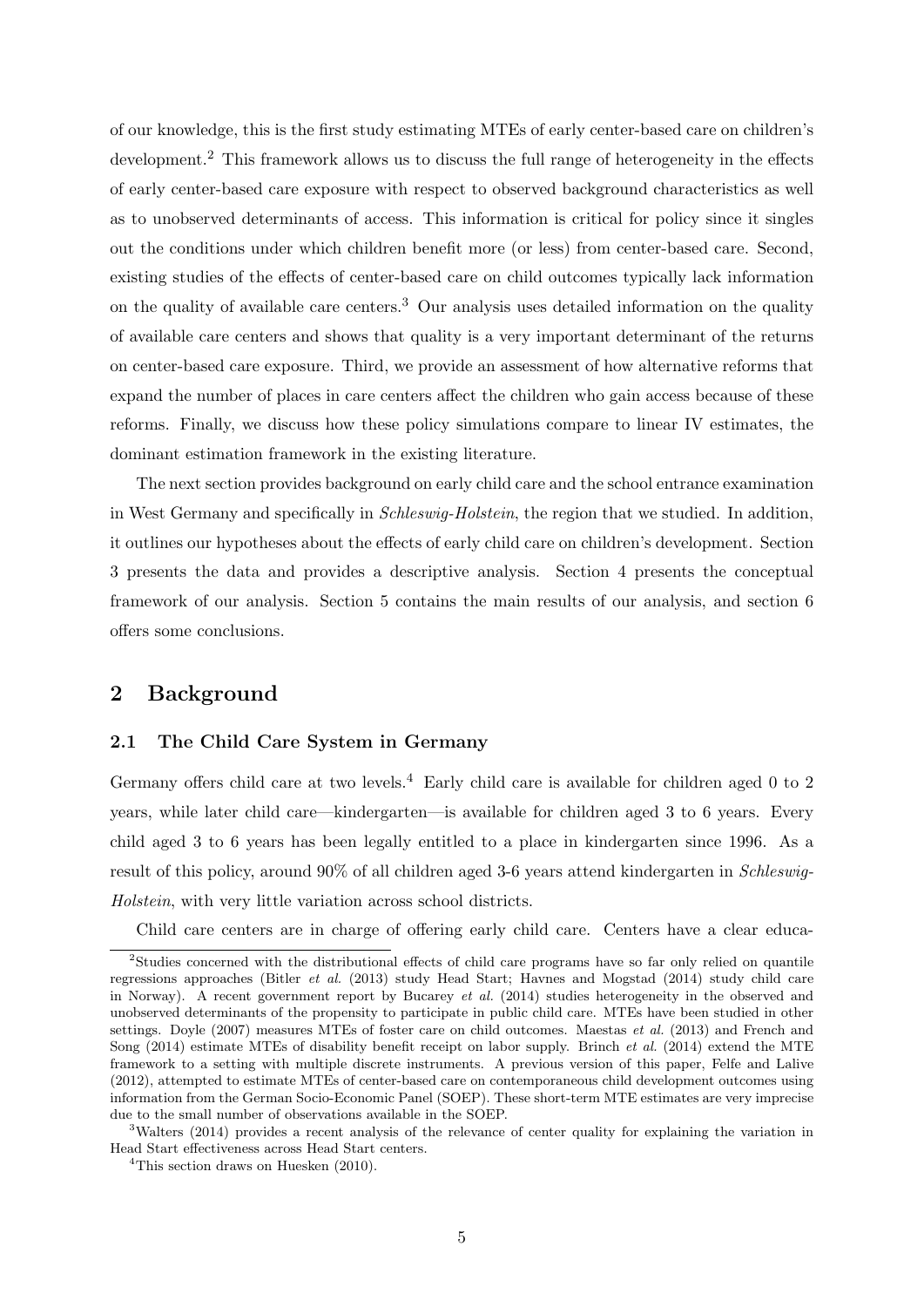tional mission to develop children's motor, language, and pattern-recognition skills. Center staff supports the development of these skills by engaging children in playful activities. In addition, social interactions between the child and staff and with other children in the center contribute to the development of social skills.

States (*Bundesl¨ander* ) are in charge of regulating the quality of center-based care in Germany. Regulations concern aspects such as opening hours, group size, and staff-child ratios as well as staff qualifications. Care centers have to remain open for at least four hours five days per week. Playgroups can have at most ten children and need to be supervised by at least one certified education specialist and one or two assistants. The degree required to work as a group leader in a child care center requires two years of theoretical training and at least two years of practice in a child care center. Care centers comply with these regulations: in 2006 and 2007 groups accommodated on average 10.2 children, 62.3% of the employed staff had a degree in early childhood education, and the ratio of children to staff was about 3:1.

Center-based care is run by subsidized nonprofit organizations. In 2006, public subsidies paid for about 78.9% of the total cost of center-based care, whereas parents contributed 14.0%, and other private organizations contributed 7.1% of the total operating cost of 14.1 billion Euros. Fees depend on family size in a regressive manner and on income in a progressive manner and range from 0 to 600 Euros per month. Thus, centers offer high-quality and low-cost care for young children.

Many parents who want to place their children in center-based care cannot do so because of supply shortages in West Germany. For instance, *Schleswig-Holstein* offered 2.6 places per 100 children aged 0 to 2 years in 2002. Centers use waiting lists to allocate places to families who sign their children up early.<sup>5</sup> Children whose parents are both working, children living with a single parent, or children who have previously enrolled siblings receive preferential treatment.

What explains the excess demand for center-based care? And why is there no private market satisfying this demand? The child care market is highly regulated. Thus, opening a child care center entails large costs. Parents, however, pay a price that is well below marginal cost, due to generous subsidies. Parents are unwilling to bear the full cost of a slot in a care center for three reasons. First, Germany offers a rather generous parental leave system. Since 1992, parents have been able to claim parental leave benefits of up to 450 Euros per month for up to 24 months after childbirth and enjoy a job guarantee for up to 36 months after childbirth.<sup>6</sup> Hence, parents do

<sup>&</sup>lt;sup>5</sup>There is quite strict zoning for child care. Parents can apply for a place in a school district where they do not live, but they do not have any right to subsidies and their child is served last. This system effectively rules out any incentive for parents to sign their child up outside the school district of residence. One might think that such a system would encourage migration. Yet investigating cross-county migration patterns around childbirth and the first years thereafter, we find that few parents move and that mobility decisions are unrelated to the number of places offered by counties.

 $6$ The parental leave system has changed recently. Parents of all children born after January 1, 2007, are entitled to 67% of their last monthly net earnings for a period of up to 12 months after childbirth. The recent reform, however, did not affect the parents of the children we studied in the empirical analysis.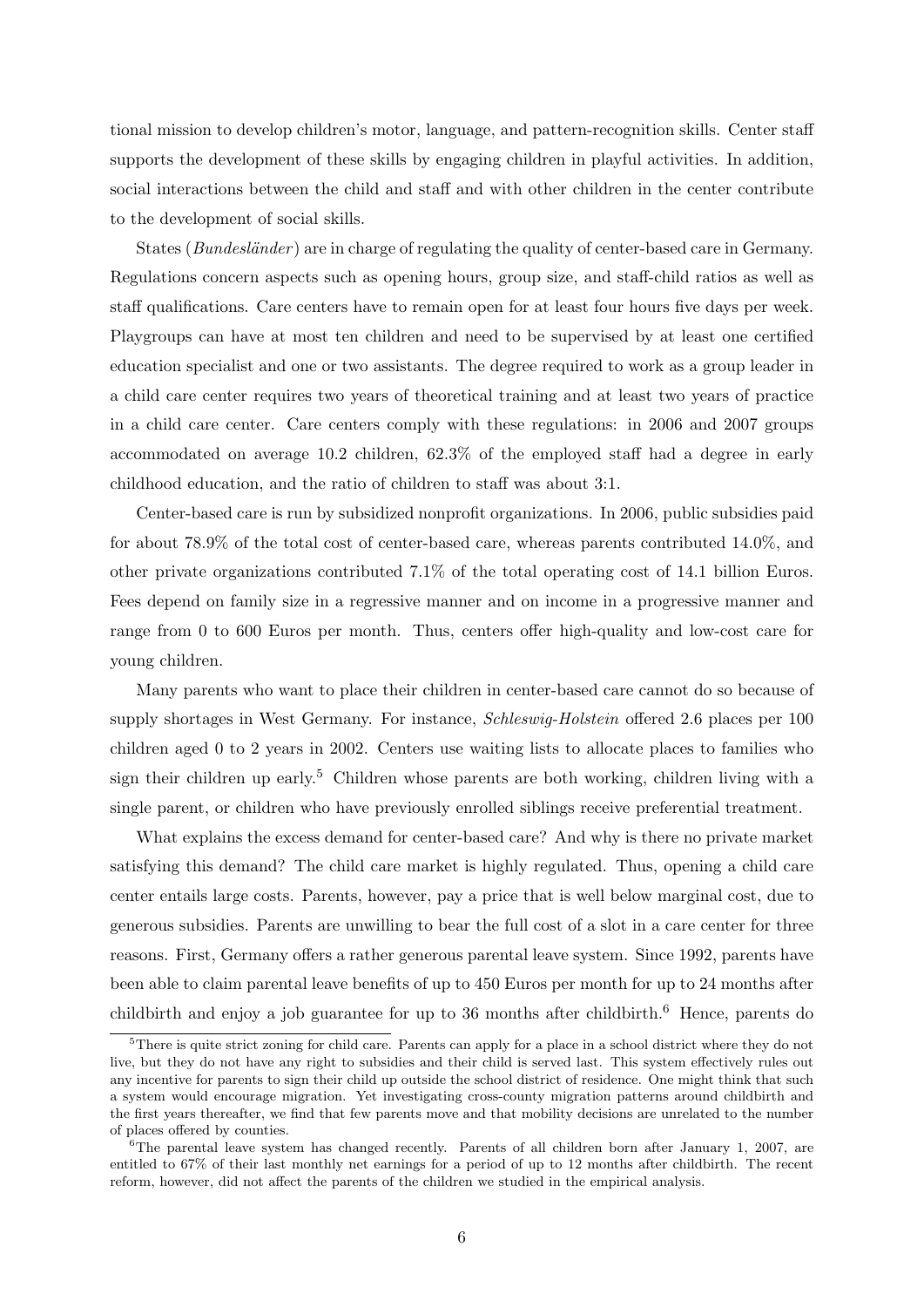not face any threat of job loss over a period of 3 years after childbirth. Second, women work in occupations with a rather flat wage profile and face lower opportunity costs of interrupting their careers after childbirth (Felfe, 2012). Finally, traditional views of parental roles are still present in West Germany: parents who do not take care of their children themselves are frequently referred to as "raven parents," and judgment is even more severe if parents have their children taken care of by an unlicensed caregiver. As a result, mothers primarily use center-based care during work hours. Only 2.1% of all families use informal care on a full-time basis.<sup>7</sup>

The German government enacted a day care expansion law to deal with the severe shortages of early care (*Tagesbetreuungsausbaugesetz* ). This 2005 mandate triggered a strong expansion of child care for children aged 0 to 2 years. The objective of this law was to make early child care universally accessible by 2010. This objective was reinforced in a law on support for children (*Kinderförderungsgesetz*) in December 2008, when the German government announced that all children aged 1 year and older would be entitled to a child care place by August 2013. As a consequence, child care availability increased substantially over the subsequent years. In *Schleswig-Holstein*, for instance, 5.5% of all children born between July 2002 and June 2003 attended center-based care before turning 3 years old; this percentage increased to 7.5% among children in the birth cohort 2003/2004 and to 12.5% among children in the birth cohort 2004/2005.

How regions expand early care is crucial for our empirical analysis. The process has four steps. First, county authorities assess the demand for child care each year based on current cohort size as well as economic conditions such as female employment, GDP per capita, unemployment, and net migration. In a second step, the federal and state government endow county authorities with a certain amount of funding depending on the projected demand for child care. Third, non-profit organizations directly submit their proposals to expand existing centers or to set up new centers. Fourth, authorities at the county level assess proposals and approve or reject them. Centers need approval by the county authority to receive subsidies.

#### **2.2 School Entrance Examination**

Children undergo several mandatory medical screenings in Germany. These medical screenings are meant to document children's health, diagnose medical anomalies, and provide necessary treatment as early as possible. An important medical screening is the school entrance examination (SEE). A pediatrician employed by the local health service examines every child in the year prior to entering primary school in the context of the SEE. Besides documenting a child's health, the focus of this examination is to determine whether a child is "ready" to follow the school curriculum or not.

<sup>&</sup>lt;sup>7</sup>We provide a detailed analysis of time allocation of mothers of children aged 2 to 4 years in a previous version of this paper (Felfe and Lalive, 2012).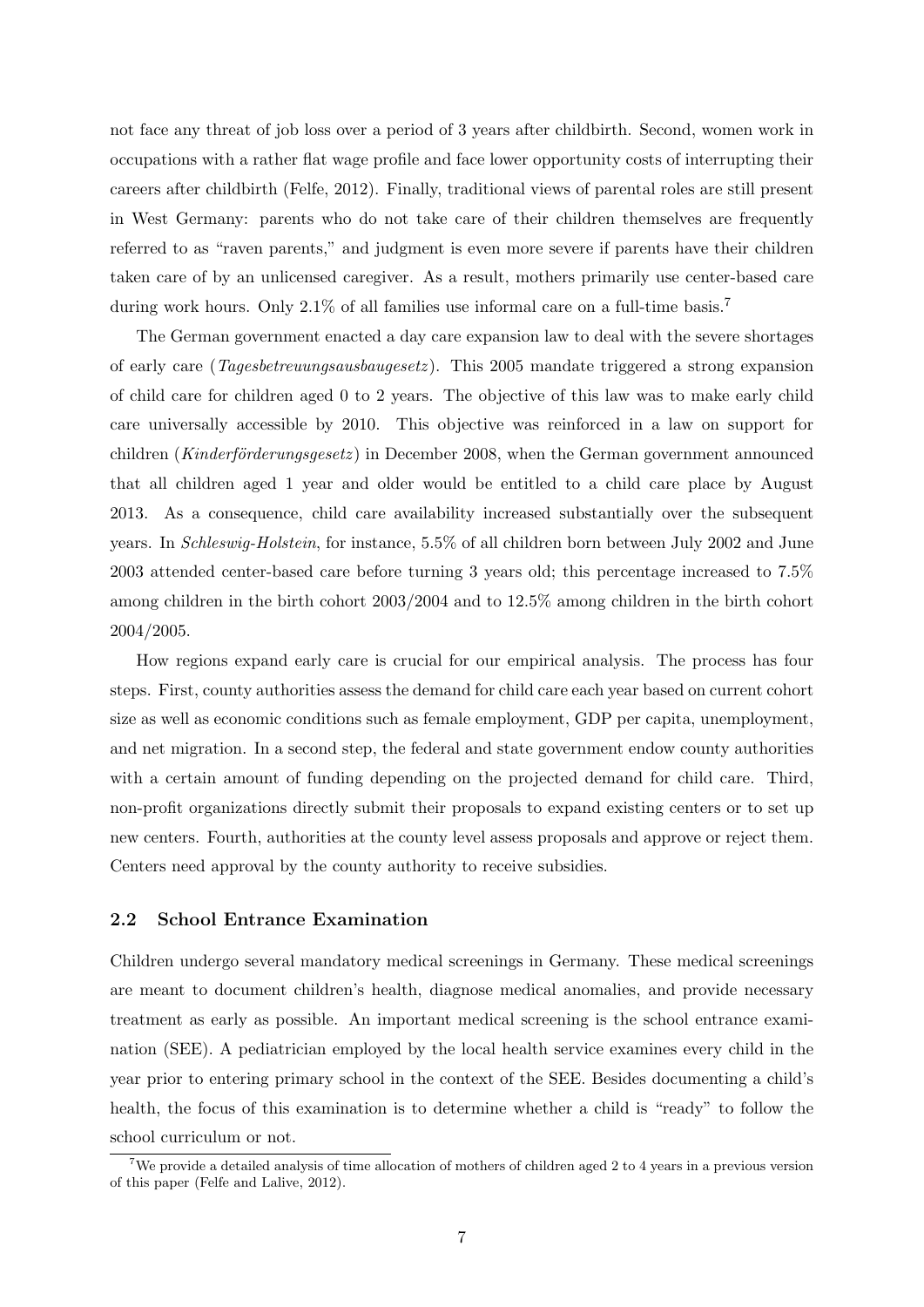Pediatricians assess children's state of development with regard to language skills, motor skills, and socio-emotional maturity in the form of a medical diagnosis.<sup>8</sup> The language skills assessment concerns articulation, expression of thoughts, and problems with hearing. Children describe a story presented in pictures and repeat several pseudo-words and sentences. The motor skills diagnosis concerns coordination and motor capacity. Children have to stand on one leg, jump on one leg, and jump left and right. The socio-emotional maturity assessment is based on the pediatrician's observations as well as on a questionnaire designed to identify emotional problems, behavioral problems, hyperactivity, peer relationships, and social behavior toward the accompanying caregiver (Goodman, 1997).<sup>9</sup>

The school readiness assessment evaluates whether a child is ready for school or not. This assessment is correlated with the medical diagnoses, but the correlations need not be perfect. Pediatricians weigh the diagnoses concerning language, motor, and socio-emotional skills differentially, and they include further aspects, i.e., proficiency in German or cultural assimilation for immigrant children. The school readiness diagnosis is an important piece of information regarding school enrollment, but it is not binding. It is ultimately up to the parents to decide whether to enroll their child in school or not.

#### **2.3 Hypotheses**

Attending early care might help or hurt children's development for two reasons. First, centerbased care replaces some of the hours of care provided by other sources (mother or father, extended family, or informal caregivers). Felfe and Lalive (2012) document who provides care for children who do and do not attend early care in the West German context. Their analysis shows that children who attend early care spend less time with their mothers. Nevertheless, mothers who rely on early care continue to perform cognitively stimulating activities with their children, such as reading or singing songs, while cutting down on more passive activities, such as shopping or watching TV. Center-based care thus increases the average quality of care provided by the mother by replacing activities least conducive to child development. Second, center-based care frees up time for the mother to go back to work, thereby increasing household income. Increased family income contributes to children's development (see, for instance, Dahl and Lochner, 2012, Gonzalez, 2013, or Black *et al.*, 2014).

Given that center-based care and maternal care are alternatives, the causal effects of attending early care depend on the quality of maternal care, for which the socio-economic background

<sup>&</sup>lt;sup>8</sup>The diagnosis can take five forms: "negative, no problems," "positive, but no treatment is necessary," "positive, already in treatment," "positive, treatment necessary," and "positive, problem will reduce the child's performance in school."

<sup>&</sup>lt;sup>9</sup>The assessment of socio-emotional maturity might be affected by subjective perceptions of the caregiver or by nonresponse problems. Considering that the pediatrician reassesses children's socio-emotional maturity and that in 93% of all cases a medical diagnoses regarding socio-emotional maturity is available, reporting bias and nonresponse bias are not a major concern in our context.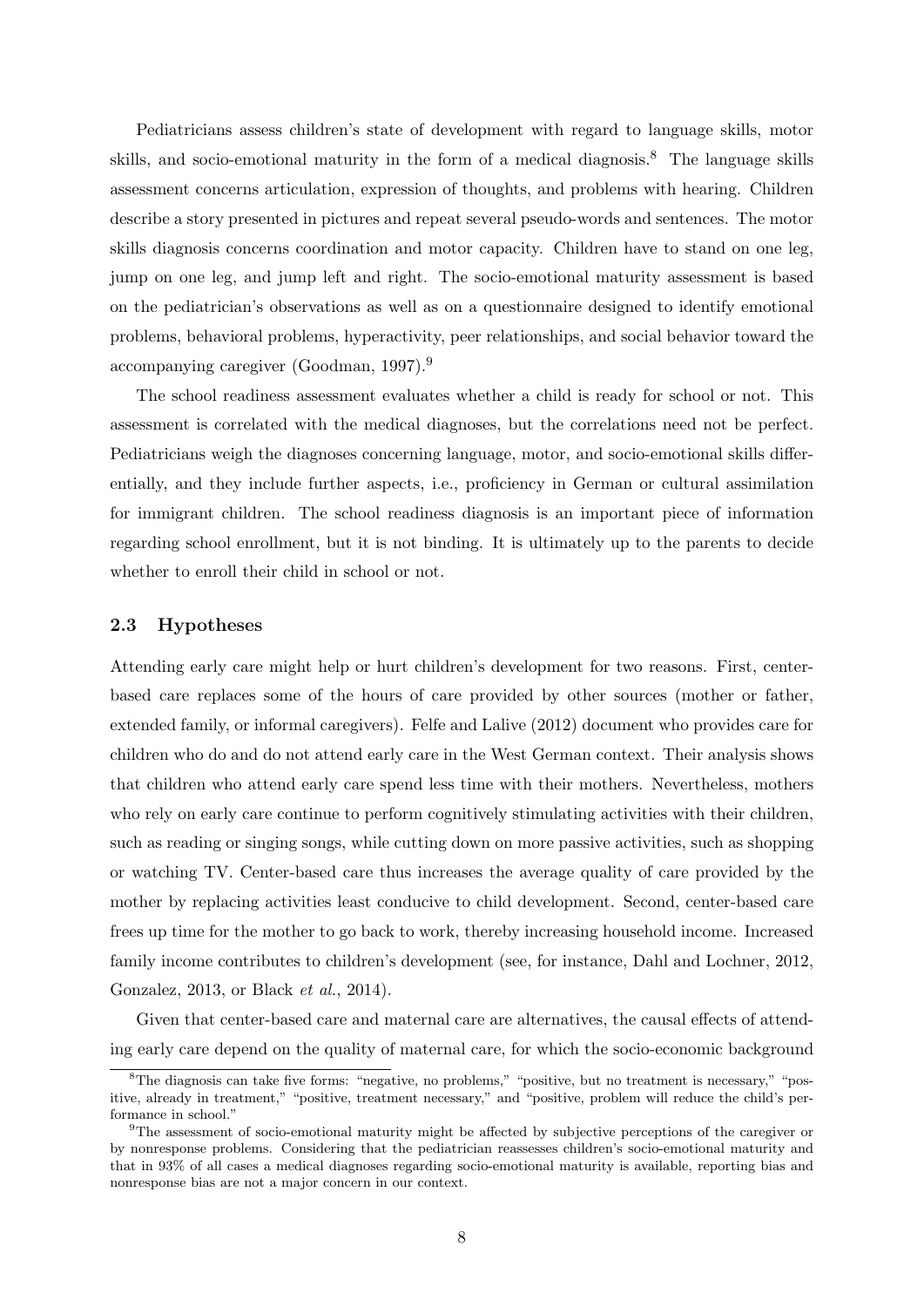of the mother serves as a proxy.<sup>10</sup> However, it is not clear how higher quality maternal care should correlate with the effect of center-based care. Center-based care could be a substitute for maternal care, in which case low-SES children could reap large benefits, whereas high-SES children might not benefit much or may even be hurt. Alternatively, center-based care could be a complement to maternal care. For instance, a child who has learned to sit still by listening to stories at home might learn to draw more easily in the care center than a child who cannot follow drawing instructions because he or she has not learned to sit still yet. In that case, center-based care could be more advantageous for high-SES children than for low-SES children. We will analyze in detail how the effects of early center-based care differ across children's SES.

Returns on attending center-based care might also vary with parents' preferences for sending their child to early center-based care. Parents could base their decision to send their child to early care on the benefits their child might experience, as Roy (1951) has argued in another context. Yet, the decision to use care could also be based on other aspects, including potential gains to the entire household. We will study below whether selection is based on gains to the child or on other features. Understanding the selection process and how returns on early care relate to the selection process is crucial from a policy perspective.

We study whether attending child care before age 3 affects child development at the age of about 6, just before entering primary school. Center-based care might affect children's development beyond age 3 because early success can help build non-cognitive skills such as selfconfidence and curiousness. Children who acquire these cognitive and non-cognitive skills early can progress to learning more demanding tasks. Earlier research suggests that the effects of educational interventions can be long lasting. For instance, studies of the STAR project, a setting very similar to ours, find that the effects of attending a small class during kindergarten and primary school remain positive and substantial once children have progressed into middle school and later in life (Chetty *et al.*, 2011; Krueger and Whitmore, 2001). Second, the reanalysis of the Perry PreSchool Program by Heckman *et al.* (2010) documents very long lasting benefits of this targeted pre-school intervention. But whether access to early care generates similarly durable effects remains an open question.

<sup>&</sup>lt;sup>10</sup>There is a well-established body of literature that demonstrates educational disparities in parenting practices. For example, better-educated parents provide more cognitive stimulation at home (Davis-Kean, 2005; Linver *et al.*, 2002; Yeung *et al.*, 2002) and are better at delegating activities that do not stimulate children's development (Hsin and Felfe, 2014). We therefore use mother's education as a proxy for quality of maternal care. In addition, we stratify with respect to children's ethnic background, as foreigners are likely to stem from a lower socio-economic background in Germany (Algan *et al.*, 2010).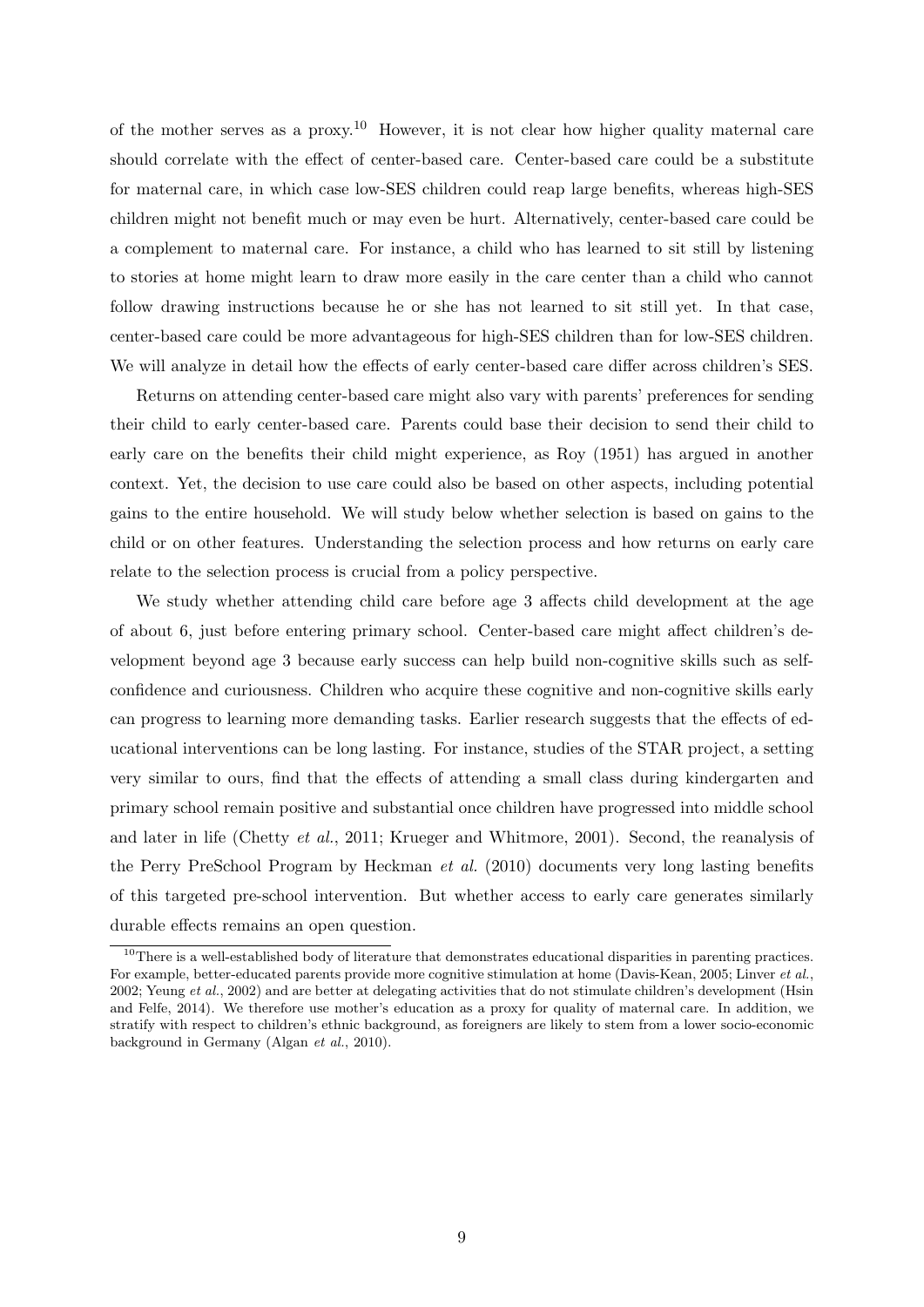# **3 Data and Descriptive Analysis**

### **3.1 Data**

Administrative records from *Schleswig-Holstein*'s school entrance examinations (SEE) are our main data source. The data are structured by school entrance cohort. A school entrance cohort comprises all children who turn 6 years old between July of the previous year and June of the year of school entrance.<sup>11</sup> SEE data contains medical assessments of language and motor skills, socio-emotional maturity, and school readiness provided by pediatricians. In addition, it contains family background information such as parental education, immigrant status, etc. reported by the accompanying caregiver.

The data do not contain direct information on whether a child attended early care or not. Parents provide information on the years of center-based care attendance.<sup>12</sup> This information is rounded upward, i.e., parents of a child who has attended center-based care for 2.5 years report a duration of 3 years. We construct a classification of early care attendance as follows: We assume that children start center-based care or kindergarten on their birthdays. This assumption is plausible in the legal setting of Germany, where changes in parental leave and parental benefits occur around the child's birthday. We then calculate the number of months children have attended center-based care at the age of 6 years. We classify children with at least 36 months of center-based care as having attended early care. About 8% of all children in our sample attended early care according to this classification, a figure that closely matches official statistics on early care attendance.

Our early care classification implies that children slightly younger than 6 years are more likely to be classified as having attended early care than children slightly older than 6 years. For instance, consider a child who is 5 years and 11 months old at the SEE date and has attended center-based care for 3 years. We will consider this child as having attended early care, since he or she will have had 36 months of center-based care exposure at the age of 6 years. However, we would not consider the same child to have attended early care if he or she had been 6 years old on the month of the interview. We correct for this feature of our classification by controlling for the age of the child.

The SEE is organized by school district, the catchment area of schools. School districts correspond either to a collection of several small municipalities or to part of a large municipality (e.g., a city). We observe the school district of the place of residence of a child at the SEE date.

<sup>&</sup>lt;sup>11</sup>Children who are not ready for school in a given year take a special examination the following year and thus are not included in the baseline SEE. Parents whose child turns 6 years old between July and December of the same year can ask their child to be examined a year before the official SEE would have taken place. We assign children to the original birth cohort to deal with the endogeneity of early assessment.

<sup>&</sup>lt;sup>12</sup>We have no individual information on the intensive margin, the number of hours of early care attendance for each child. We will use information on the proportion of children attending a center full time at the county level to assess the relevance of the intensive margin.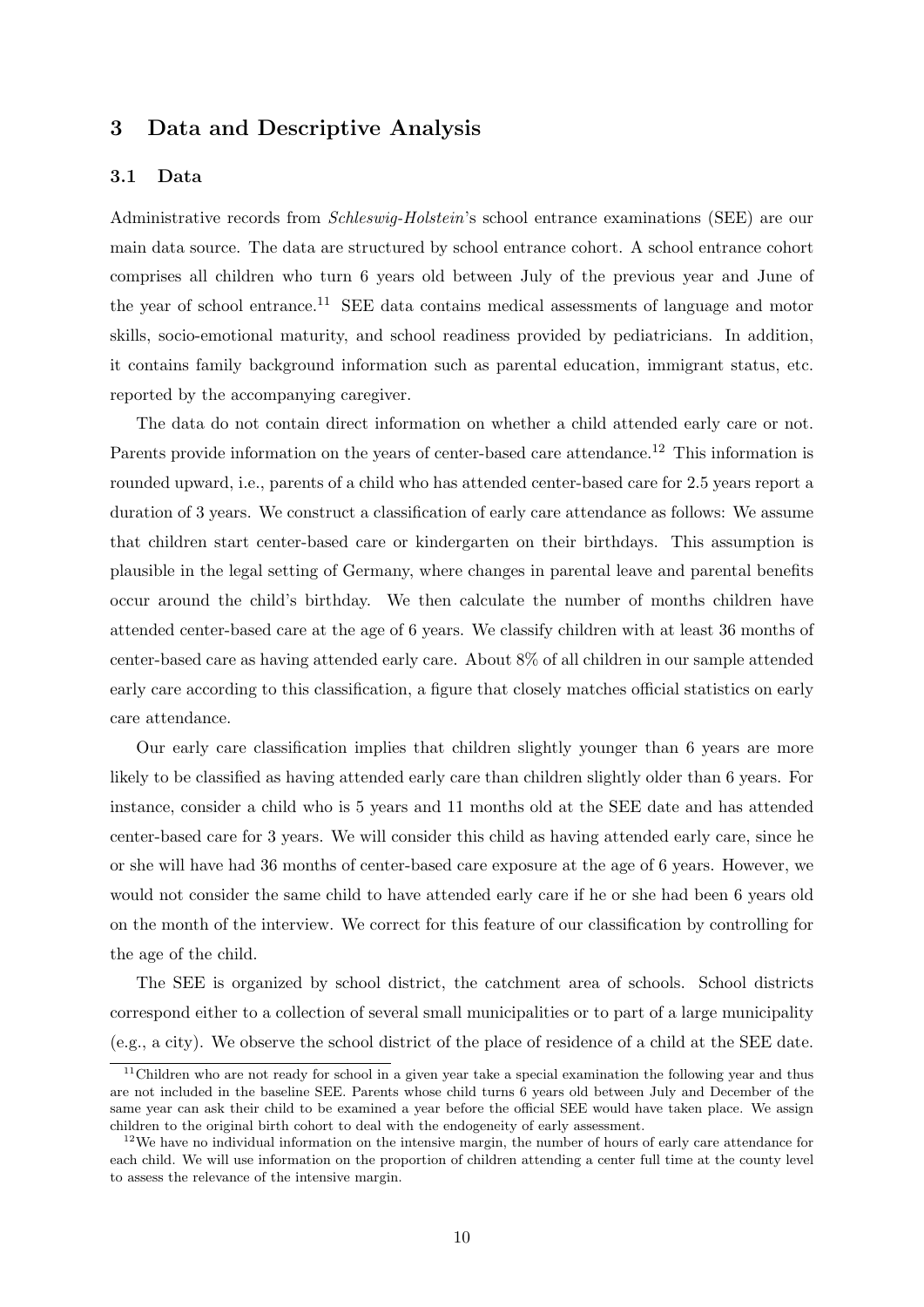As post-birth mobility is low in West Germany, the school district of residence at the SEE date is likely to be the same as the school district of residence when the child attended early care for most children in our sample. Our data contains identifiers for 335 school districts located in 10 out of the total of 15 counties in *Schleswig-Holstein*. Our analysis considers children who live in school districts with at least 5 children per school entrance cohort because we construct school district–level information by aggregating individual information.

We merge detailed information on the quality of child care centers by county and school entrance cohort to the SEE data. We use three types of information. First, we know the number of children that are allocated to a playgroup, a proxy for the child-staff ratio. Second, we have information related to the average quality of care per staff member: staff age, the proportion of staff with a degree in child education, and the proportion of staff working fulltime. Third, we observe the proportion of children in full-time care, a proxy for the number of hours in center-based care. This information allows us to assess whether the number of hours spent in early care, the intensive margin of early care attendance, matters.

There are two issues with center quality data. First, our data provide measures of the average quality of care, yet care center quality might vary within counties. Our approach identifies a lower bound on the relevance of care quality in case quality differs substantially within counties, but the within-county variation should be limited, since counties are in charge of controlling state-level regulations. Second, data on care center quality is only available from 2006 onwards. We use center-quality information from 2007 for the 2011 SEE cohort and centerquality information from 2006 for the 2010 SEE cohort, and we impute quality for the 2009 SEE cohort using center-quality information from 2006.

### **3.2 Descriptive Statistics**

Figure 1 shows the proportion of children without any developmental problems, by age and development outcomes. The proportion of children without developmental problems increases from about 60% to 70% among children who are 5.5 years old to a level of between 80% and 90% among children who are 6.5 years old across all development outcomes. Children who attended early care before age 3 are less likely to show a developmental problem just before entering primary school. This advantage is sizeable for language skills and school readiness and it is also visible for motor skills and socio-emotional maturity.

Table 1 provides descriptive statistics for the estimation sample, by early child care status. About 8.4% of all children had some exposure to early care. Specifically, 3,047 children attended early center-based care. We refer to these as *treated children*. 33,334 children were not exposed to early center-based care. We refer to these as *control children*.

Panel A of Table 1 provides information on child development. About 79 % of treated chil-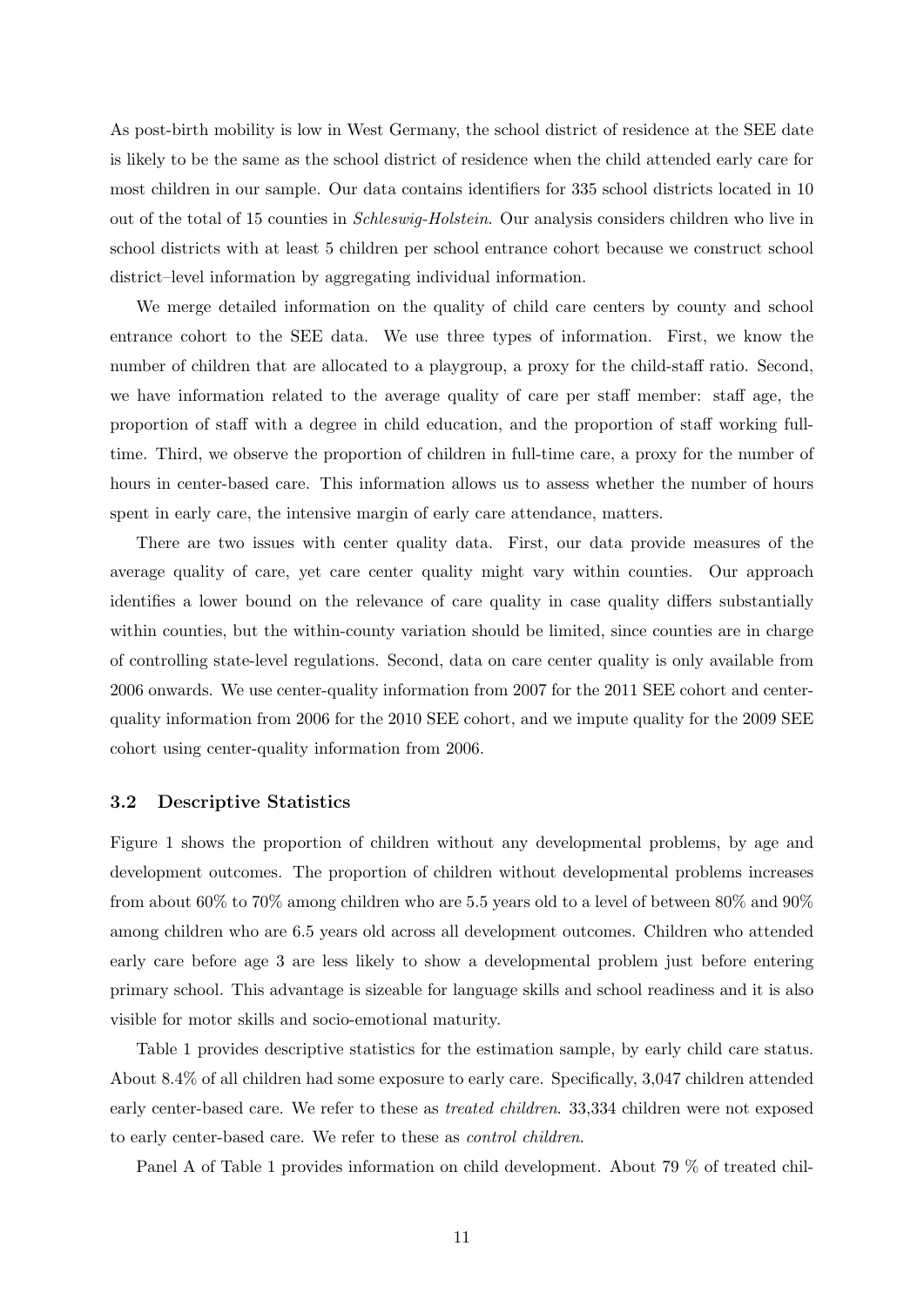dren and 75% of control children do not have any problems in the area of language. Also, 89% of treated children and 86% of the control children are ready for school. Developmental differences in language skills and school readiness are significant at the 1% significance level. Differences are less pronounced for socio-emotional maturity and motor skills and are not statistically significantly different from zero at the 5% level.

Panel B in Table 1 reports information on the characteristics of children. Boys and girls are equally frequent among treated and control children. Treated children are about one month younger than control children (6 years and 1 month versus 6 years and 2 months), probably due to our early care classification. Treated children are more likely to have been born with birth weight below 1,500 g  $(5.5\% \text{ vs. } 7.1\%)$ . Treated children are less likely to have immigrant parents than control children (19% vs. 21%).



Figure 1: Child Development and Age

Notes: The Figure reports the fraction of children with no developmental problems as a function of age at interview, separated by early child care attendance status. "Language" refers to a language skills assessment, "SocioEmotional" is an assessment of socio-emotional maturity, "Motor" is a motor skills assessment, and "School" is an assessment of whether the child is ready to enter primary school or not.

Source: school entrance examination, *Schleswig-Holstein* 2009-2011, our calculations.

Panel C in Table 1 provides information on the characteristics of the mother and family size. About 15% of treated children and 13% of control children live with a single parent (in most cases the mother). Thirty-eight percent of treated children but only 28% of control children are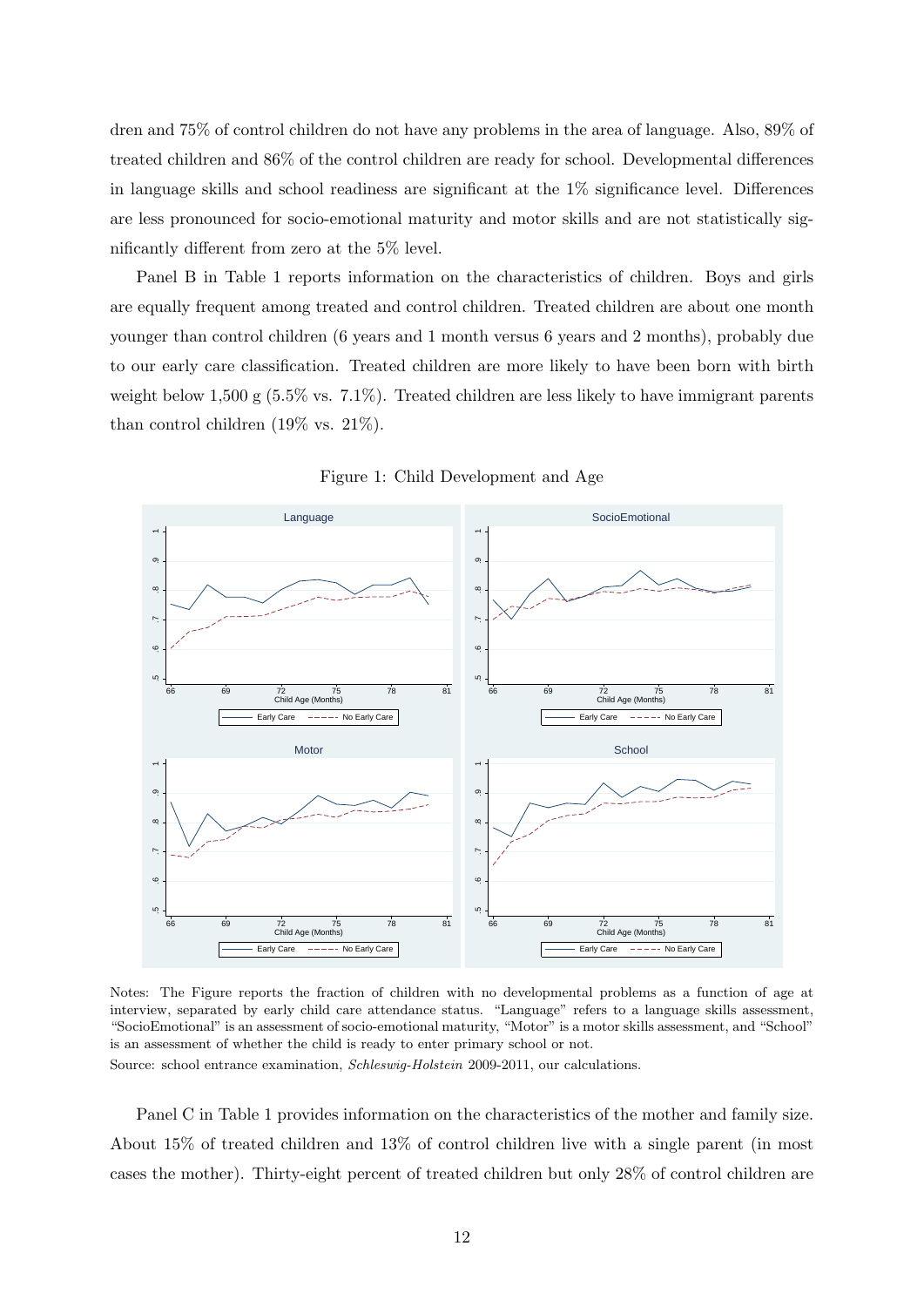|                                   | All    | Early Care | No Early Care | Diff     | z-Ratio     |
|-----------------------------------|--------|------------|---------------|----------|-------------|
|                                   |        |            |               |          |             |
| A. Developmental Outcomes         |        |            |               |          |             |
| Language Skills (D)               | 0.753  | 0.790      | 0.749         | 0.041    | (4.520)     |
| Socio-Emotional Maturity (D)      | 0.791  | 0.796      | 0.790         | 0.006    | (0.691)     |
| Motor Skills $(D)$                | 0.810  | 0.824      | 0.809         | 0.015    | (1.836)     |
| School Readiness (D)              | 0.859  | 0.885      | 0.856         | 0.029    | (4.214)     |
| <b>B.</b> Child's Characteristics |        |            |               |          |             |
| Child Age (Months)                | 73.854 | 72.686     | 73.960        | $-1.274$ | $(-10.130)$ |
| Boy $(D)$                         | 0.521  | 0.523      | 0.521         | 0.002    | (0.216)     |
| Low Birth Weight $(D)$            | 0.069  | 0.055      | 0.071         | $-0.016$ | $(-3.509)$  |
| Foreign $(D)$                     | 0.207  | 0.186      | 0.209         | $-0.022$ | $(-2.047)$  |
| C. Mom's Characteristics          |        |            |               |          |             |
| Mother is Single $(D)$            | 0.132  | 0.154      | 0.130         | 0.024    | (2.986)     |
| Mother Has Tertiary Education (D) | 0.303  | 0.380      | 0.295         | 0.085    | (6.936)     |
| Mother Education Missing (D)      | 0.164  | 0.154      | 0.165         | $-0.011$ | $(-1.016)$  |
| Number of Siblings                | 1.180  | 0.976      | 1.199         | $-0.222$ | $(-10.945)$ |
| D. Care Centers' Characteristics  |        |            |               |          |             |
| Group Size (Children)             | 10.240 | 10.436     | 10.223        | 0.213    | (2.198)     |
|                                   | 40.623 | 40.692     | 40.616        | 0.076    | (1.754)     |
| Staff Age (Years)                 |        |            |               |          |             |
| Staff With Degree $(\%)$          | 62.474 | 62.920     | 62.433        | 0.487    | (2.408)     |
| Full-Time Staff $(\%)$            | 27.662 | 27.561     | 27.672        | $-0.111$ | $(-.340)$   |
| Full-Time Children $(\%)$         | 42.292 | 42.595     | 42.265        | 0.330    | (0.449)     |
| Children                          | 36381  | 3047       | 33334         |          |             |

#### Table 1: Descriptive Statistics on Key Variables

Notes: This table reports child, family, and care center background characteristics. The "All" column is the sample average, the "Early Care" column refers to children with early center-based care exposure, and the "No Early Care" column refers to children with no early center-based care exposure. "Diff" calculates the difference between the "Early Care" and "No Early Care" columns, and the "z-Ratio" column provides the asymptotic z-statistic for a test of no difference between the two columns adjusted for clustering at the school district level. Source: school entrance examination, *Schleswig-Holstein* 2009-2011, our calculations.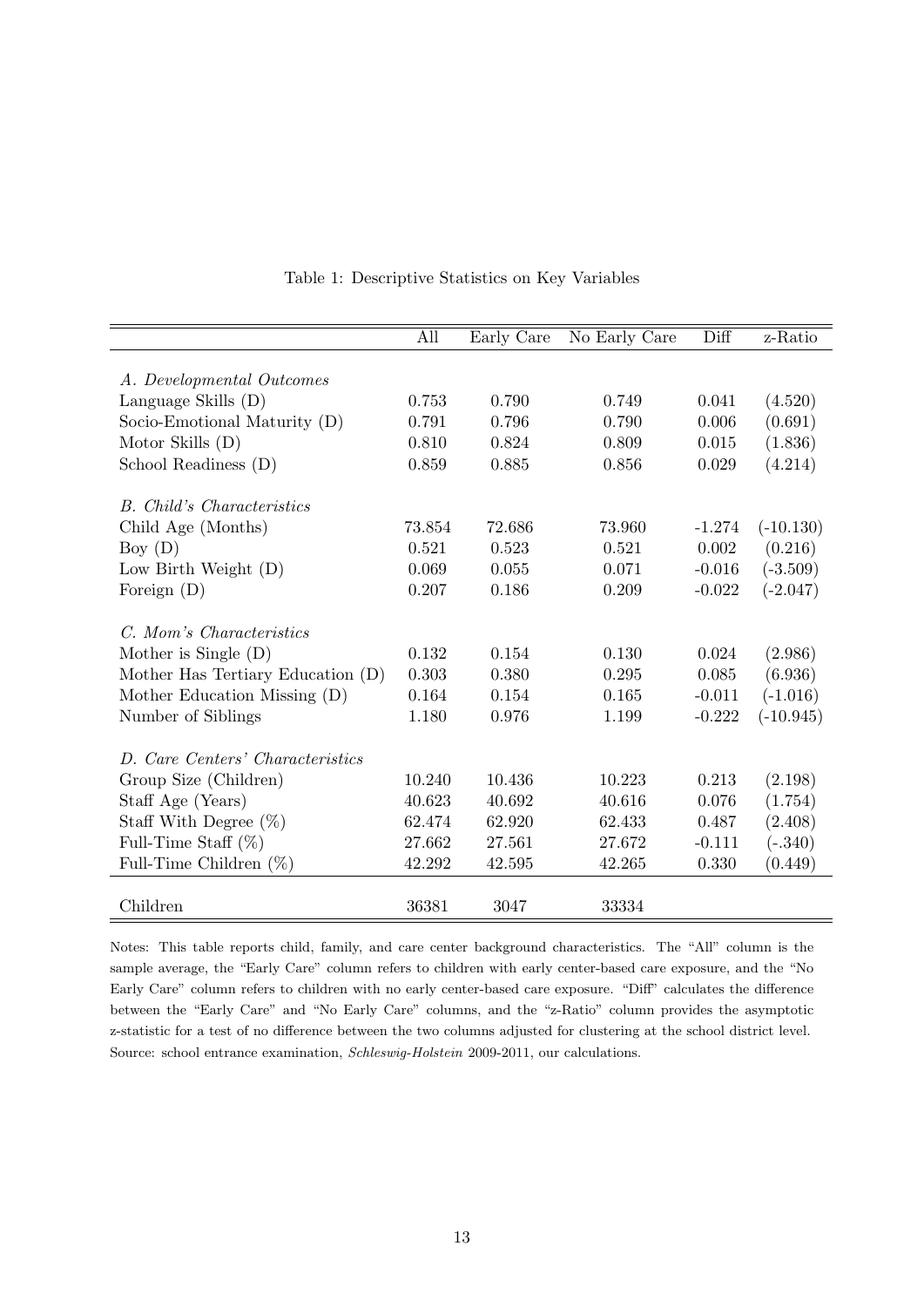|                  | Language | SocioEmotional | Motor      | School     |
|------------------|----------|----------------|------------|------------|
| Early Care $(D)$ | $0.014*$ | $-0.001$       | $0.023***$ | $0.022***$ |
|                  | (0.008)  | (0.008)        | (0.007)    | (0.006)    |
| Adjusted R2      | 0.098    | 0.087          | 0.104      | 0.113      |
| Children         | 36381    | 36381          | 36381      | 36381      |

Table 2: Child Care and Child Development: OLS Estimates

Notes: All estimates are based on OLS estimations controlling for the full set of individual characteristics, care center characteristics, regional proxies of child care demand, and school district characteristics as well as for a set of cohort and school district dummies. Inference is based on standard errors that allow for clustering at the school district level.

Source: school entrance examination, *Schleswig-Holstein* 2009-2011, our calculations

raised by a mother with tertiary education. Treated children have 1 sibling on average, whereas control children have 1.2 siblings on average.

Panel D in Table 1 presents indicators of the quality of care provided by centers. Playgroups consist of about 10 children, caregivers are slightly over 40 years old, and almost two thirds of caregivers have degrees in early childhood education. Fewer than 1 in 4 caregivers work full time, and slightly more than 4 in 10 children are in the center full time. Centers available to treated children have somewhat larger playgroups and employ slightly better trained staff than centers available to control children, but these differences are quantitatively negligible.

Panels B and C in Table 1 reveal several differences between treated children and control children. As a result, the simple comparison of means of children's development in Panel A of Table 1 is biased. Figure 1 adjusts for age at interview but not for other aspects. Table 2 provides ordinary least squares (OLS) estimates of the effect of early child care on child development, adjusting for characteristics of child, mother, and center. Estimates also account for regional measures that function as proxies for the demand for child care, school district features, and the full set of cohort and school district fixed effects. Results indicate that more children with center-based care exposure pass the SEE without a medical diagnosis than children in the control group. Treated children have an advantage on the order of 1.4 percentage points (ppts) in the language dimension, 2.3 ppts in the motor skill dimension, and 2.2 ppts in the school readiness recommendation compared to control children. There are no significant differences in socio-emotional maturity. OLS estimates are somewhat weaker than the simple treated control children comparisons in Panel A of Table 1. This difference hints at selection into early care which is likely based on observables and on unobservables.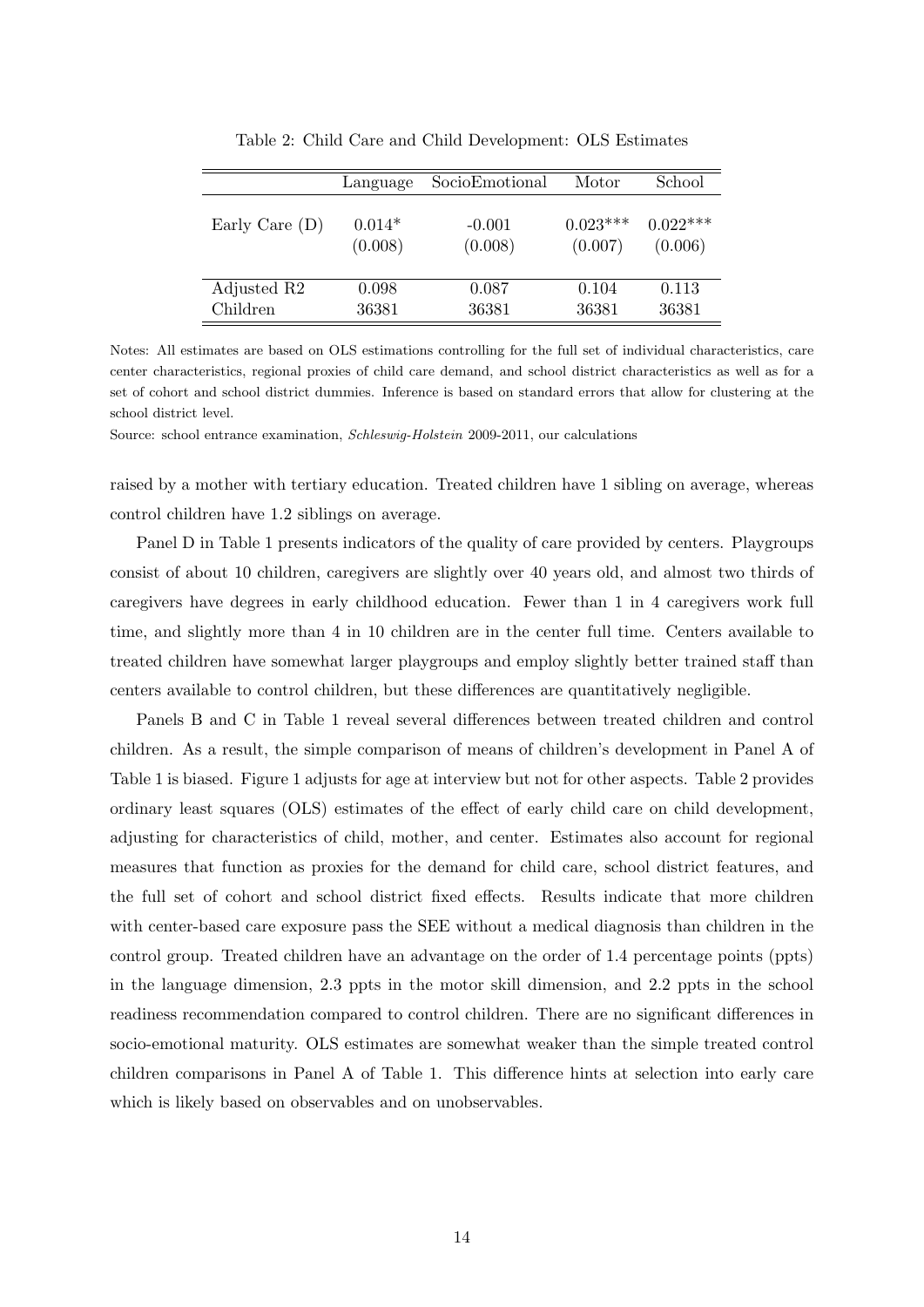### **4 Empirical Framework**

This section presents our framework for estimating marginal treatment effects (MTEs) of centerbased care exposure on child development. The section also discusses the key identifying assumption and estimation of MTE.

#### **4.1 Setting the Stage**

Let  $D = 1$  if the child was exposed to early center-based care, and  $D = 0$  otherwise.  $Y_1^s$  is the potential child development outcome  $s$  if the child is treated, and  $Y_0^s$  is the potential child development outcome for the same child if he or she is not treated. The superscript *s* indexes language and motor skills, socio-emotional maturity, and school readiness.

We adopt the following specifications for the potential outcomes:

$$
Y_1^s = X\beta_1^s + Q\gamma_1^s + W\eta^s + U_1^s \tag{1}
$$

$$
Y_0^s = X\beta_0^s + Q\gamma_0^s + W\eta^s + U_0^s \tag{2}
$$

$$
Y_1^s - Y_0^s = X(\beta_1^s - \beta_0^s) + Q(\gamma_1^s - \gamma_0^s) + U_1^s - U_0^s \tag{3}
$$

where *X* is a row vector of child and family characteristics, *Q* is a row vector of care center quality characteristics, and *W* is a row vector of of county and school district characteristics along with a full set of cohort and school district dummies.

We expect that the effects of early care on child development outcomes will depend on the quality of care provided by centers and by families. This is why the treatment effect (3) depends on family characteristics, *X*, and center quality features, *Q*. The treatment effect also varies with the unobserved components of the development outcomes,  $U_1^s - U_0^s$ . The treatment effect does not vary with respect to regional features, *W*, because we assume that any differences in the effects of center-based care attendance across school districts or counties operate through regulations on the early child care system and thus through differences in care center quality.

We adopt the following model for the selection into early center-based care:

$$
D = \mathcal{I}(X\pi_X + Q\pi_Q + W\pi_W + Z\pi_Z - V > 0)
$$
\n<sup>(4)</sup>

where  $\mathcal{I}(A)$  is the indicator function that takes the value 1 if condition A is true, and zero otherwise. The selection process depends on the same set of observable characteristics as the child development assessments: individual and family background characteristics, *X*; care center quality features, *Q*; and regional features, *W*. Selection into early care also depends on one unobserved determinant, *V* , possibly correlated with the unobserved component of the treatment effect. Additionally, equation (4) contains the variable *Z* that we intentionally excluded from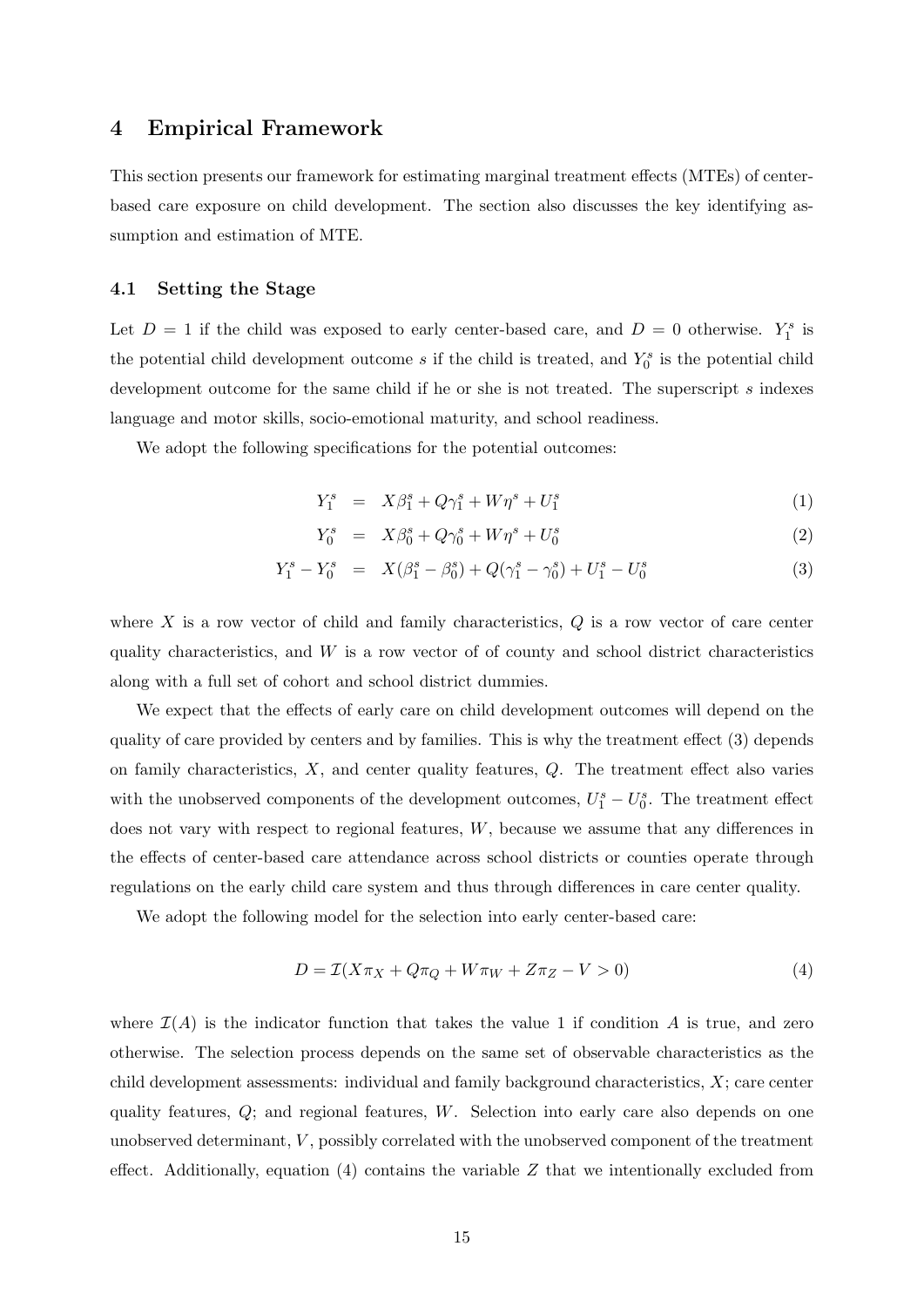the model of potential outcomes. We discuss below why this exclusion restriction is valid.

We calculate the probability of attending early care, or the propensity score  $P(Z)$ , as fol- $\log^{13}$ 

$$
P(Z) \equiv Pr(D = 1|X, Q, W, Z) = Pr(X\pi_X + Q\pi_Q + W\pi_W + Z\pi_Z - V > 0)
$$
  
= 
$$
Pr(F_V(X\pi_X + Q\pi_Q + W\pi_W + Z\pi_Z) > U_D)
$$
  
= 
$$
F_V(X\pi_X + Q\pi_Q + W\pi_W + Z\pi_Z)
$$
(5)

where  $F_V(\cdot)$  is the cumulative density of the unobserved characteristic *V*, and  $U_D \equiv F_V(V)$ represents different quantiles of *V* and is uniformly distributed by construction.

Children with larger  $U_D$  are less likely to enter a care center *ceteris paribus*.  $U_D$  measures unobserved costs of or preference for early care attendance. In our setting, *U<sup>D</sup>* probably reflects parents' preference for and/or need to rely on center-based care. *U<sup>D</sup>* is unlikely to capture center features such as fees or quality, since we condition on quality and identify within school districts, where fee changes are rare over the short time horizon of 3 years that we consider.

The MTE measures how attending early care affects child development for children whose unobserved determinant of attending care is the same as their propensity score. This is a marginal effect in the sense that the parents of these children are indifferent between attending early care or not doing so. The MTE for children with unobserved  $U_D$  equal to the propensity score is

$$
E(Y_1^s - Y_0^s | X, Q, W, U_D = P(Z)) = X(\beta_1^s - \beta_0^s) + Q(\gamma_1^s - \gamma_0^s)
$$
  
+ 
$$
E(U_1^s - U_0^s | X, Q, W, U_D = P(Z))
$$
 (6)

#### **4.2 Identification**

The key identifying assumption is that *Z* is independent from the unobserved components of the potential outcomes and the selection equation

$$
Z|X,Q,W \perp\!\!\!\perp U_1^s, U_0^s, U_D \tag{7}
$$

The ideal instrument, *Z*, tracks exogenous supply shocks within school districts. We use average early care attendance in a school district and school entry cohort as a proxy for the supply of early care in our empirical analysis. Actual early care attendance tracks supply in a situation with excess demand, since all places that are offered on the market are immediately filled. As discussed in detail in Section 2, *Schleswig-Holstein* has excess demand for places in early care.

 $13$ This is not the same propensity score as in a matching type analysis because it includes an instrumental variable. We index the propensity score only by *Z*, since *Z* is the key source of variation.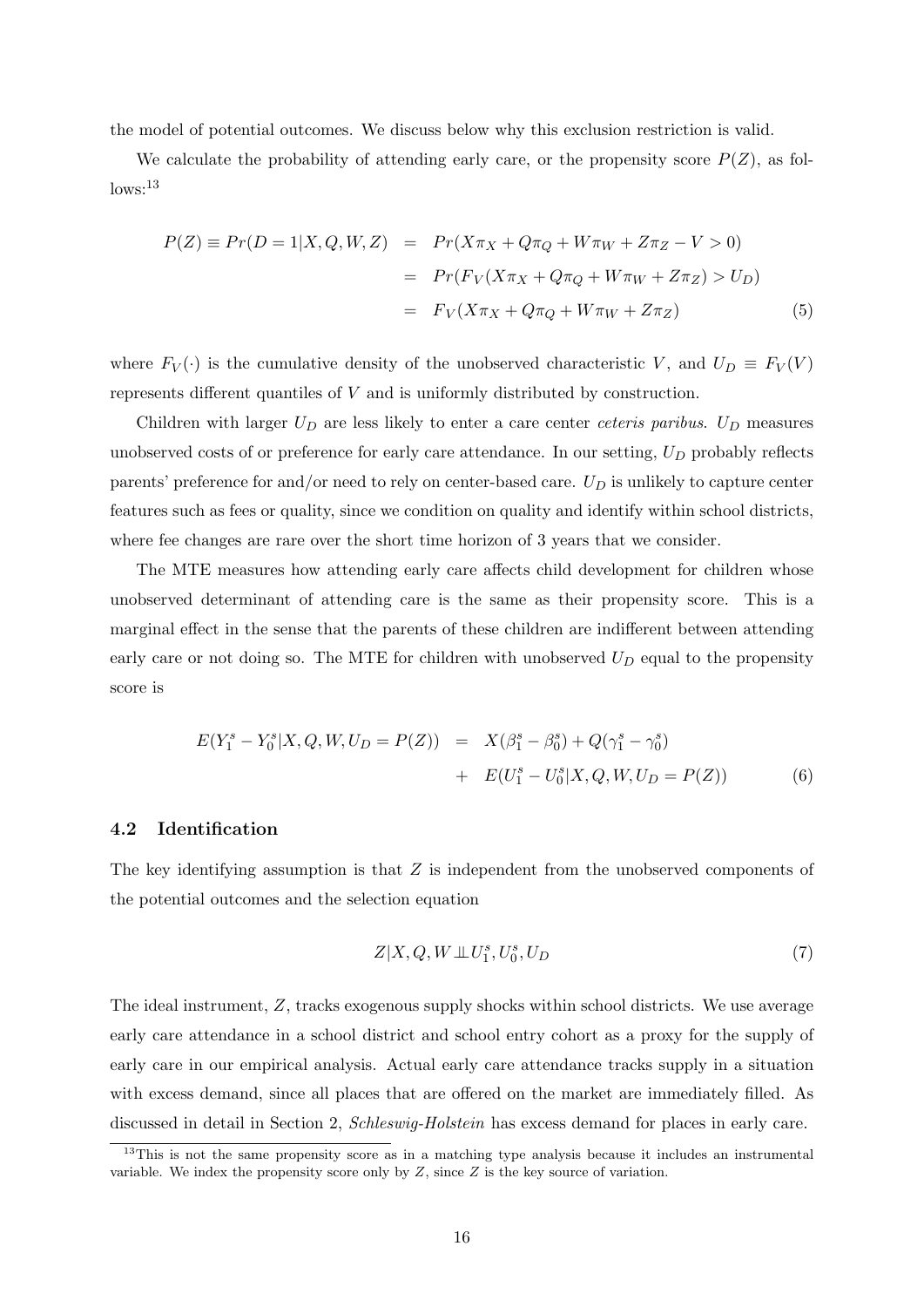We now provide some descriptive background for this attendance rate. Figure 2 displays the p.d.f. of the average attendance rates across districts for the three school entrance cohorts. Every year, more children attended early center-based care: 5.5% of the 2009 school entrance cohort attended early center-based care, as did 7.5% of the 2010 school entrance cohort and 12.5% of the 2011 school entrance cohort.

Figure 3 discusses the extent to which early care attendance varies within and between school districts. The figure reports the overall average attendance rate (net of the cohort trend), the average attendance rate within school districts, and the average attendance rate within school districts while conditioning on the full set of controls. Results show that the variance in the average attendance rate within school districts is somewhat smaller than the overall variation. However, the support of the average attendance rate within districts remains large. Moreover, adding the set of control variables does not reduce the within-school district variation by much.



Figure 2: Expansions in Early Care Attendance

Notes: This graph plots the p.d.f. of the average attendance rate across the three school entrance cohorts. The mean average attendance rate is 5.5% for the 2009 school-entrance cohort, 7.5% for the 2010 school-entrance cohort, and 12.5% for the 2011 school entrance cohort.

Source: school entrance examination, *Schleswig-Holstein* 2009-2011, our calculations

What are the determinants of the average attendance rate? Table 3 shows that the 2005 reform increased early care attendance substantially. Recall that the 2009 cohort (born in 2002– 2003) attended early care before the 2005 expansion of early care, whereas the 2010 and 2011 cohorts (born in 2003–2005) attended early care after it. In line with this, results show that the 2010 cohort and the 2011 cohort were more likely to attend early care than the 2009 cohort.

Yet Table 3 also shows that expansions in early care were not exogenous, either across counties or across school districts. In line with the allocation of federal funds, expansions were strongest in counties with high female employment (Panel A). Moreover, school districts with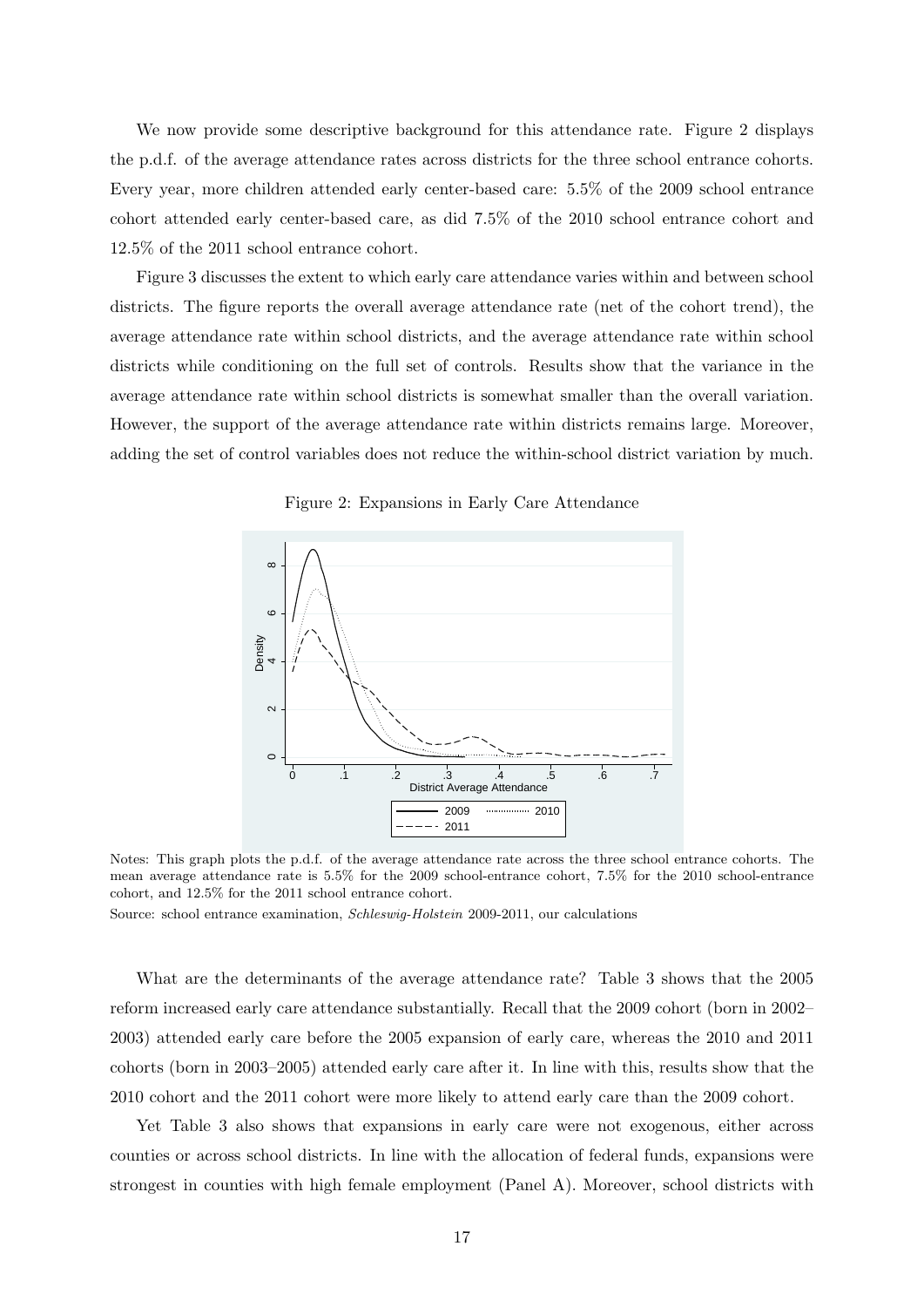

Figure 3: Variation in the Average Attendance Rate (*Z*)

Notes: This graph plots the p.d.f. of the average attendance rate (*Z*) overall (net of cohort effects), within school districts, and within school districts conditional on *X*. The standard deviation of residual school attendance rates is 0.15 overall, 0.10 within school districts, and 0.09 within school districts and conditional on *X*. Source: school entrance examination, *Schleswig-Holstein* 2009-2011, our calculations

a strong need for additional child care places managed to get them (Panel B). In particular, school districts with a larger share of educated mothers or immigrant parents but with smaller families and smaller cohorts experienced the strongest expansion. In addition, expansions were likely to occur at the cost of care quality. Expanding counties offered larger playgroups, and fewer children were attending early care on a full-time basis (Panel C).

Thus, two questions are central from an identification point of view. First, are expansions in the average attendance rate exogenous within school districts? Results in Column 2 of Table 3 test exactly this assumption. These results condition on a full set of school district fixed effects and ask whether average attendance remains correlated with school district variables. The within–school district analysis shows that the average attendance rate is uncorrelated with the characteristics of the school district: the p-value of the test for joint significance of the school district features is 0.701. Importantly, the decrease in significance is mainly due to a decrease in the magnitude of the coefficients relating to proxies for the socio-economic composition of the school districts and not due to an inflation of the respective standard errors. County-level characteristics, however, remain significant predictors of early care attendance. This is expected, as federal funds are allocated across counties according to an annual prediction of demand, which is based on exactly the socio-economic features included in our regression. We therefore keep this set of socio-economic features at the county level as controls in our estimations.

The average attendance rate is conditionally uncorrelated with the socio-economic composition of the school district and thus likely to be unconfounded with any further determinants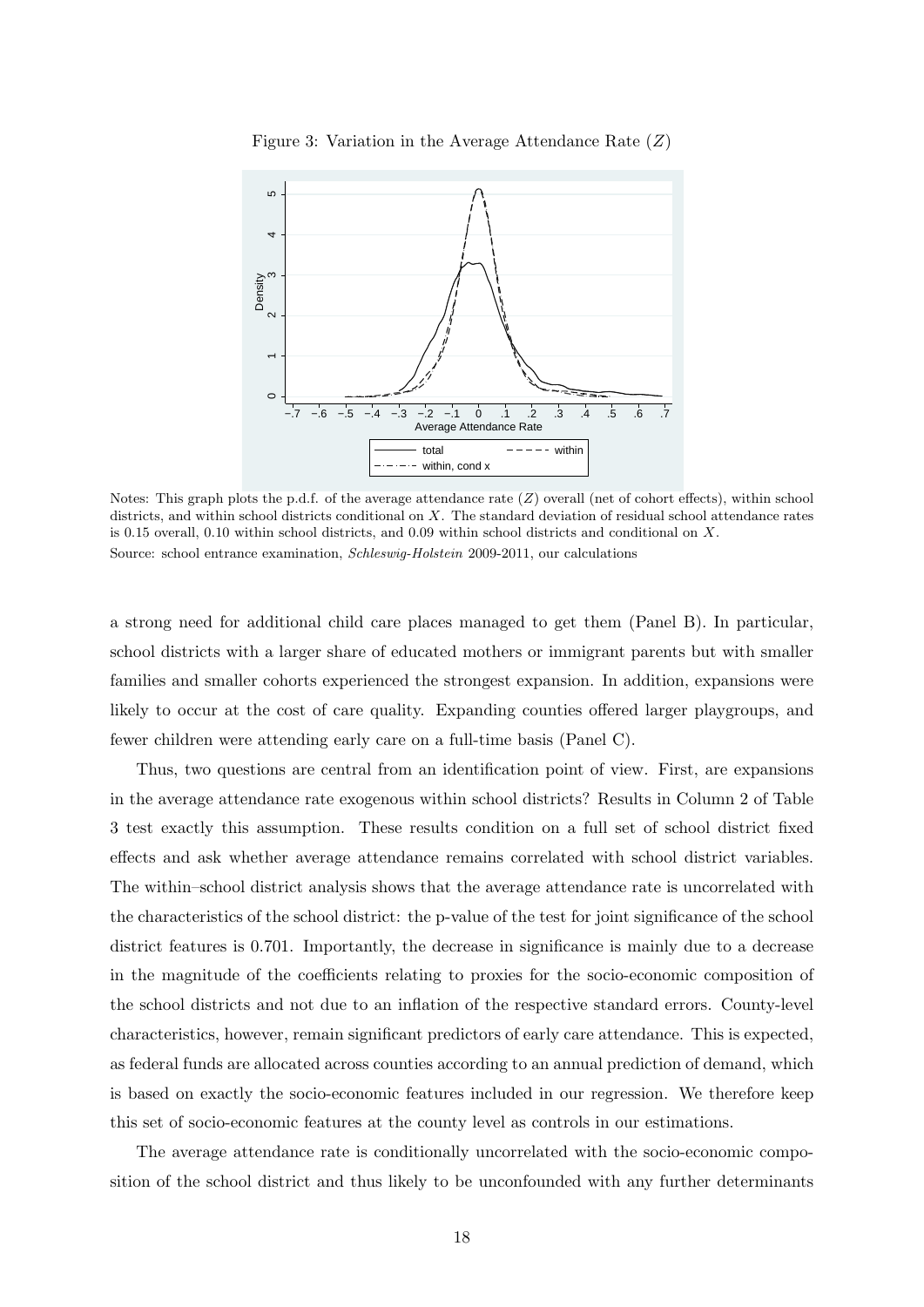|                                               | (1)            | (2)            |
|-----------------------------------------------|----------------|----------------|
| Cohort $2010(D)$                              | $0.025***$     | $0.018***$     |
|                                               | (0.005)        | (0.005)        |
| Cohort 2011 $(D)$                             | $0.141***$     | $0.137***$     |
|                                               | (0.029)        | (0.027)        |
| A. Predictors of Demand (County)              |                |                |
| GDP per Capita                                | 0.003          | $-0.001$       |
|                                               | (0.003)        | (0.003)        |
| Female Employment Rate $(\%)$                 | $0.015***$     | $0.009***$     |
|                                               | (0.004)        | (0.003)        |
| Unemployment Rate $(\%)$                      | $-0.000$       | $-0.000$       |
|                                               | (0.000)        | (0.000)        |
| Log Children in County 0-2 Years              | 0.012          | $-0.041$       |
|                                               | (0.088)        | (0.084)        |
| Migration Rate $(\%)$                         | 0.000          | $-0.000$       |
|                                               | (0.001)        | (0.001)        |
| <b>B.</b> Regional Features (School District) |                |                |
| Log Children in School District Cohort        | $-0.012**$     | 0.017          |
|                                               | (0.005)        | (0.015)        |
| Boys (Fract)                                  | $-0.008$       | $-0.003$       |
|                                               | (0.035)        | (0.038)        |
| Low Birth Weight (Fract)                      | $-0.075$       | $-0.080$       |
|                                               | (0.052)        | (0.064)        |
| Foreign (Fract)                               | $0.057*$       | $-0.003$       |
|                                               | (0.029)        | (0.063)        |
| Number of Siblings (Avg)                      | $-0.053***$    | 0.012          |
|                                               | (0.012)        | (0.014)        |
| Single Mothers (Fract)                        | 0.036          | $0.065\,$      |
|                                               | (0.039)        | (0.050)        |
| Mother Has Tertiary Education (Fract)         | $0.081***$     | $\,0.015\,$    |
|                                               | (0.028)        | (0.044)        |
| C. Care Center Quality (County)               |                |                |
| Group Size (Children)                         | $0.022***$     | $0.020***$     |
|                                               | (0.004)        | (0.004)        |
| Staff Age (Years)                             | $-0.039$       | $-0.040$       |
|                                               | (0.031)        | (0.032)        |
| Staff With Degree $(\%)$                      | 0.001          | $-0.000$       |
|                                               | (0.005)        | (0.005)        |
| Full-Time Staff $(\%)$                        | 0.008          | $0.010*$       |
|                                               | (0.005)        | (0.006)        |
| Full-Time Children $(\%)$                     | $-0.003***$    | $-0.003***$    |
|                                               | (0.001)        | (0.001)        |
| County FE                                     | Yes            | $\rm No$       |
| District FE                                   | $\rm No$       | Yes            |
| County Characteristics (p-Value)              | 0.001          | 0.031          |
| District Characteristics (p-Value)            | 0.000          | 0.701          |
| Center Characteristics (p-Value)              | 0.000          | 0.000          |
| Adj. R2<br>Children                           | 0.287<br>36381 | 0.586<br>36381 |
|                                               |                |                |

Table 3: Predictors of the Average Center-Based Care Attendance Rate

Notes: This table shows the estimates based on an OLS model where the dependent variable is the level of the average attendance rate. Additional control variables are the set of individual control variables and a set of county dummies in column 1 or a full set of school district dummies in column 2. Standard errors are clustered at the school district level and are shown in parenthesis:  $*p < 0.10$ ,  $** p < 0.05$ ,  $***p < 0.010$ . Source: school entrance examination, *Schleswig-Holstein* 2009-2011, our calculations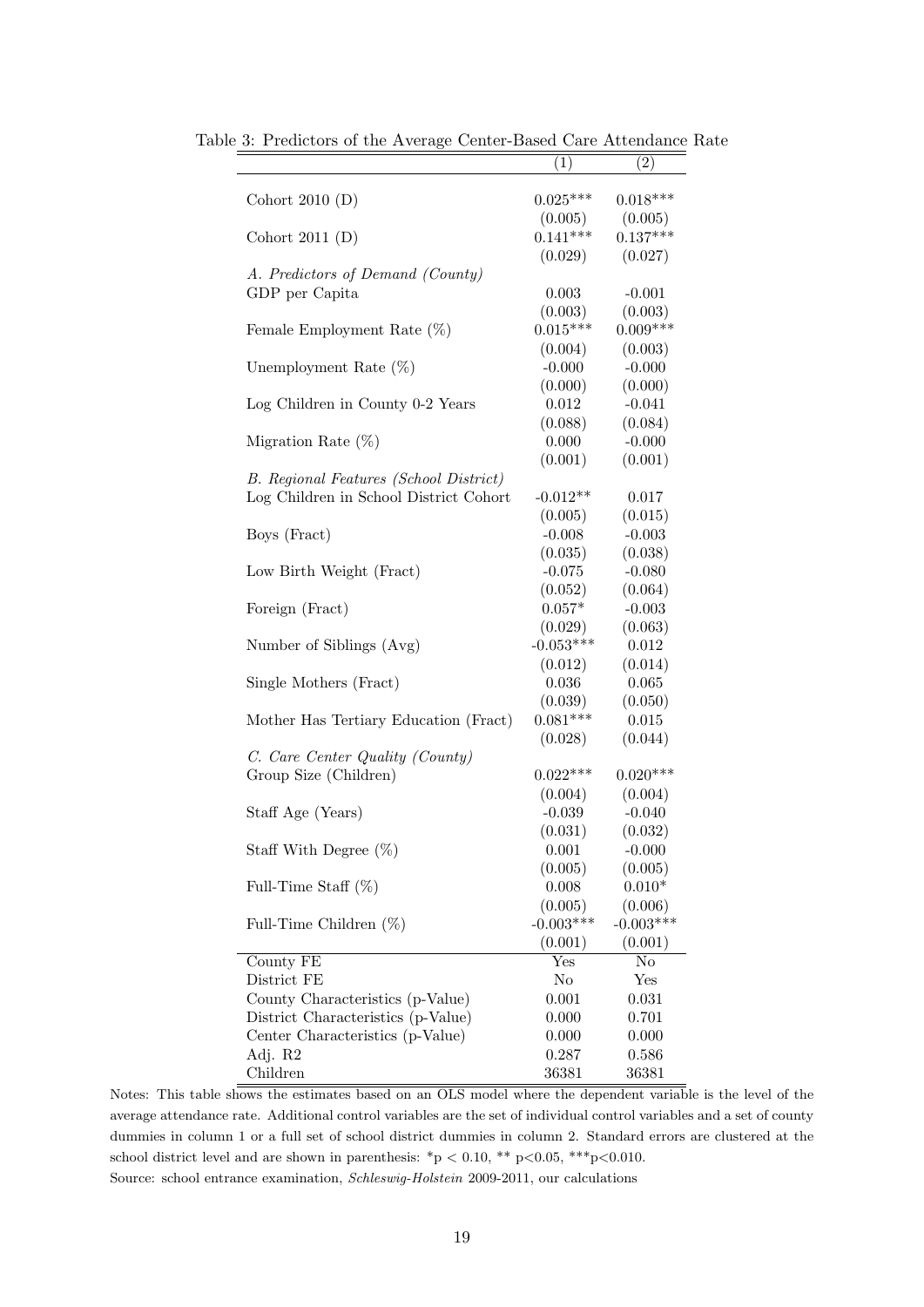of children's development. In other words, conditionally on a full set of school district dummies and our set of controls, the average attendance rate constitutes a valid instrument for individual child care attendance. The only remaining threat to our identification strategy is thus any time-varying confounding variable which is orthogonal to the observable characteristics of the school districts we already control for.

Second, does the composition of a child's peers in early care change when access to early care is expanded? Figure 4 reports how peer composition within school districts changes as a function of average attendance. Peer characteristics hardly change when the number of available slots in center-based care increases, with the exception of children with siblings in expanding school districts. Changing peer composition is thus unlikely to explain heterogeneity in the effects of center-based care when supply increases.



Figure 4: Composition of Peers in Child Care vs. School District Attendance

Notes: Epanechnikov Kernel regression with 0.5 bandwidth. Both peer characteristics and school district attendance are expressed as deviations from school district means.

Source: school entrance examination, *Schleswig-Holstein* 2009-2011, our calculations

Earlier work on MTEs has pioneered this identification strategy. Doyle (2007) uses judges' foster care award propensity as an instrument for whether the individual child is actually placed in foster care. Maestas *et al.* (2013) and French and Song (2014) use judges' disability award propensity to instrument whether an individual applicant received disability payments or not. The "judge's design" works because a judge's propensity to rule for foster care or disability is unrelated to a child's propensity to commit a crime as an adult in the foster care context or the state of the labor market in the disability context. In a similar vein, our design works because a school district's supply of early care places is unrelated to demand for early care in the short run.

We use the conditional independence assumption (7) to see how child development outcome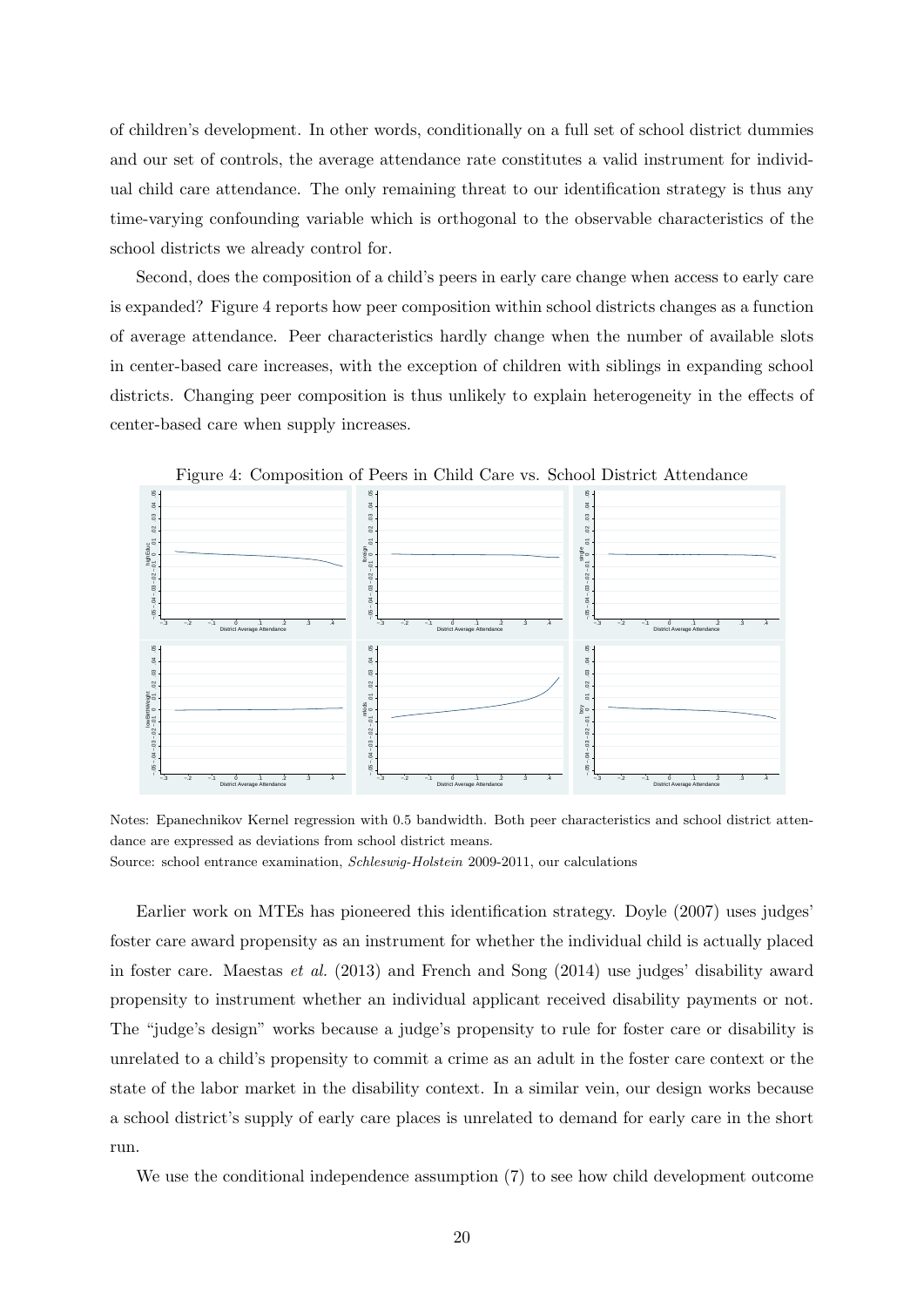varies with the propensity score, conditional on *X*, *Q*, and *W*. This so-called reduced form equation is as follows:

$$
E(Y^s|X, Q, W, P(Z) = P) = X\beta_0^s + Q\gamma_0^s + W\eta^s + PX[\beta_1^s - \beta_0^s] + PQ[\gamma_1^s - \gamma_0^s]
$$
  
+ 
$$
E(U_0^s + D(U_1^s - U_0^s)|X, Q, W, P(Z) = P)
$$
  
= 
$$
X\beta_0^s + Q\gamma_0^s + W\eta^s
$$
  
+ 
$$
PX[\beta_1^s - \beta_0^s] + PQ[\gamma_1^s - \gamma_0^s] + K_{X,Q,W}^s(P)
$$
(8)

We make use of the identifying assumption in two ways. First, conditional independence of  $U_0^s$  from *Z* implies that  $E(U_0^s|X,Q,W,P(Z) = P) = 0$ , so the instrument *Z* can be excluded from the potential outcome without treatment. Conditional independence of  $(U_1^s, U_0^s, U_D)$  from Z also implies that  $E(D(U_1^s - U_0^s)|X, Q, W, P(Z) = P) = PE(U_1^s - U_0^s|X, Q, W, P(Z) = P) \equiv$  $K_{X,Q,W}^s(P)$ .  $K_{X,Q,W}^s(P)$  is an unknown function that measures how the component of the treatment effect due to unobserved characteristics,  $U_1^s - U_0^s$ , varies with preference for attending early care,  $U_D$ .  $K_{X,Q,W}^s(P)$  depends on the propensity score in two ways. First, increasing *P* means that an increasing proportion of children attend early care, so the reduced form outcome reflects more of the unobserved component of the treatment effect,  $E(U_1^s - U_0^s | X, Q, W, P(Z) =$ *P*). Second, increasing *P* increases preference against early care, *UD*. This in turn changes the unobserved component of the treatment effect,  $E(U_1^s - U_0^s | X, Q, W, P(Z) = P)$ , if there is a correlation between preference for early care and its effects on child development.

#### **4.3 Estimation**

The MTE is the partial derivative of the reduced form with respect to the propensity score (Heckman and Vytlacil, 2000):

$$
E(Y_1^s - Y_0^s | X, Q, W, U_D = P) = \frac{\partial E(Y^s | X, Q, W, P(Z) = P)}{\partial P}
$$
  
=  $X[\beta_1^s - \beta_0^s] + Q[\gamma_1^s - \gamma_0^s]$   
+  $E(U_1^s - U_0^s | X, Q, W, P(Z) = P)$  (9)

We estimate the MTE in three steps. In the first step, we use a probit model to estimate the propensity score. The probit works better than the linear probability model, since the probit produces estimates of the participation probability that are bounded between zero and one. We approximate how the propensity score depends on *Z* by adopting a third-order polynomial approximation to an unknown function.

In the second step, we estimate models of the outcome equations that include a flexible polynomial of the estimated propensity score  $\hat{P}$ , aiming to estimate the unknown function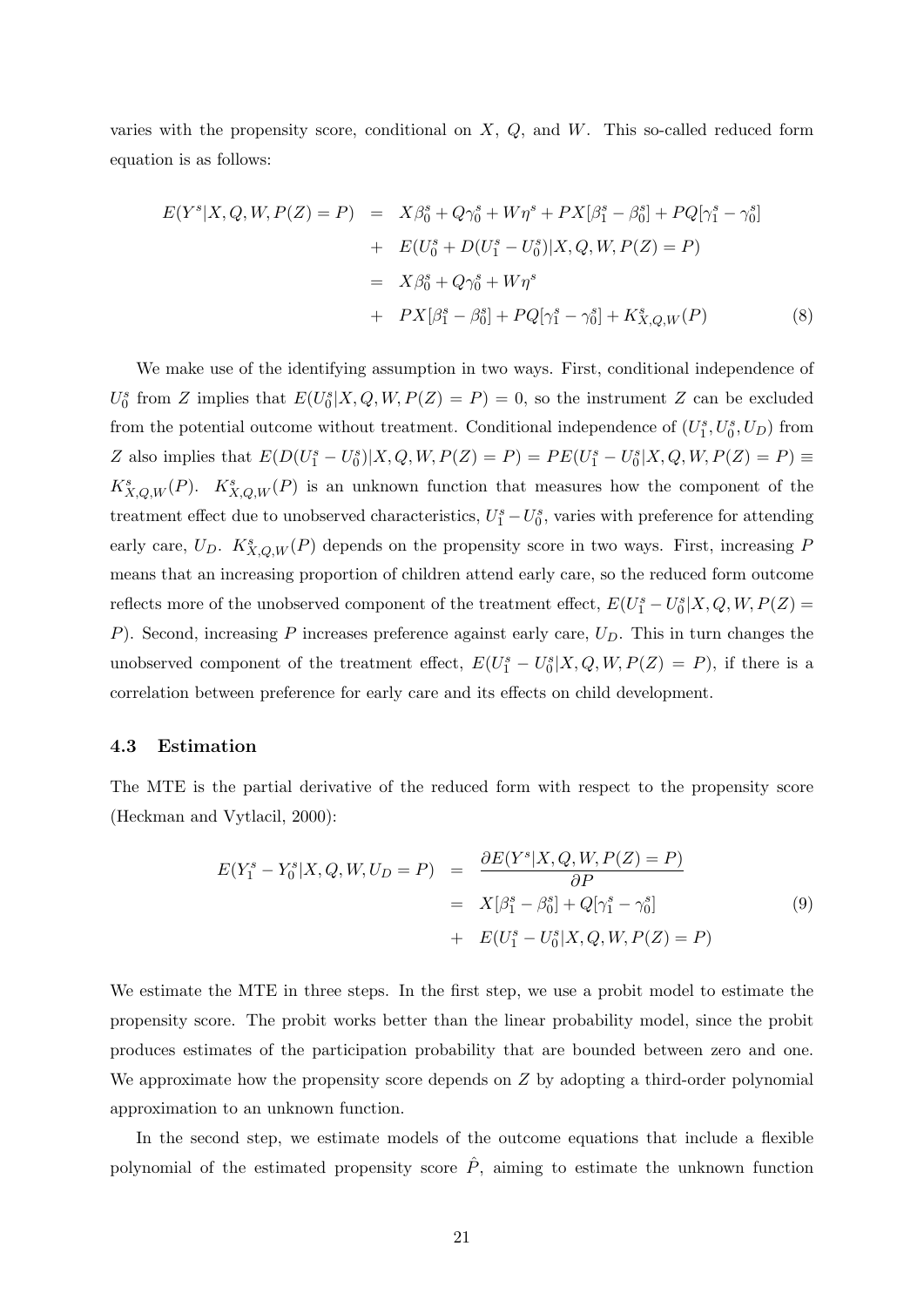$K_{X,Q,W}^s(P)$ . Two considerations are key at this stage. The first consideration is the polynomial order. A first-order polynomial, and thus a linear model, imposes the assumption that the MTE does not change with unobserved determinants of early care attendance. This assumption rules out correlation between preferences for early care attendance and its causal effects. Our baseline specification adopts a third-order polynomial, and our sensitivity analysis uses a fifth-order polynomial. The second consideration is flexibility. Our baseline analysis assumes that  $K_{X,Q,W}^s(P)$  is the same for all children. We relax this potentially misleading simplification in a sensitivity analysis where  $K_{X,Q,W}^s(P)$  differs depending on the educational level of the mother and whether the child's parents are immigrants.

In the third step, we calculate the MTE as the partial derivative of the estimated reduced form with respect to the propensity score. We base inference on standard errors that allow for clustering at the level of school districts.

### **5 Results**

This section presents estimates of the propensity score, estimates of the MTE of early centerbased care exposure on child development, and policy simulations of expanding early care.

#### **5.1 Who Is in Center-based Care and Who Isn't?**

We analyze which children attend early care in a probit framework that includes the average school district attendance rate, a full set of child, family, care center, and regional characteristics, and a set of cohort and school district fixed effects. This corresponds to an estimate of equation  $(5).<sup>14</sup>$  Table 4 displays marginal effects for the instrument and all individual and care center characteristics (see Table B.1 in Appendix B for the full set of estimates). Standard errors account for clustering at the school district level (335 cells).<sup>15</sup>

Results indicate that the average attendance rate is a strong predictor of individual attendance. The relationship between individual attendance and the average attendance rate is non-linear, being flat at intermediate attendance rates and increasing strongly at low and high average attendance rates. This functional form mimics the purely descriptive relationship between individual and average attendance (Figure B.1 in the Appendix B).

Which characteristics predict individual care center attendance? Children who are older at the date of the SEE are less likely to have attended early center-based care, probably a result

<sup>&</sup>lt;sup>14</sup>Explaining individual attendance by average attendance may be affected by the "reflection problem," a mechanical positive correlation between individual attendance and school district mean attendance (Manski, 1993). However, this problem becomes less significant once background characteristics are added. We have assessed sensitivity of our estimates to excluding the child we analyze when calculating the average attendance rate, a specification that does not suffer from the reflection problem. Results are available upon request from the authors.

<sup>&</sup>lt;sup>15</sup>We also explored clustering at the county–year level, the level at which predictors of early care demand and care center quality are measured. We obtained standard errors that are similar to the ones we report.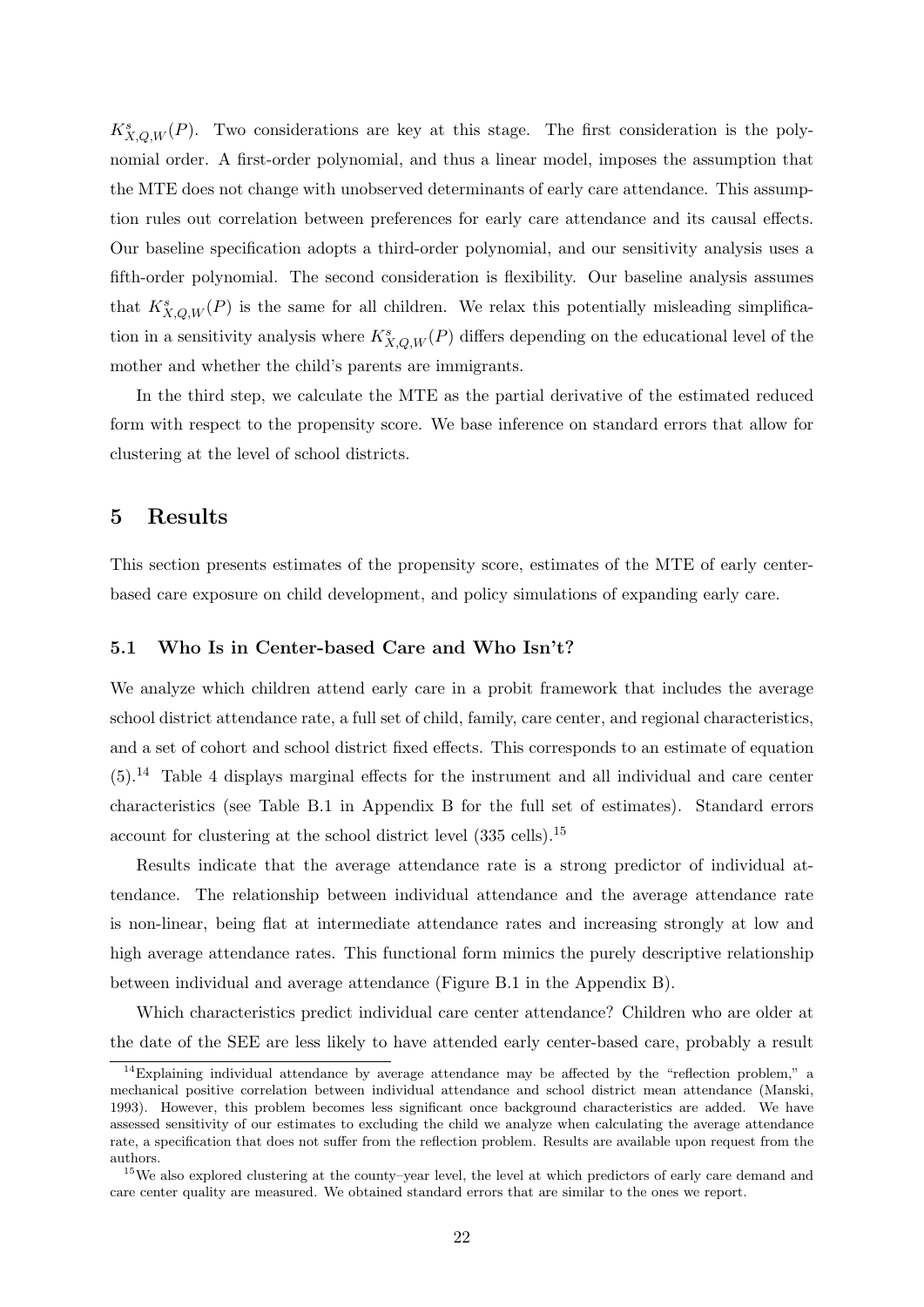| able 4: Determinants of Children's Early Care Attendance |             |
|----------------------------------------------------------|-------------|
| District Attendance (Z)                                  | $1.479***$  |
|                                                          | (0.067)     |
| $Z$ pw $2$                                               | $-3.495***$ |
|                                                          | (0.351)     |
| $Z$ pw $3$                                               | $3.012***$  |
|                                                          | (0.446)     |
| Cohort 2010 $(D)$                                        | $-0.000$    |
|                                                          | (0.003)     |
| Cohort 2011 $(D)$                                        | 0.014       |
|                                                          | (0.011)     |
| Child Age (Months)                                       | $-0.004***$ |
|                                                          | (0.000)     |
| Boy $(D)$                                                | 0.001       |
|                                                          | (0.002)     |
| Low Birth Weight $(D)$                                   | $-0.014***$ |
|                                                          | (0.004)     |
| Foreign $(D)$                                            | $-0.010***$ |
|                                                          | (0.003)     |
| Number of Siblings                                       | $-0.013***$ |
|                                                          | (0.001)     |
| Mother is Single $(D)$                                   | $0.015***$  |
|                                                          | (0.004)     |
| Mother Has Tertiary Education (D)                        | $0.021***$  |
|                                                          | (0.003)     |
| District FE                                              | Yes         |
| $Z$ terms (Chi <sub>2</sub> )                            | 3008.0      |
| Individual Characteristics (p-Value)                     | 0.000       |
| Center Characteristics (p-Value)                         | 0.004       |
| County Characteristics (p-Value)                         | 0.012       |
| District Characteristics (p-Value)                       | 0.000       |
| Log Likelihood                                           | $-8656.5$   |
| Children                                                 | 36381       |

Table 4: Determinants of Children's Early Care Attendance

Notes: This table shows marginal effects resulting from probit model estimates of the propensity score. Additional control variables are center characteristics and regional proxies of early child care demand, as well as a full set of school district dummies and a constant term. Standard errors are clustered at the school district level and are shown in parenthesis: \*p *<* 0.10, \*\* p*<*0.05, \*\*\* p*<*0.010.

Source: school entrance examination, *Schleswig-Holstein* 2009-2011, our calculations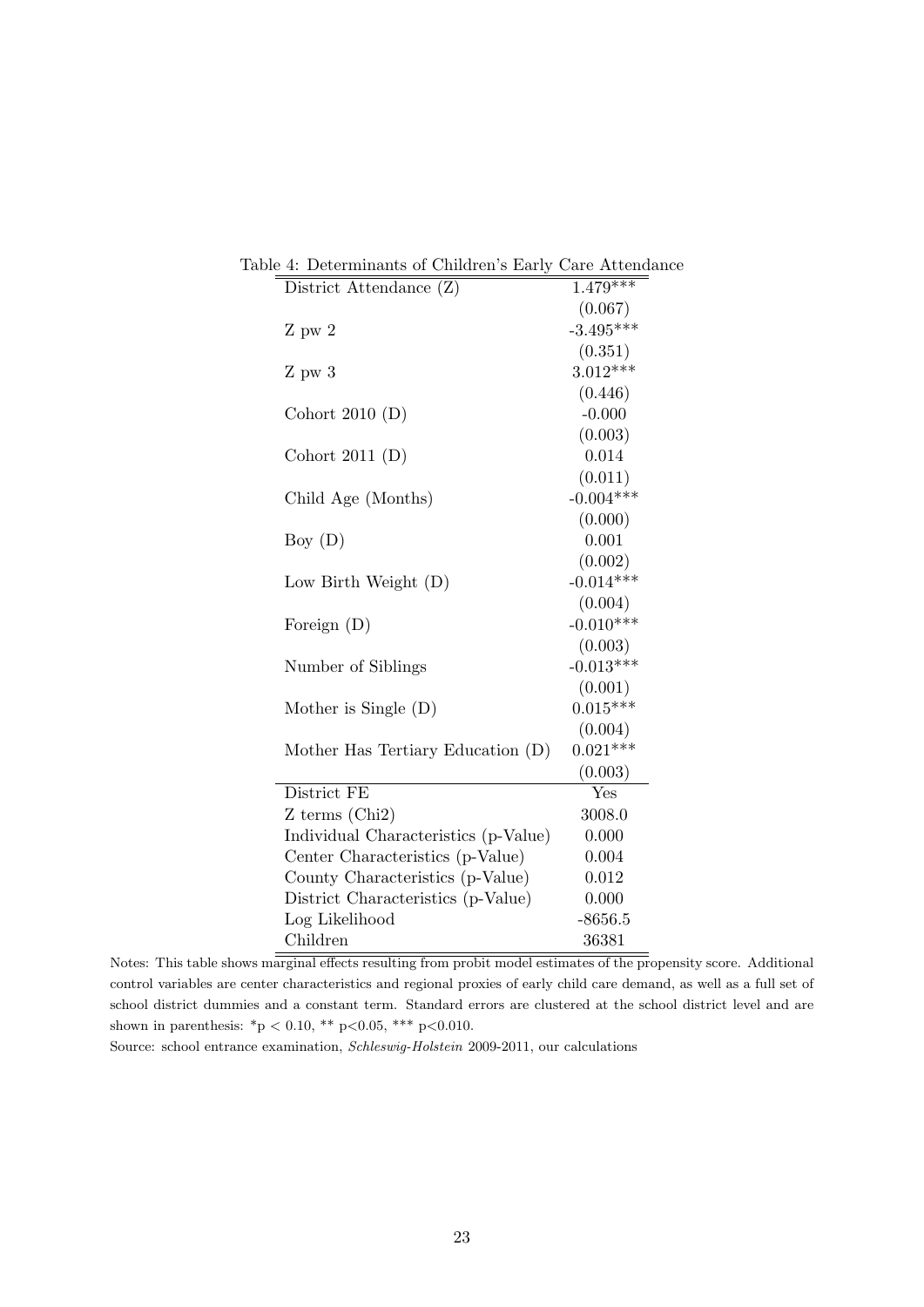

Figure 5: The Propensity Score for Treated and Control Children

Notes: This graph plots the p.d.f. of the estimated propensity scores separately for children with some exposure to early center-based care and children with no exposure to it. 1123 observations lie outside the common support region.

Source: school entrance examination, *Schleswig-Holstein* 2009-2011, our calculations

of our early care attendance classification. Boys and girls are equally likely to have attended early care. Children with immigrant parents, low birth weight, or many siblings are less likely to be in center-based care. Children of single mothers are more likely to be in center-based care, probably because they are granted preferential access. Children of highly educated mothers are also substantially more likely to be in center-based care, probably because they are placed first on the waiting list.

The probit results serve to calculate the propensity score. Figure 5 shows the density of the propensity score, separately for treated and control children. The estimated propensity score, ranging from 0% to about 50%, has limited support. Limited support precludes us from using MTEs to simulate the average effect of attending early care on all children but not from using MTEs to simulate the effects of small to moderate policy expansions. The propensity to attend center-based care is lower for control children than for treated children. But the overlap between the two distributions is substantial. Only 3.1% of all children have a propensity score that is outside the common support. We keep children outside the common support in our baseline analysis. Results (not shown) are not sensitive to excluding them.

MTEs are estimated by varying the average attendance rate, *Z*, conditional on observed characteristics. This works well if there is variation in the propensity score even if we condition on characteristics. In order to discuss this important issue, we group children into deciles based on their observed characteristics' effect on the propensity score (based on the linear index  $X\hat{\pi}_X + Q\hat{\pi}_Q + W\hat{\pi}_w$ . Children are very similar with respect to characteristics other than the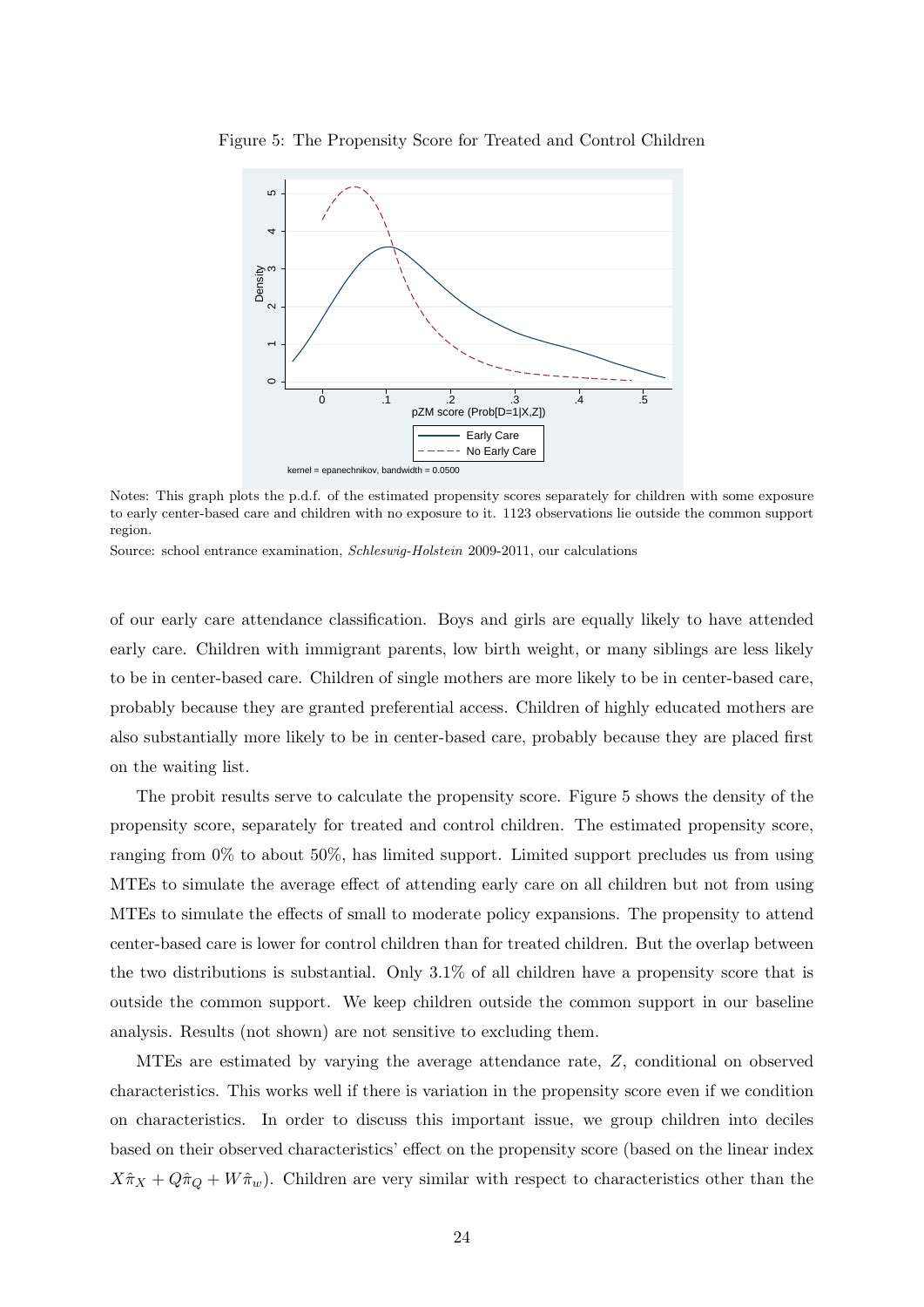

Figure 6: Does Average Attendance Vary in Groups With Similar Observables?

Notes: This graph plots the p.d.f. of the estimated propensity scores, overall, and separately for children with the lowest (1st decile) and highest (10th decile) observed component of the propensity score, i.e.,  $X\hat{\pi}_X + Q\hat{\pi}_Q + W\hat{\pi}_w$ . Results show strong overlap in the support of the propensity score.

Source: school entrance examination, *Schleswig-Holstein* 2009-2011, our calculations

average attendance rate within a decile. Figure 6 reports the p.d.f. of the propensity score overall and for children with the lowest decile and the highest decile of the index of observed characteristics. Results indicate strong overlap of the support of the lowest and highest decile. The average attendance rate, *Z*, therefore generates strong variation in the propensity score  $(P(Z))$ , even in groups of children with very similar values of observed characteristics.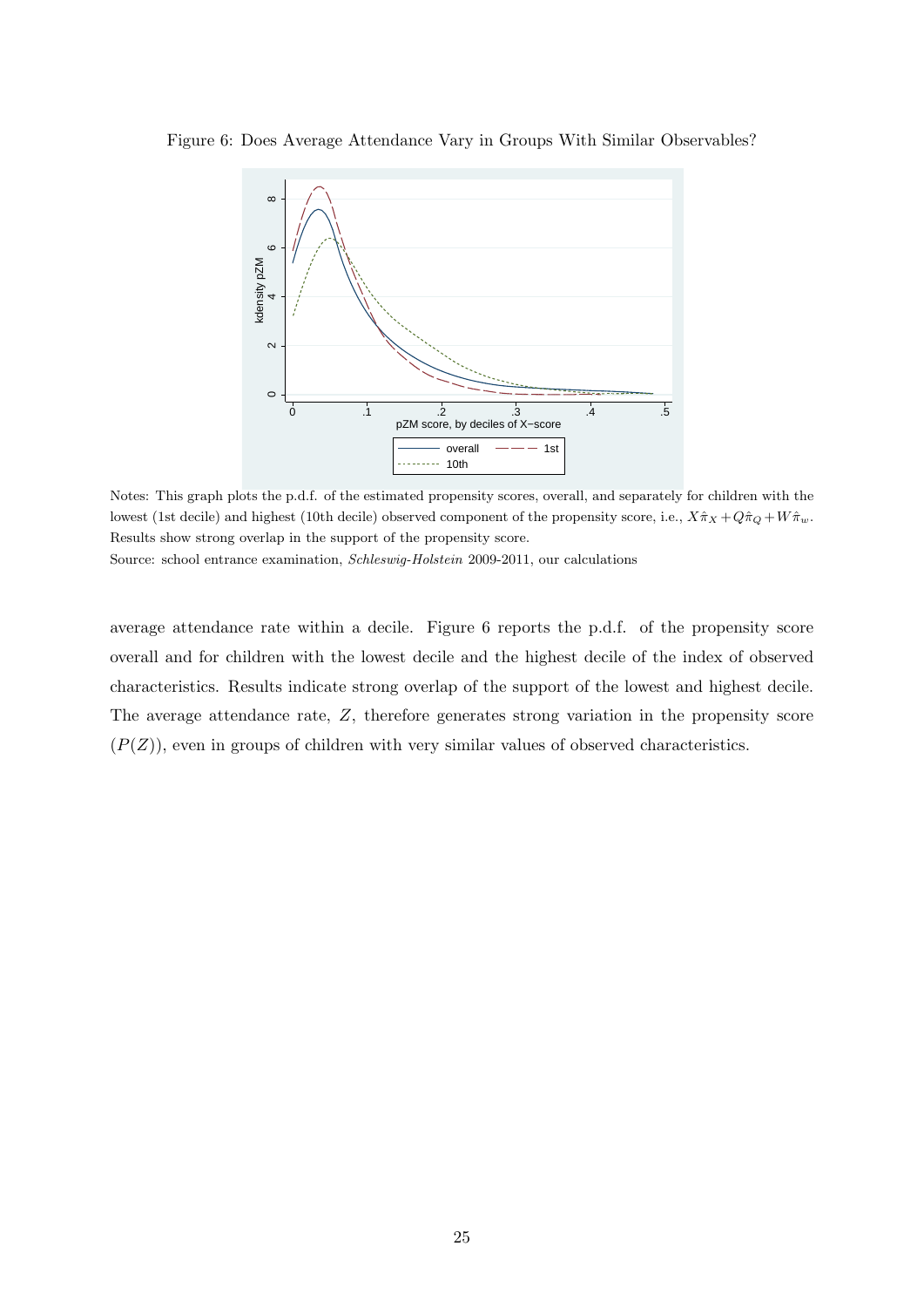#### **5.2 How Does Early Care Affect Child Development?**

All MTE estimates are based on the empirical specification (8). We express characteristics as deviations from the sample means, ensuring that the coefficients attached to the propensity score and its higher-order polynomial terms measure the MTE for children with sample average characteristics. All child development measures are binary, taking the value 1 if there is no development problem and 0 otherwise. We adopt linear probability models in all empirical analyses. Standard errors allow for clustering at the school district level. Table B.2 in Appendix B provides the full set of estimates.

Figure 7 shows how the MTEs change with  $U_D$ , the unobserved component of the MTEs probably reflecting parents' preferences for early care. On average, MTEs decrease with unobserved preferences against center-based care attendance.<sup>16</sup> This pattern is most pronounced for language skills: the return to center-based care for children with the highest chances to attend center-based care amounts to 0.35 ppts; these positive returns slowly fade out and become insignificant for children with lower chances to attend center-based care (i.e., with unobserved heterogeneity above 0.12). The vertical dashed line identifies the MTE for the average child. This "average MTE" amounts to 0.21 and is statistically significant. The pattern is similar for children's motor skills and school readiness but is less pronounced: the effects of center-based care on motor skills and school readiness are positive and significantly different from zero (at a 10% significance level) for children with the highest chances to attend center-based care (0.24 ppts and 0.19 ppts, respectively) and become insignificant for children with lower chances to attend center-based care (with unobserved heterogeneity above 0.15 and 0.14, respectively). The average MTE is 0.16 ppts for motor skills and 0.13 ppts for school readiness. In contrast, the MTEs for socio-emotional maturity are rather flat and significantly different from zero (at the 5% significance level) only for children with unobserved heterogeneity between 0.13 and 0.30. The average MTE is insignificant for socio-emotional maturity.<sup>17</sup>

The pattern of decreasing MTEs suggests that demand for early center-based care is a function of expected returns on early center-based care, or that the choice to use early care is based on expected gains. Parents who expect their child to benefit from attending a care center want to place their child in early center-based care. Selection based on gains was first postulated by Roy (1951). There could be at least three reasons for selection based on gains. First, parents who can provide better care at home will be reluctant to sent their child into early care. Second,

<sup>&</sup>lt;sup>16</sup>This pattern is not a product of our empirical specification. Figure B.2 shows the partial derivative of child development outcomes with respect to the average attendance rate. Child development decreases as the average attendance rate increases. Appendix B, Figure B.3, shows how baseline estimates adopting a third-order polynomial compare to a sensitivity analysis adopting a fifth-order specification. Results indicate that fifth-order MTEs are within the 95% confidence band of our baseline estimates.

<sup>&</sup>lt;sup>17</sup>Table B.2 in Appendix B displays the p-values of joint significance tests of the second- to third-order polynomial terms in the propensity score (line "Het . unobs."). A rejection of this test points toward significant heterogeneity in the MTEs with respect to unobserved characteristics. These tests reveal significant heterogeneity in the effects of center-based care exposure only in terms of language skills (at the 10% significance level).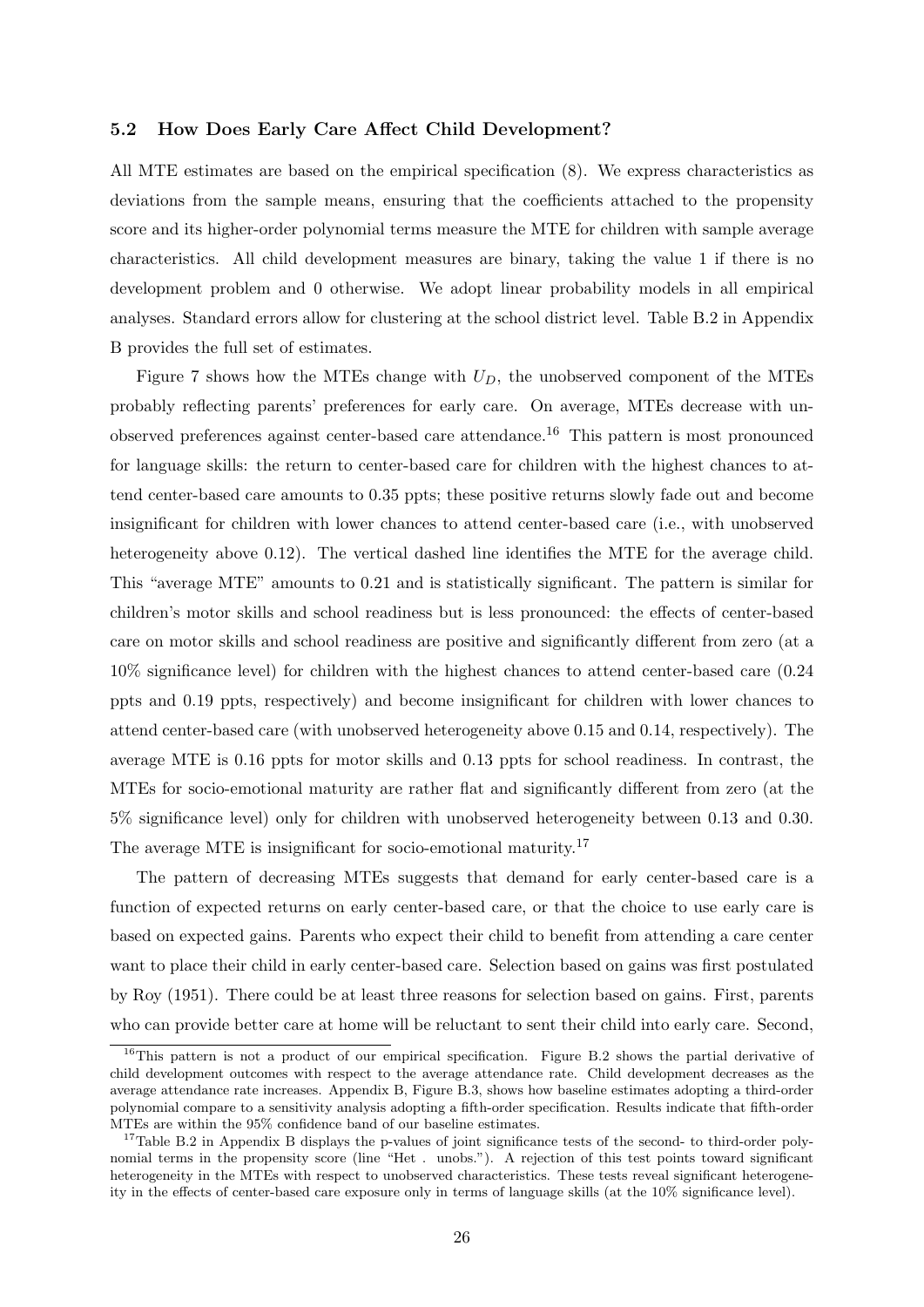

Figure 7: How Do Marginal Treatment Effects Vary With Unobserved Preferences?

Notes: The graph plots the MTE for the average child as a function of unobserved determinants, *UD*, along with the 95% confidence interval. Estimates use within–school district variation in the average care center attendance rate as an instrument for individual attendance. The vertical dashed lines indicate the average probability of being in early center-based care.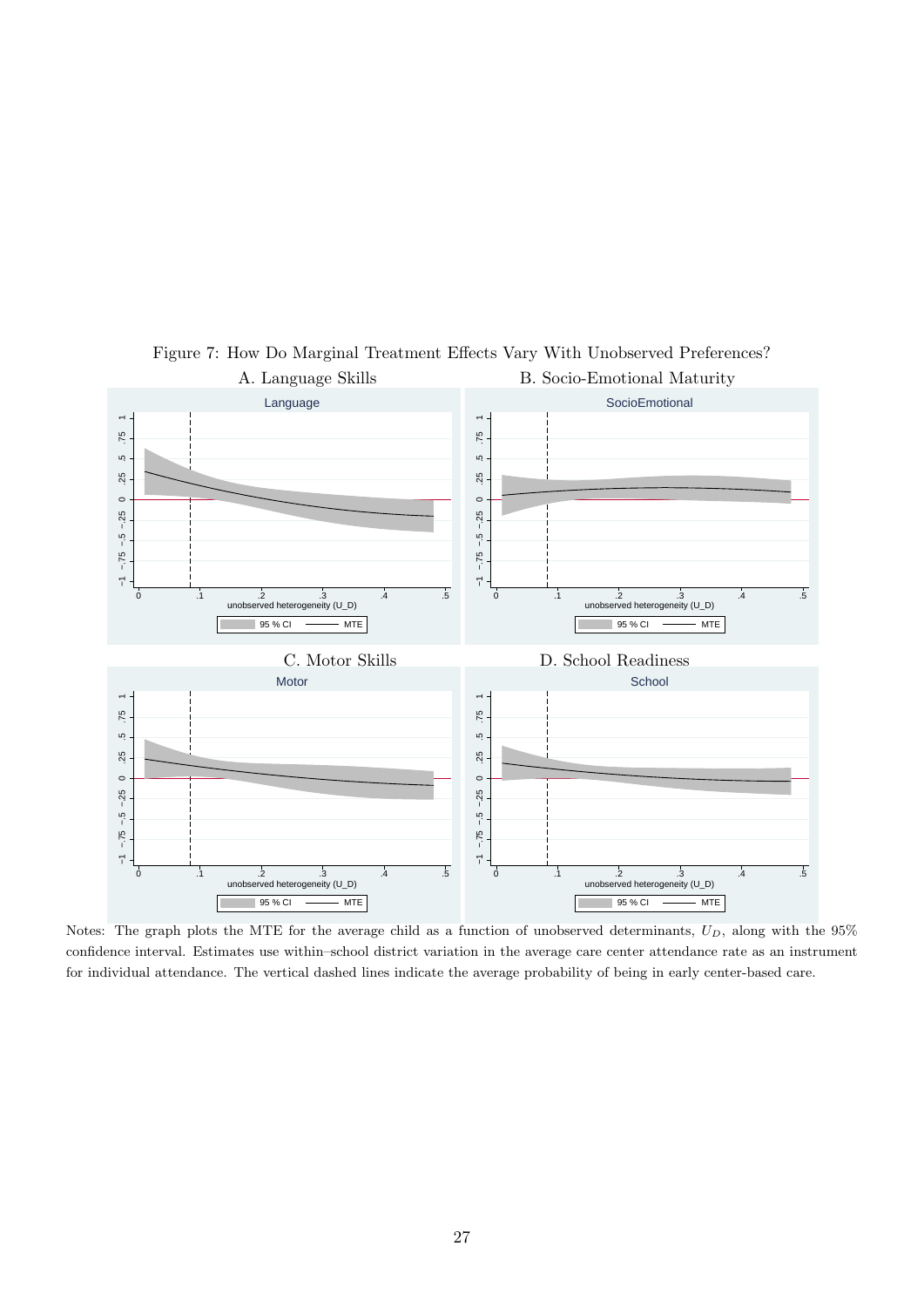children who are less likely to attend center-based care may be in need of more specialized care, for instance, because they suffer from developmental deficits (see, e.g., Drange *et al.*, 2014 or Bucarey *et al.*, 2014). Such specialized care may not be provided by care centers offering care to many children. A third explanation may be peer effects. The environment in the care center may be less stimulating for the development of the child in areas that provide generous access to early care. This story, however, is unlikely to be relevant, as the composition of children attending early care did not change when access to early care was expanded (see Figure 4).

How do the effects of early care vary with child or mother characteristics? Table 5 shows that the effects of early care differ by socio-economic status of the child. Early care is 6.9 ppts more beneficial for developing socio-emotional maturity for children of less educated mothers than for children of highly educated mothers. Children with immigrant parents benefit 9.6 ppts more in school readiness than children with native parents. There are no further significant differences in the effects of early center-based care attendance.<sup>18</sup>

Table 6 discusses whether the effects of early care differ with center quality. Findings indicate that group size, staff age, staff training, and staff work intensity matter for children's development. The effects are sizeable. A child is 7.3 ppts more likely to suffer from motor development problems per additional child in his or her playgroup. A child is 9.7 ppts less likely to have an issue with language development and 12.5 ppts less likely to have an issue with motor skill development per additional year of his or her caregiver's age. A child attending a center with a one ppt higher proportion of trained staff has a 2.2 ppts lower risk of motor skill deficiency.<sup>19</sup> Finally, a one ppt higher share of full-time working staff leads to improved school readiness by 1.6 ppts. The evidence regarding the intensive margin of care center attendance, however, is not clear-cut: the higher the share of children attending center-based care on a full-time basis, the better the children's language development (a one ppt increase in the share of children attending center-based care on a full-time basis leads to a  $0.8$  ppts increase in children's language skills).<sup>20</sup> Yet we also observe a decrease in children's school readiness (a one ppt increase in the share of children attending center-based care on a full-time basis leads to a 0.5 ppts decrease in children's school readiness).<sup>21</sup>

<sup>18</sup>Table 5 shows the p-value of a joint test of significance of the parameters capturing heterogeneity of the treatment effect with respect to observed individual characteristics (line "Individual Characteristics (p-value)"). Overall, there is no evidence for significant heterogeneity with respect to observable child or family background characteristics in the returns on center-based care attendance for any child development domain.

 $19$ Looking at cognitive skills and small class interventions, the US literature has concluded that teacher degrees do not matter (see for instance Krueger and Whitmore (2001)). Our findings for language skills mirror that conclusion. Yet we also find that an early childhood education degree matters for motor skills, a development dimension that has received less attention thus far.

 $^{20}$ Walters (2014) also finds that the proportion of children in full-time day care predicts better cognitive outcomes in his reanalysis of Head Start.

 $21$ Table 6 shows the p-value of a joint test of significance of the parameters capturing heterogeneity of the treatment effect with respect to observed characteristics of care center quality ("Center Characteristics (p-value)" row). There is evidence of significant (at the 5% significance level) heterogeneity in the MTEs in language and motor skills.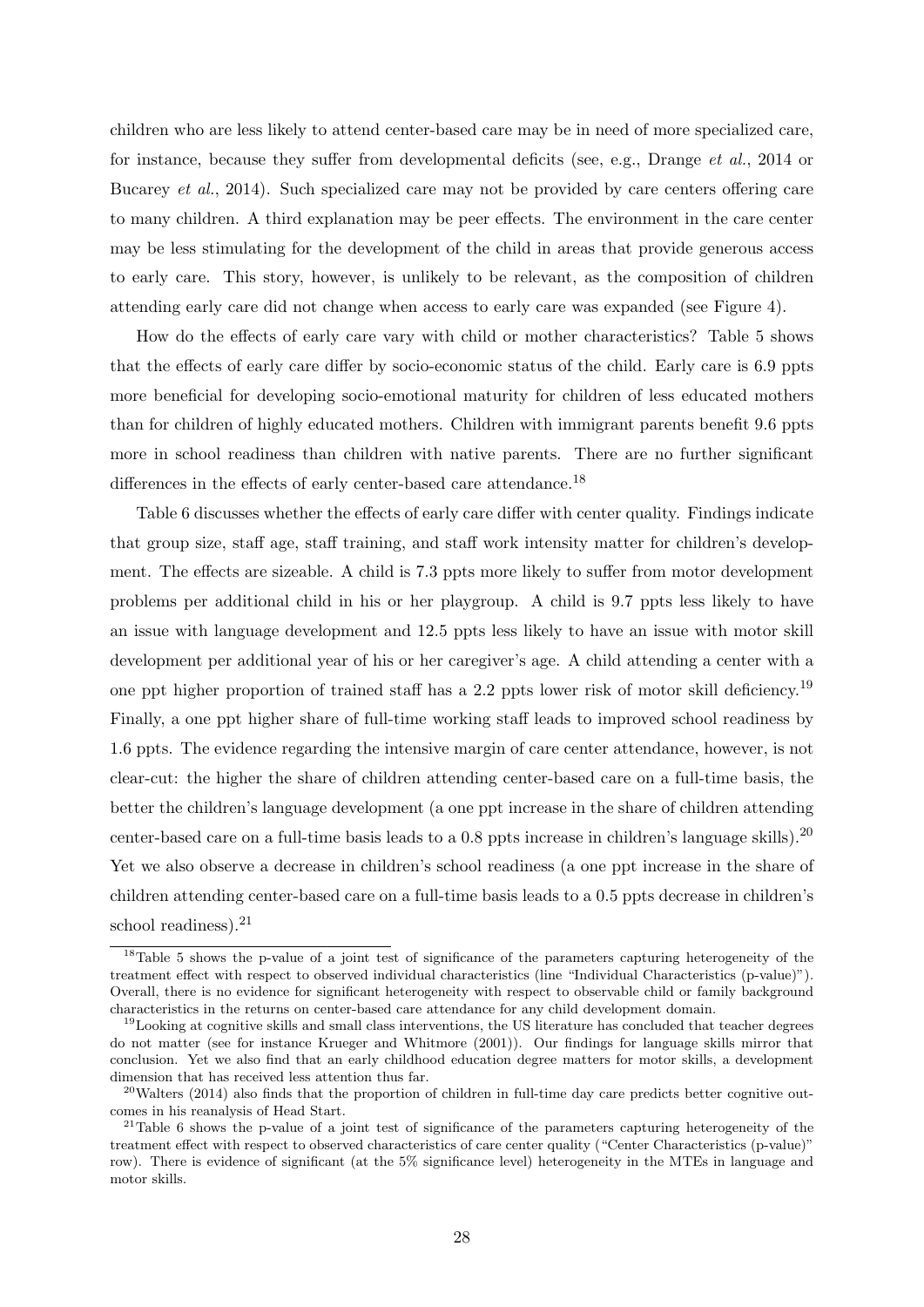|                                      | Language | SocioEmotional | Motor    | School    |
|--------------------------------------|----------|----------------|----------|-----------|
| $pZ * Child Age$                     | $-0.007$ | 0.011          | 0.007    | $-0.007$  |
|                                      | (0.006)  | (0.007)        | (0.006)  | (0.005)   |
| $pZ * Boy$                           | 0.013    | 0.021          | $-0.016$ | 0.021     |
|                                      | (0.042)  | (0.039)        | (0.048)  | (0.034)   |
| $pZ * Low Birth Weight$              | $-0.024$ | $-0.099$       | $-0.085$ | $-0.123$  |
|                                      | (0.111)  | (0.107)        | (0.120)  | (0.114)   |
| $pZ * \text{Foreign}$                | $-0.002$ | $-0.035$       | $-0.042$ | $0.096**$ |
|                                      | (0.079)  | (0.046)        | (0.048)  | (0.045)   |
| $pZ *$ Number of Siblings            | $-0.016$ | 0.029          | 0.041    | 0.011     |
|                                      | (0.029)  | (0.020)        | (0.027)  | (0.021)   |
| $pZ * Mother$ is Single              | 0.026    | 0.027          | 0.028    | $-0.007$  |
|                                      | (0.068)  | (0.069)        | (0.066)  | (0.054)   |
| pZ * Mother has Higher Education     | $-0.018$ | $-0.069*$      | $-0.018$ | 0.047     |
|                                      | (0.043)  | (0.038)        | (0.043)  | (0.037)   |
| Individual Characteristics (p-value) | 0.951    | 0.369          | 0.631    | 0.214     |
| Center Characteristics (p-value)     | 0.048    | 0.437          | 0.029    | 0.143     |
| Unobserved Characteristics (p-value) | 0.076    | 0.111          | 0.100    | 0.230     |
| R-squared                            | 0.098    | 0.087          | 0.104    | 0.113     |
| Children                             | 36381    | 36381          | 36381    | 36381     |

Table 5: How Do Marginal Treatment Effects Vary With Child and Mother Characteristics?

Notes: This table shows reduced-form estimates of all child development assessments projected on the propensity score (third order polynomial), the set of control variables (individual, care center, county, and school district features as well as a set of cohort and school district dummies), and the interactions between the propensity score and all individual and care center features. Each row displays the parameter belonging to the interaction between the propensity score and the respective feature. These parameters allow us to assess for whom child care attendance exhibits greater effects. Standard errors are clustered at the school district level and are shown in parenthesis: \*p < 0.10, \*\* p<0.05, \*\*\* p<0.010.

Source: school entrance examination, *Schleswig-Holstein* 2009-2011, our calculations.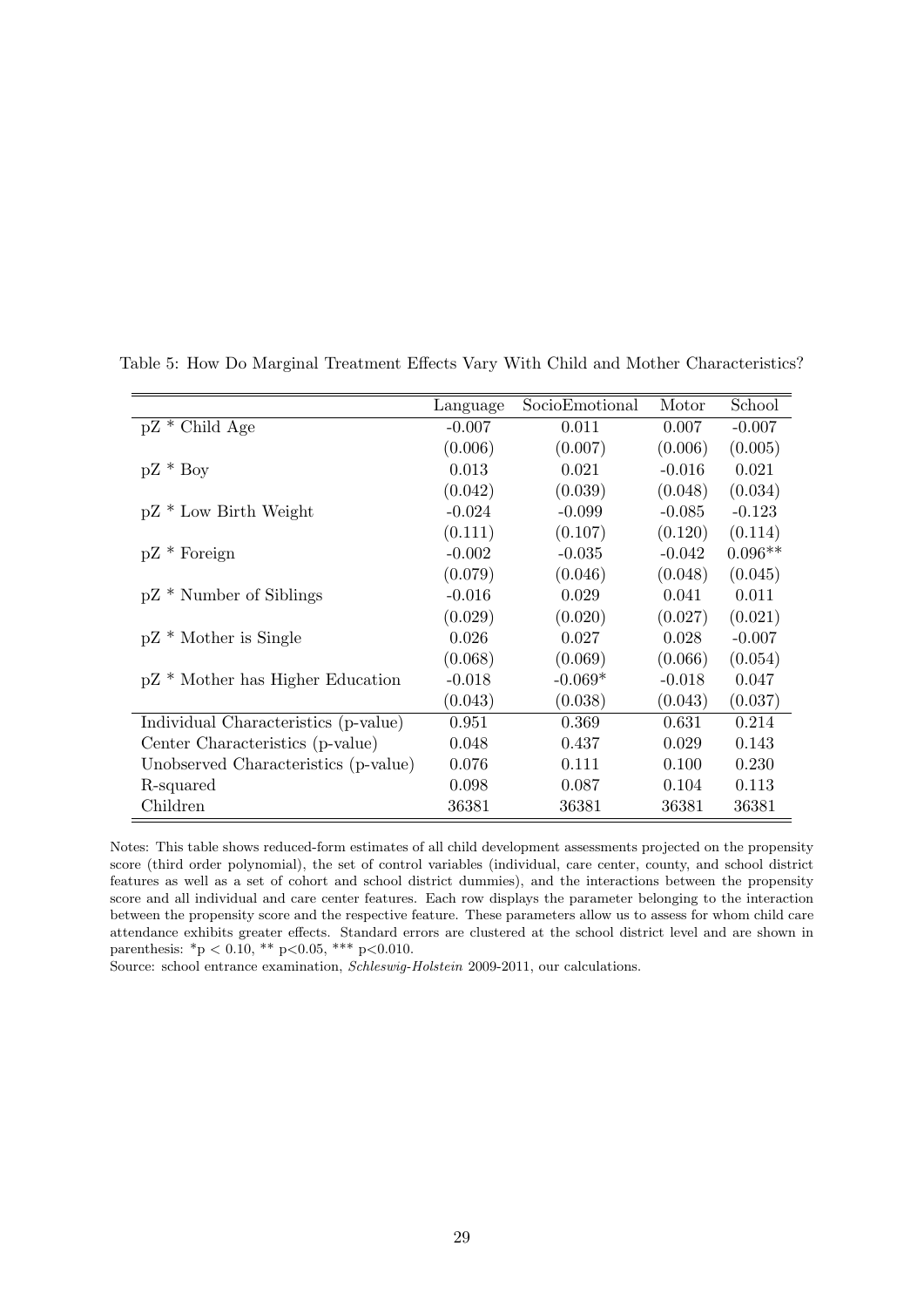|                                      | Language  | SocioEmotional | Motor       | School    |
|--------------------------------------|-----------|----------------|-------------|-----------|
| $pZ *$ Children in Group             | $-0.039$  | 0.008          | $-0.073***$ | $-0.003$  |
|                                      | (0.032)   | (0.024)        | (0.022)     | (0.020)   |
| $pZ * \text{Staff Age}$ (Years)      | $0.097*$  | 0.042          | $0.125**$   | 0.068     |
|                                      | (0.058)   | (0.061)        | (0.054)     | (0.047)   |
| $pZ * T_{\text{rained Staff}} (\%)$  | 0.014     | 0.002          | $0.022**$   | 0.001     |
|                                      | (0.010)   | (0.010)        | (0.009)     | (0.008)   |
| $pZ * \text{Staff Full-Time } (\%)$  | 0.000     | 0.003          | 0.007       | $0.016**$ |
|                                      | (0.010)   | (0.007)        | (0.006)     | (0.006)   |
| $pZ *$ Child Full-Time $(\%)$        | $0.008**$ | $-0.006$       | $-0.001$    | $-0.005*$ |
|                                      | (0.003)   | (0.004)        | (0.003)     | (0.003)   |
| Individual Characteristics (p-value) | 0.951     | 0.369          | 0.631       | 0.214     |
| Center Characteristics (p-value)     | 0.048     | 0.437          | 0.029       | 0.143     |
| Unobserved Characteristics (p-value) | 0.076     | 0.111          | 0.100       | 0.230     |
| R-squared                            | 0.098     | 0.087          | 0.104       | 0.113     |
| Children                             | 36381     | 36381          | 36381       | 36381     |

Table 6: How Do Marginal Treatment Effects Vary With Care Center Quality?

Notes: Estimates in this table stem from a reduced-form estimation of all skill dimensions projected on the propensity score (third order polynomial), the set of control variables (individual, care center, county, and school district features as well as a set of cohort and school district dummies) and the interactions between the propensity score and all individual and care center features. Each row displays the parameter belonging to the interaction between the propensity score and the respective feature. These parameters allow us to assess which type of care center leads to greater effects. Standard errors are clustered at the school district level and are shown in parenthesis: \*p *<* 0.10, \*\* p*<*0.05, \*\*\* p*<*0.010.

Source: school entrance examination, *Schleswig-Holstein* 2009-2011, our calculations.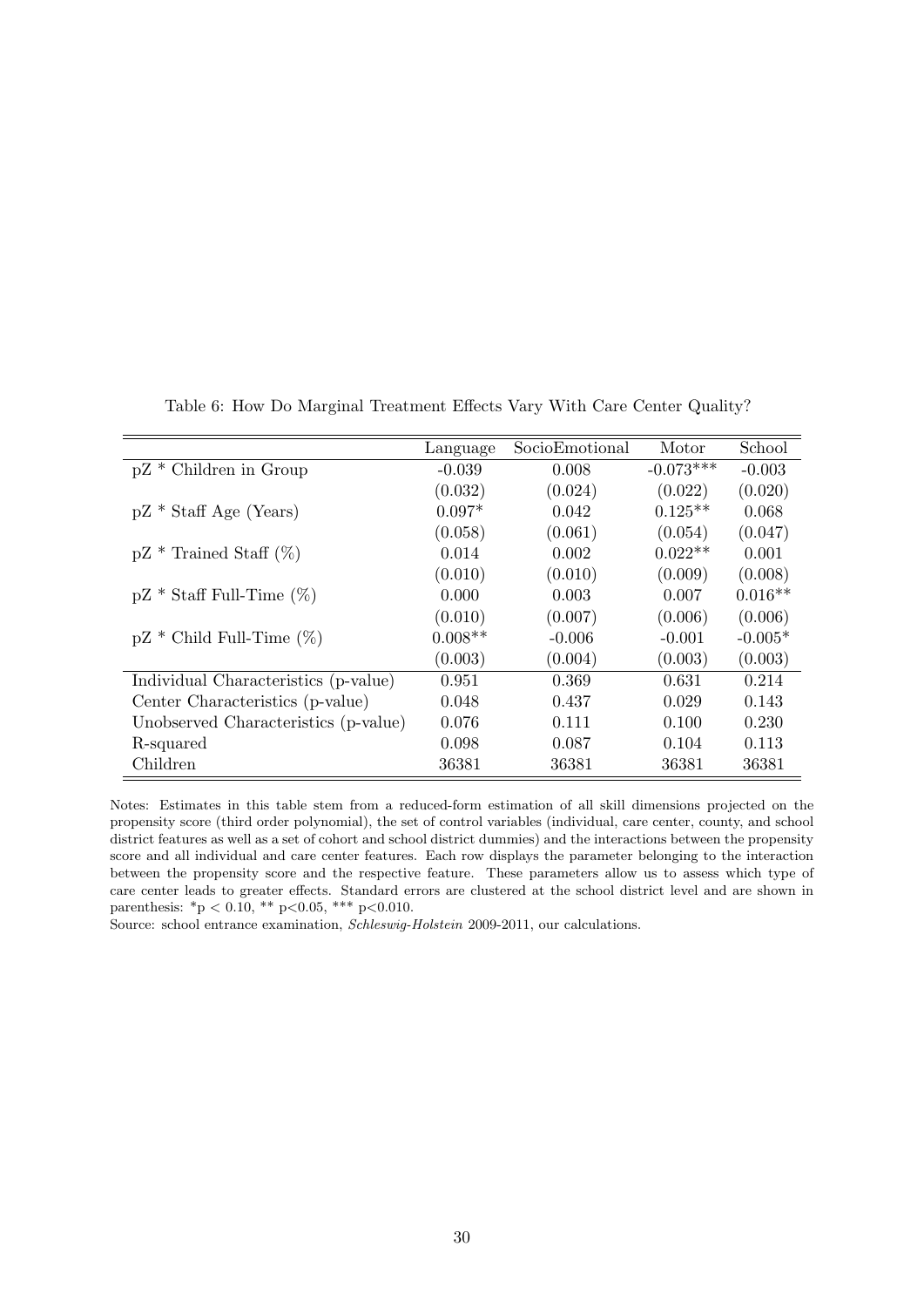These results indicate that the effects of early care depend substantially on the quality of available care centers. Expansions in coverage often require concessions in care center quality (see Table 3). Analyses that do not take quality features of care centers into account are likely to provide biased estimates of the returns on early care. Indeed, we find that MTE estimates are substantially lower once we omit early care characteristics (Figure B.5 in Appendix B). However, the difference between the two sets of MTEs is not large enough to be statistically significant.

So far, we have assumed that the component of the MTE that captures the unobserved determinant of attending care, parents' preferences, is identical across individuals. We now relax this assumption and provide separate estimates for three groups of children: children of highly educated mothers, children of less educated mothers, and immigrant children. It is useful to probe results in more detail, since the unobserved determinant of center-based care attendance might vary with mother's education and parents' ethnic origin.

Figure 8 shows MTEs by subgroup. MTEs are fairly flat, indicating no significant effect of center-based care attendance for children of highly educated mothers (Panel A). In contrast, MTEs are very large and positive for children of less educated mothers and children of immigrants when parents have a strong preference for them to attend early care (Panels B and C). Yet MTEs again rapidly decrease as preference against attending early center-based care increases.

What explains the absence of any significant returns on early care for children of highly educated mothers? Marginal returns on inputs into children's human capital production function are positive but decrease according to the human capital production theory (Cunha and Heckman, 2007). Hence, if the investments of highly educated parents are already sizable, it may be that any additional investment (such as stimulation experienced in the care center) has no further significant return. One fact that supports this hypothesis is that children of highly educated mothers on average perform better across all development dimensions than children of less educated mothers regardless of center-based care attendance. Hence, it is possible that these children are currently saturated and have nothing to gain but also nothing to loose by attending a care center. These findings are consistent with the view that care offered by centers is a substitute for care offered by mothers, as suggested in research on primary education (e.g., in the literature on project STAR by Krueger and Whitmore (2001) or Chetty *et al.* (2011) or College Education (Dale and Krueger, 2002).

MTEs clearly differ across subgroups. Does this imply that our baseline estimates are biased? We assess the sensitivity of our baseline results by aggregating the MTEs resulting from the subgroup analysis and compare them to baseline estimates of the MTEs. Results indicate strong agreement between the baseline estimates and the "two-step" estimates from the conditional approach (Figure B.4 in Appendix B). In fact, the two estimates are statistically indistinguishable. We conclude that the key assumption of our baseline analysis that MTEs do not vary with observed characteristics does not bias our conclusions with respect to the average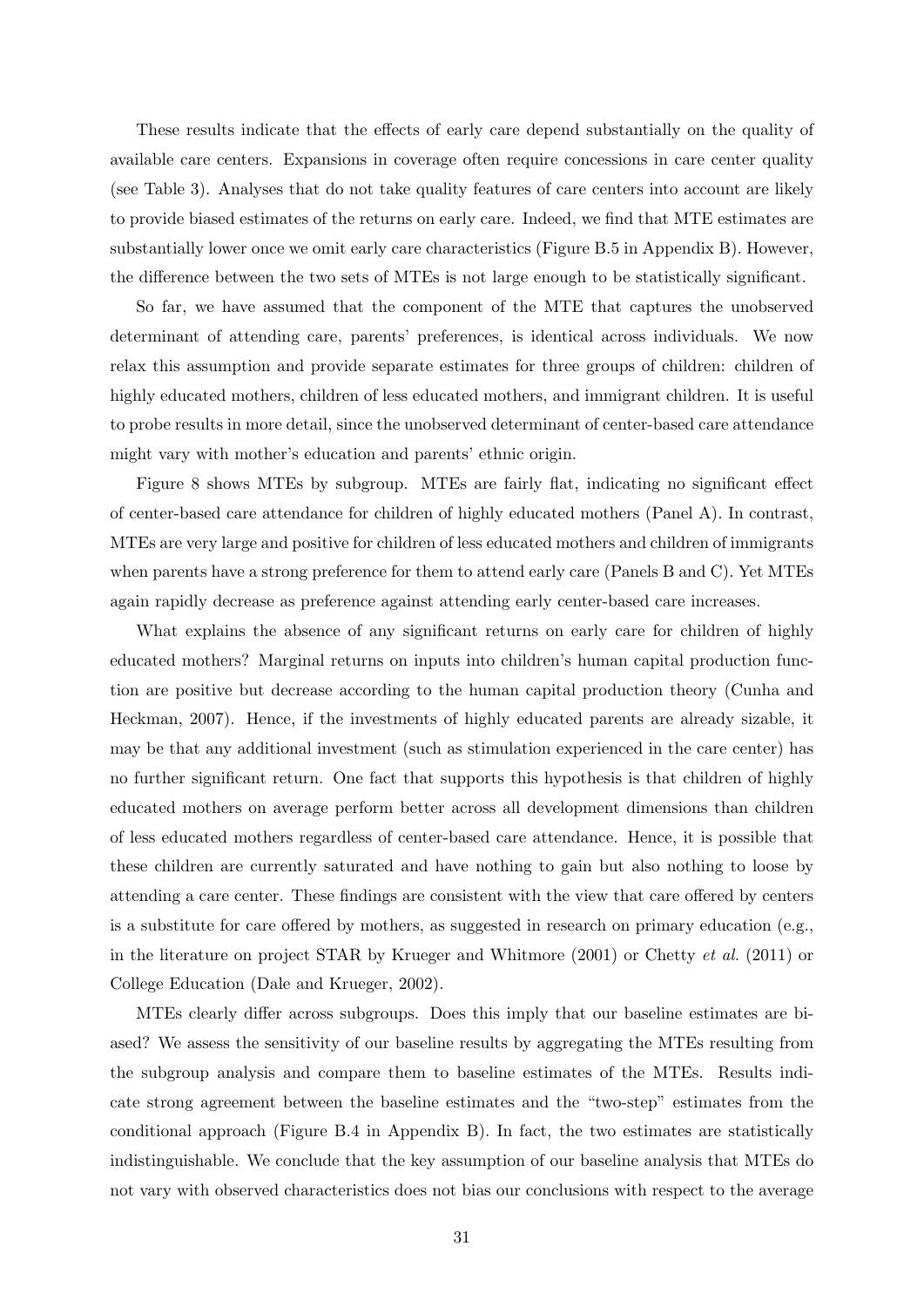

Figure 8: Marginal Treatment Effects Across Observable Subgroups

Notes: The graph plots the MTE for the average child in three subgroups—children who have highly educated mothers (column A), children who have less educated mothers (column B), and children who have foreign parents (column C)—as a function of unobserved determinants, *UD*, along with the 95% confidence interval. Estimates use within–school district variation in the average attendance rate as instruments for individual attendance. The vertical dashed lines indicate the average probability of being in early care.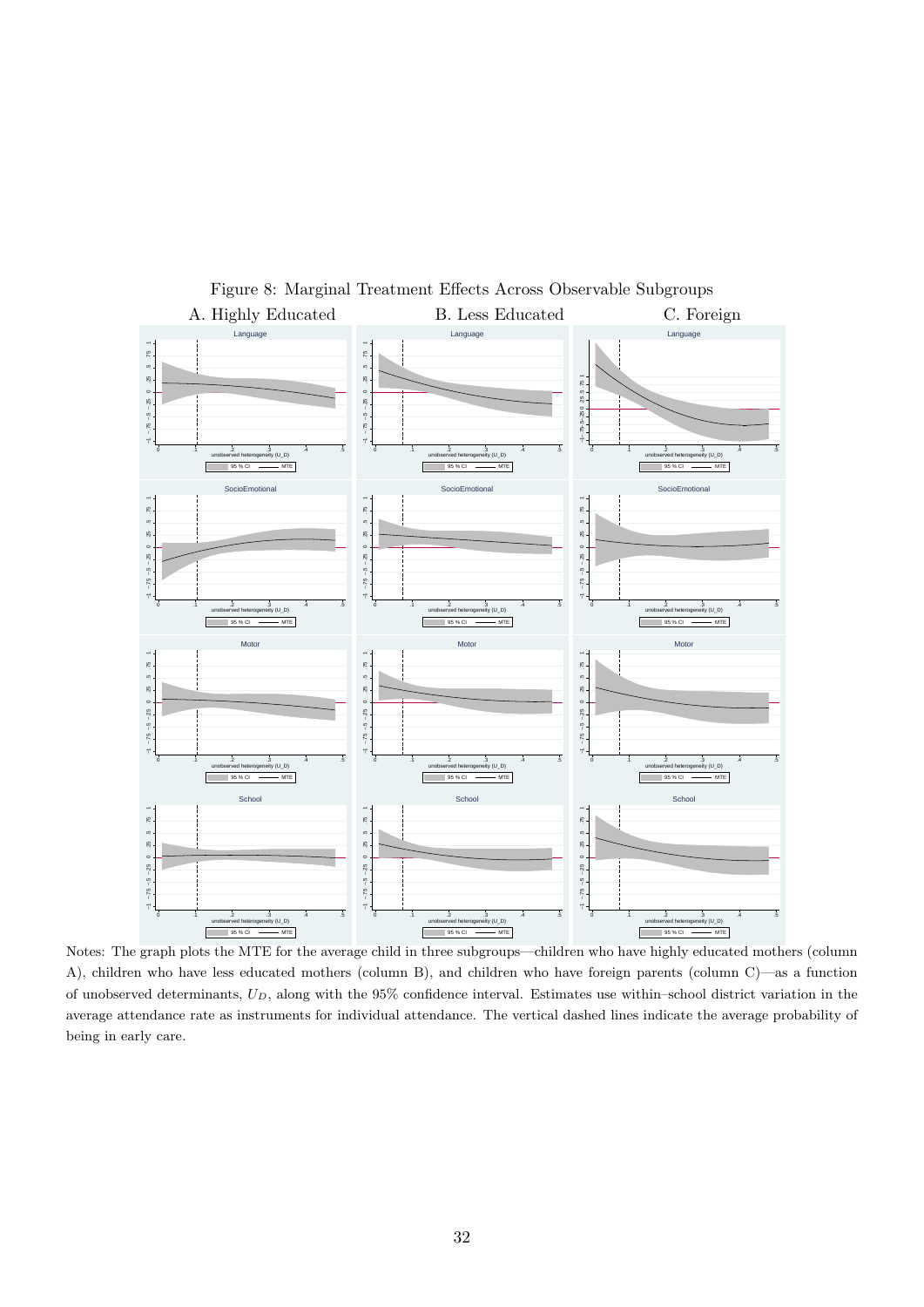|                           |          | Overall<br><b>Highly Educated</b><br>Less Educated |         |        |           |        |            |        | Foreign |  |
|---------------------------|----------|----------------------------------------------------|---------|--------|-----------|--------|------------|--------|---------|--|
| A. From 0 to 8.4 $%$      |          |                                                    |         |        |           |        |            |        |         |  |
| Language                  | $.244**$ | (.113)                                             | .095    | (.169) | $.339**$  | (.140) | $1.042***$ | (.270) |         |  |
| SocioEmotional            | .041     | (.097)                                             | $-.203$ | (.152) | $.195*$   | (.121) | .079       | (.215) |         |  |
| Motor                     | $.150*$  | (.093)                                             | .045    | (.142) | $.231**$  | (.113) | .181       | (.231) |         |  |
| School                    | .115     | (.083)                                             | .013    | (.112) | $.175*$   | (.114) | $.297*$    | (.181) |         |  |
| B. From 8.4 $%$ to 20%    |          |                                                    |         |        |           |        |            |        |         |  |
| Language                  | .080     | (.059)                                             | .096    | (.081) | $.123*$   | (.073) | $.316**$   | (.151) |         |  |
| SocioEmotional            | $.096*$  | (.054)                                             | $-.039$ | (.072) | $.165***$ | (.069) | .026       | (.105) |         |  |
| Motor                     | .056     | (.049)                                             | .002    | (.071) | $.120*$   | (.064) | .048       | (.121) |         |  |
| School                    | .050     | (.041)                                             | .028    | (.052) | .055      | (.061) | .147       | (.099) |         |  |
| C. From 20 $\%$ to $40\%$ |          |                                                    |         |        |           |        |            |        |         |  |
| Language                  | $-.096$  | (.077)                                             | .039    | (.090) | $-.110$   | (.099) | $-.342$    | (.229) |         |  |
| SocioEmotional            | $.132*$  | (.068)                                             | .106    | (.092) | .118      | (.097) | .020       | (.129) |         |  |
| Motor                     | $-.041$  | (.079)                                             | $-.072$ | (.094) | .028      | (.109) | $-.067$    | (.144) |         |  |
| School                    | $-.009$  | (.059)                                             | .028    | (.057) | $-.034$   | (.101) | .007       | (.124) |         |  |

Table 7: Simulations of Alternative Early Care Expansion

Notes: This table displays the results of three policy simulations. The first asks how increasing the supply of places in care centers from zero to the average level in our sample of children in center-based care ("From 0 to 8.4%"). The second simulation asks how expanding supply further up to 20% affects children's development outcomes ("From 8.4% to 20%"). The third simulation asks how providing 40 children instead of 20 with access to center-based care affects children's development ("From 20% to 40%"). Estimates are based on equation 8 including a third-order polynomial of the propensity score. Standard errors are shown in parentheses. Source: school entrance examination, *Schleswig-Holstein* 2009-2011, our calculations.

MTEs.

#### **5.3 Policy Simulations and IV Results**

MTE estimates can be used in simulations of alternative reforms of the child care system. We report the results of three policy simulations.<sup>22</sup> The first simulation increases the supply of child care places from zero to the average attendance rate in our sample, 8.4%. The second simulation increases the supply further, from 8.4% to 20%. This simulation resembles the latest expansion occurring in West Germany, which aimed at fulfilling the target set by the day care expansion law (the average attendance rate in West Germany in 2012 amounts to 18.3%). Finally, we simulate a strong expansion of child care places, one that guarantees 4 out of 10 children a place in early care.

Table 7 provides the results of these simulations for all children as well as for the three

 $22$ See Appendix A for a concise description of the policy simulations and a discussion of the relationship between MTEs and linear IV. These policy experiments are only valid under some important restrictions. In particular, we suppose that increasing the supply of child care places will be possible without any general equilibrium effects. This assumption is likely to be satisfied for smaller expansions but is harder to justify for larger expansions.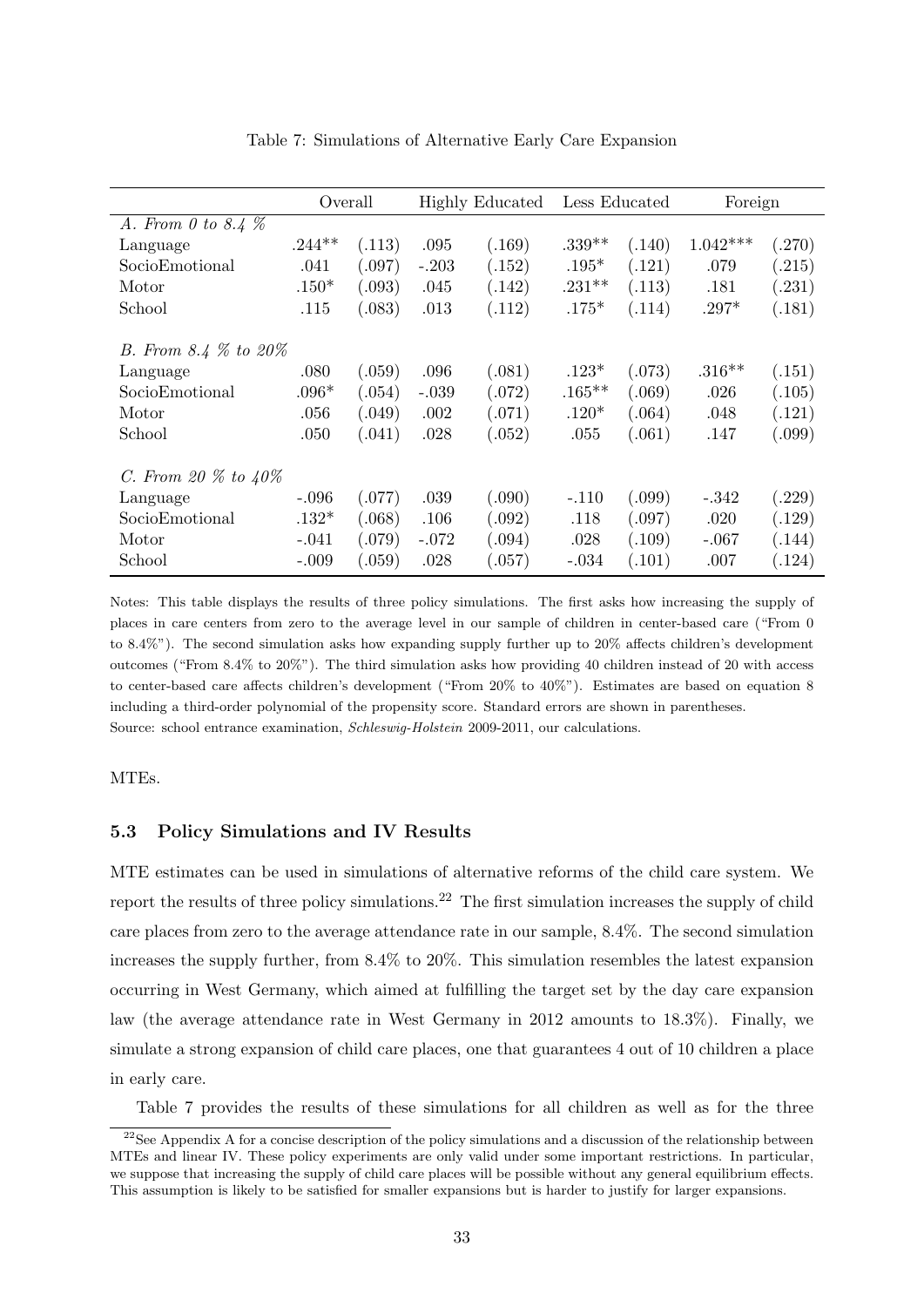subgroups. There are remarkable gains for certain subgroups, especially for children of less educated mothers. For children of less educated mothers, for instance, an initial expansion of center-based care from zero coverage to the average attendance rate in our sample, 8.4%, leads to gains of 33.9 ppts in language skills, 19.5 ppts in socio-emotional maturity, 23.1 ppts in motor skills, and 17.5 ppts in school readiness. A further expansion to a coverage rate of 20% entails gains of 12.3 ppts in language skills, 16.5 ppts in socio-emotional maturity, and 12.0 ppts in motor skills, and and no significant gains in school readiness. However, with a further expansion up to 40% coverage, the estimated effects are insignificant for all development dimensions. In a similar vein, the gains in language skills observed for children with foreign parents quickly disappear when a certain coverage level is reached (100.4 ppts, 31.6 ppts, and zero gains for the alternative simulations, respectively).

These policy expansions are very much in line with the decreasing pattern of the MTEs documented in Figure 7. The fairly modest expansions provide early care to children who obtain large gains from attending center-based care. The strong expansion, in contrast, also provides care to children who experience low or zero MTEs. The three policy simulations show that heterogeneity in the MTE with respect to unobserved characteristics matters. As a consequence, one cannot simply extrapolate findings from one context to another but must rather consider which types of children occupy the places added by the refor m.

Linear IV is a common estimator in the earlier literature on the effects of early care on child development. Table 8 presents linear IV estimates of the effects of center-based care on child development. Panel A reports estimates of the effects of early care on child development that use the average attendance rate as an instrument for individual care attendance. All estimates control for the full set of child, mother, care center, and regional characteristics. Estimates also include a full set of cohort and school district fixed effects. IV point estimates are positive and substantially larger than OLS point estimates. Early care improves socio-emotional maturity by 9.6 ppts and school readiness by 6.6 ppts. Effects on language and motor skills are also positive but are not significantly different from zero.

Panel B of Table 8 shows that effects for children with highly educated mothers are not significantly different from zero. In contrast, IV effects for children of less educated mothers are positive and significantly different from zero for three out of four skill domains (Panel C of Table 8). Socio-emotional maturity improves by 13.4 ppts, motor skill development by 8.5 ppts, and overall school readiness by 9.1 ppts. We put these effects in perspective by comparing them to the maternal education achievement gap. Children of highly educated mothers are 8.4 ppts less likely to have language problems, 7.1 ppts less likely to have socio-emotional problems, 4.5 ppts less likely to have motor problems, and 5.8 ppts more likely to be ready for primary school than children with less educated mothers (see Table B.2 in Appendix B). The IV effects are large: early care can close the gap in child development between children of highly educated mothers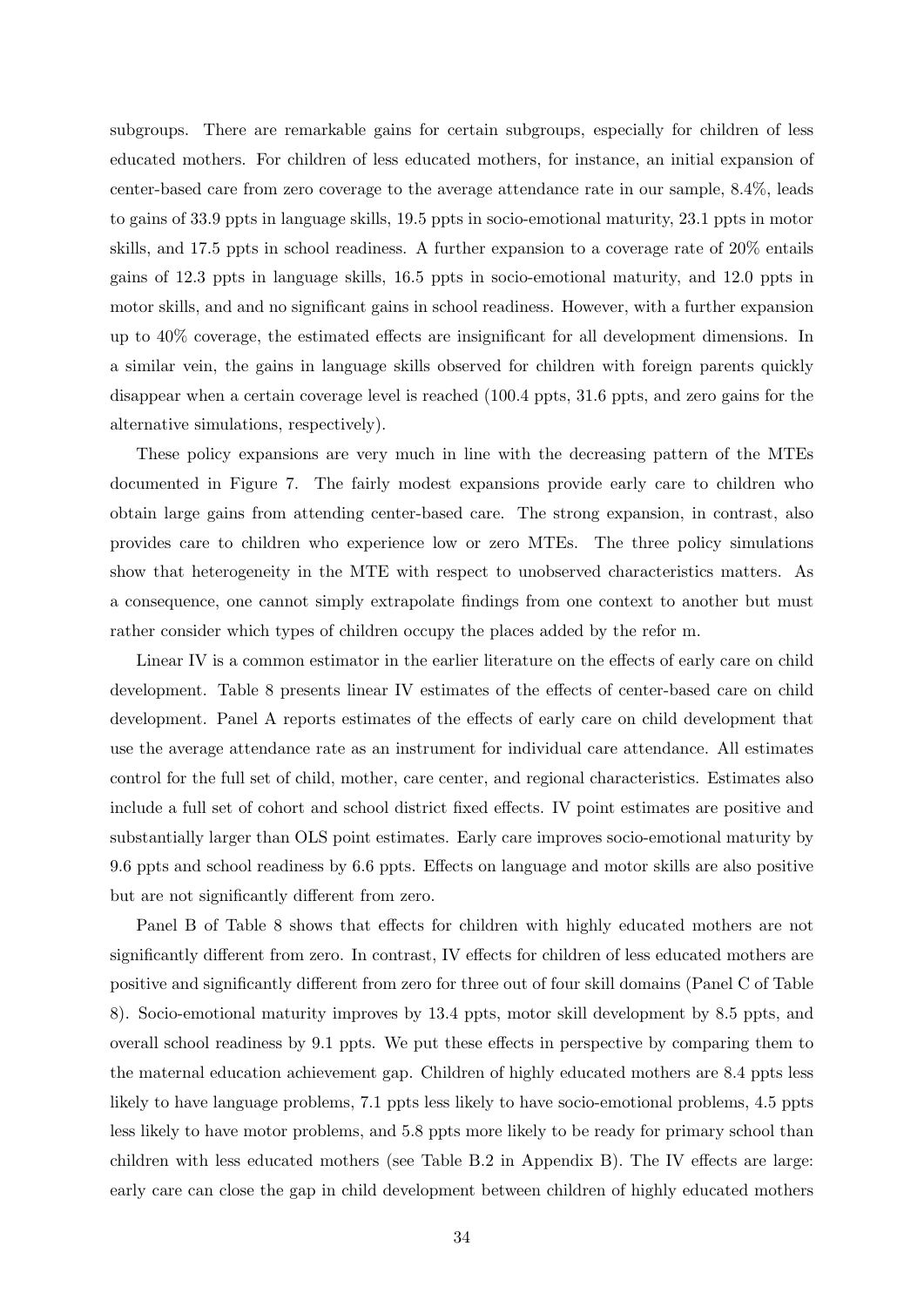|                           | Language  | Socio-Emotional | Motor    | School Readiness |
|---------------------------|-----------|-----------------|----------|------------------|
| A. All                    |           |                 |          |                  |
| Early Care (D)            | 0.061     | $0.096**$       | 0.058    | $0.066**$        |
|                           | (0.045)   | (0.038)         | (0.036)  | (0.032)          |
| Adjusted R2               | 0.097     | 0.083           | 0.104    | 0.111            |
| Children                  | 36381     | 36381           | 36381    | 36381            |
| <b>B.</b> Highly Educated |           |                 |          |                  |
|                           | 0.082     | 0.032           | 0.020    | 0.015            |
| Early Care $(D)$          |           |                 |          |                  |
|                           | (0.058)   | (0.054)         | (0.052)  | (0.037)          |
| Adjusted R2               | 0.079     | 0.073           | 0.109    | 0.079            |
| Children                  | 11008     | 11008           | 11008    | 11008            |
| C. Less Educated          |           |                 |          |                  |
| Early Care $(D)$          | 0.065     | $0.134***$      | $0.085*$ | $0.091**$        |
|                           | (0.053)   | (0.046)         | (0.044)  | (0.045)          |
| Adjusted R2               | 0.090     | 0.082           | 0.102    | 0.107            |
| Children                  | 25373     | 25373           | 25373    | 25373            |
|                           |           |                 |          |                  |
| D. Foreign                |           |                 |          |                  |
| Early Care $(D)$          | $0.260**$ | 0.095           | 0.124    | $0.110*$         |
|                           | (0.110)   | (0.062)         | (0.076)  | (0.065)          |
| Adjusted R2               | 0.136     | 0.090           | 0.092    | 0.148            |
| Children                  | 7531      | 7531            | 7531     | 7531             |

Table 8: Linear IV Estimates

Notes: All estimates are based on IV estimations controlling for the full set of individual characteristics, care center characteristics, regional proxies of child care demand, and school district characteristics, as well as for a set of cohort and school district dummies. We instrument the individual child care attendance by the average attendance rate in the cohort and the district of residence. Inference is based on standard errors that allow for clustering at the school district level.

Source: school entrance examination, *Schleswig-Holstein* 2009-2011, our calculations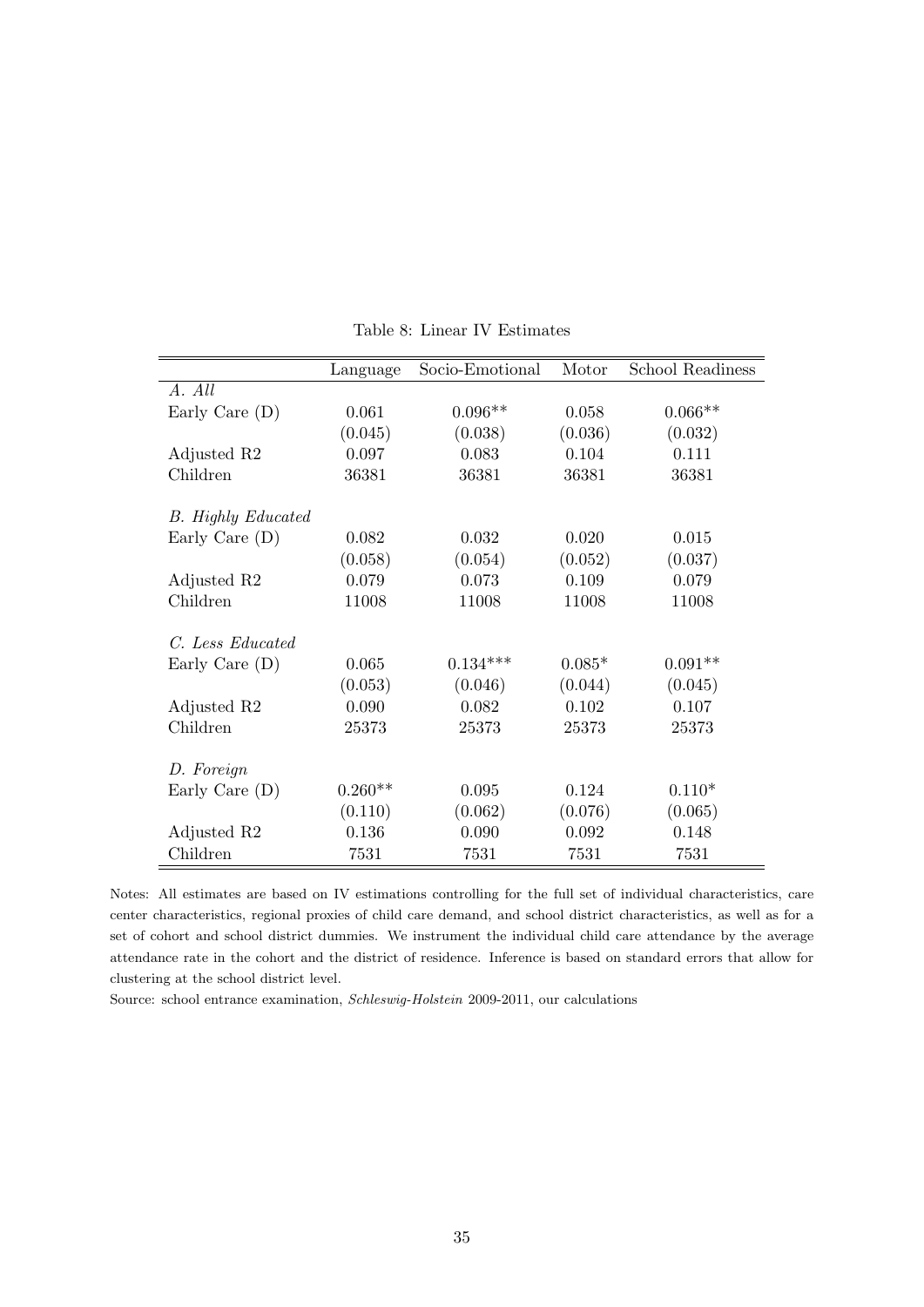and children of less educated mothers. Early care attendance can thus "level the playing field" between these two groups of children.

Panel D of Table 8 shows the IV estimates for children with at least one foreign parent. Effects are positive and significant for language skills (26.0 ppts) and school readiness (11.0 ppts). We put these effects in perspective by comparing them to the immigrant child achievement gap. Immigrant children are 9.4 ppts more likely to have language problems and 3 ppts less likely to be ready for primary school than native children (Table B.2 in Appendix B). Early care thus more than compensates for this development gap between immigrant and native children.

Linear IV estimates lie somewhere between the policy simulation that expands the supply of places from the average attendance rate in our sample (8.4%) to a level of 20% and the policy simulation that expands the supply of places even further to a level of 40% (see Table 7). How can this be explained? Heckman and Vytlacil (2000) and Carneiro *et al.* (2011) show that the linear IV estimator is a weighted average of the underlying MTEs. Weights are large for children with intermediate values of the unobserved determinants of center-based care attendance (Figure A.1 in Appendix A). These children are served by an expansion of places in center-based care between 20% and 40%. This explains why the linear IV results lie between the estimates of the second and third policy simulations. Linear IV estimates do not provide information on the effects of alternative policies. Understanding the effects of policy expansions requires knowledge of the underlying MTE.

### **6 Conclusions**

Many OECD countries are undertaking substantial expansions of their child care systems. We study how attending child care early in life affects their skills later on. Our paper addresses this question using a marginal treatment effects (MTE) framework. This framework allows us to discuss the full range of heterogeneity in the effects of center-based care exposure depending on observed background characteristics as well as on unobserved determinants of care center attendance. In addition, the MTE framework allows us to simulate alternative reforms of the child care system.

Our main findings are as follows. First, there is substantial heterogeneity in the causal effects of early child care exposure on children's medium-term development. Effects tend to be stronger for children from disadvantaged backgrounds, in particular children of less educated mothers or children of foreign parents. Features of care center quality are also very important: effects are stronger for centers with smaller playgroups and older, better trained, and full-time staff. Second, we find evidence of a decreasing pattern of the effects of early exposure to center-based care with respect to unobserved determinants of center-based care attendance, pointing to a scenario of "selection on gains." Third, modest expansions of early center-based care availability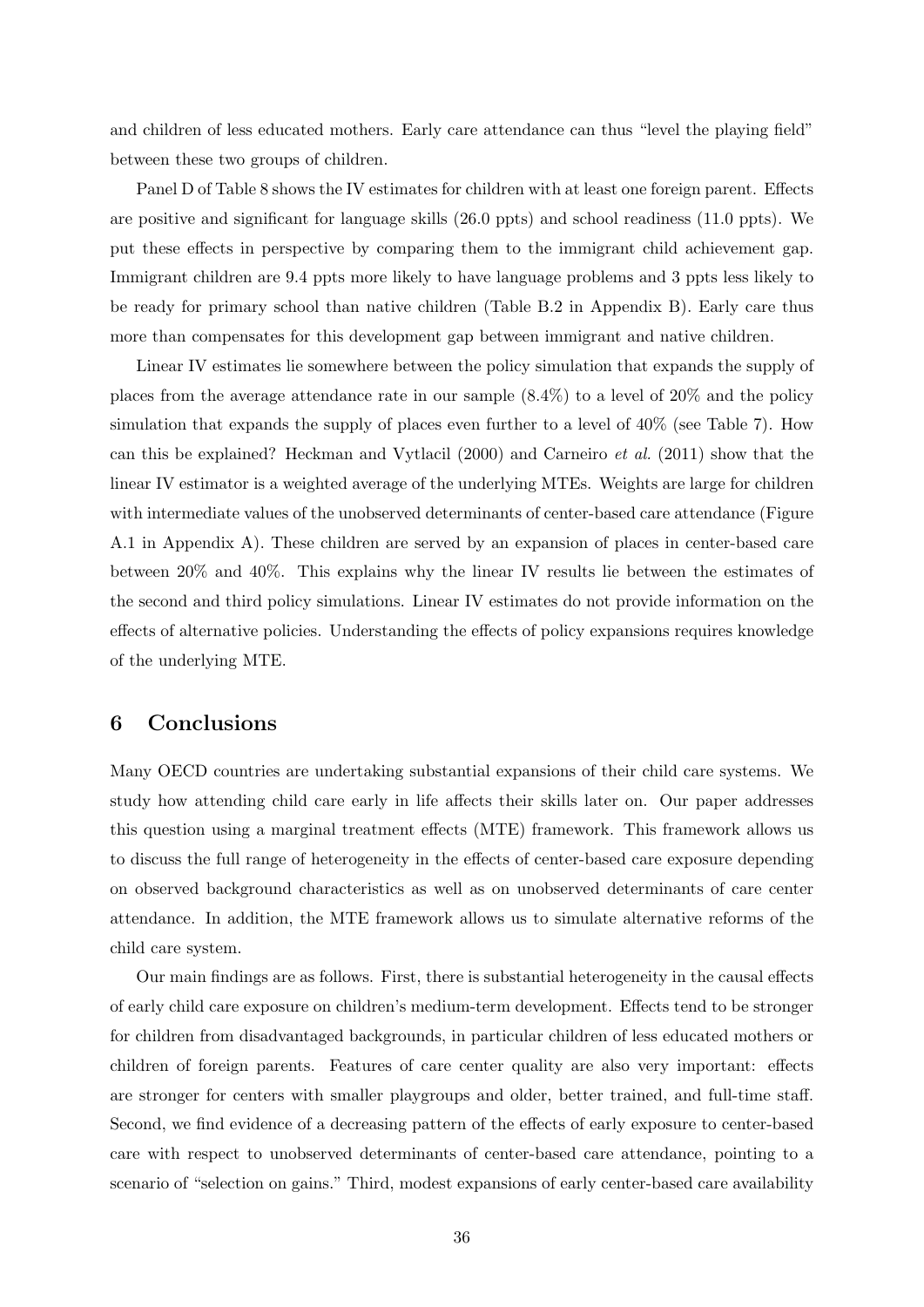improve child development outcomes for children from disadvantaged and foreign backgrounds, whereas a strong expansion has no significant effects. Fourth, conventional linear IV estimates are generally not informative about the effects of expanding child care places.

Are these results applicable to other contexts? Germany's expansion of early care was moderate in the past decade. Countries expanding early care more rapidly (such as Southern Europe and the Netherlands) or more slowly (such as the United States) might experience different effects of early care on child development. The German context is also unusual in maintaining a fairly high level of quality while expanding. This probably explains why we find positive effects of early care in contrast to the negative effects found for a Canadian expansion (Baker *et al.*, 2008). Finally, German mothers of young children who work are called "raven mothers", reflecting a strong social stigma against working while children are still young. While this stigma probably explains why Germany has been slow to embrace the need for early care, it has lost its clout in recent years.

Regardless of external validity, our results highlight three points. First, the same type of policy can have very different effects on children depending on their own characteristics and on the characteristics of the alternative care modes. Thus, policy assessments of early care expansions need to pay particular attention to the question of who is already in care and who will start attending care following an expansion of the system. Second, accounting for care center quality matters: analyses that ignore care center quality underestimate the causal effects of center-based care. Third, knowledge of the MTEs is crucial to assess how an expansion of the child care system will affect the children occupying the newly created places. The conventional estimation approach, linear IV, does not provide a shortcut for policy assessments of reforms based on MTE estimates.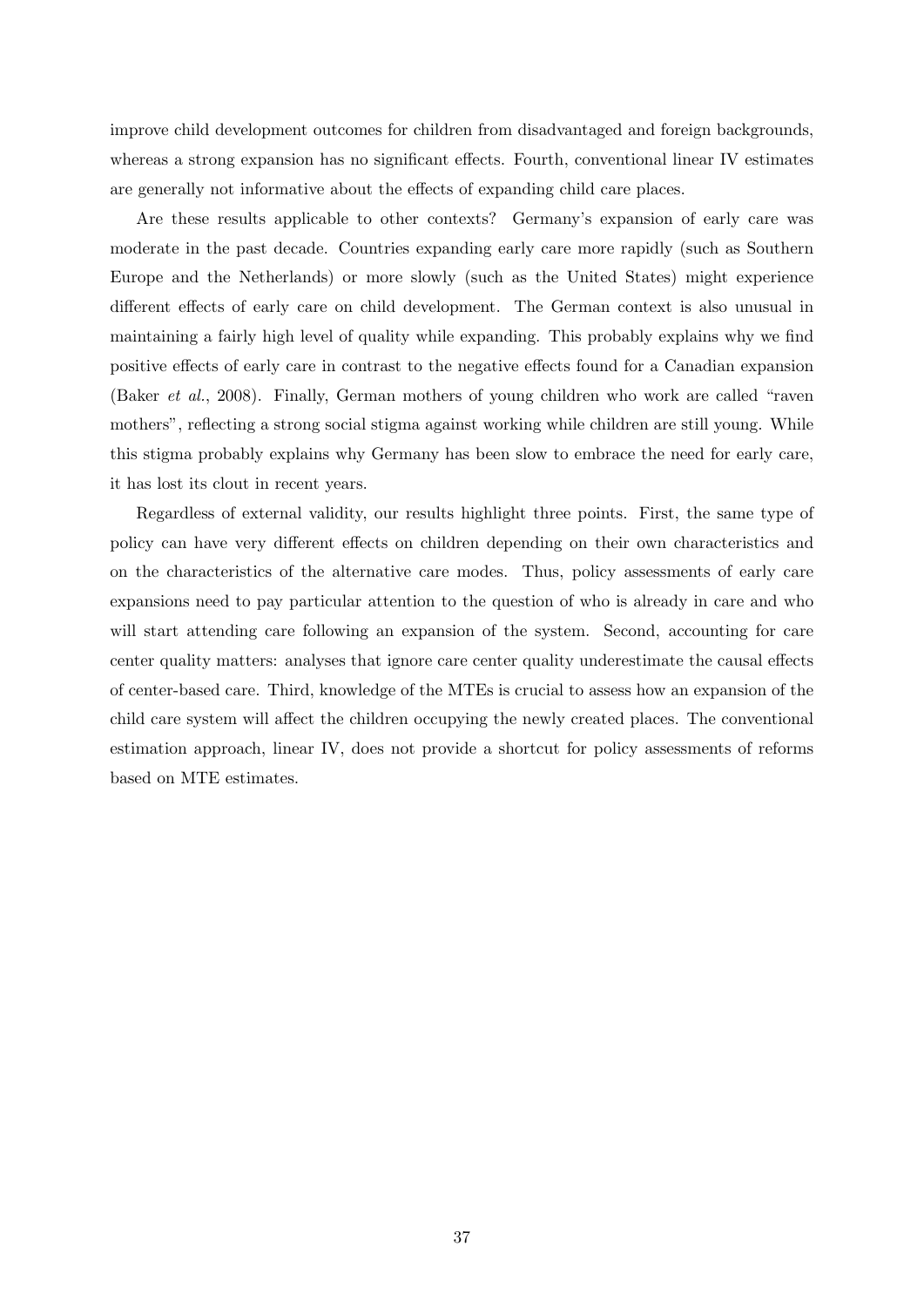# **References**

- Algan, Y., Dustmann, C., Glitz, A., and Manning, A. (2010). The economic situation of firstand second-generation immigrants in france, germany, and the uk. *The Economic Journal*, **120**(542), F4–F30.
- Baker, M. and Milligan, K. (2012). Maternity leave and children's cognitive and behavioral development. Nber working paper, NBER.
- Baker, M., Gruber, J., and Milligan, K. (2008). Universal child care, maternal labor supply, and family well-being. *Journal of Political Economy*, **116**(4), 709–745.
- Baum, C. (2003). Does early maternal employment harm child development? an analysis of the potential benefits of leave taking. *Journal of Labor Economics*, **21**(2).
- Berlinski, S., Galiani, S., and Gertler, P. (2009). The effect of pre-primary education on primary school performance. *Journal of Public Economics*, **93**(1-2), 219–234.
- Bitler, M., Hoynes, H., and Domina, T. (2013). Experimental evidence on distributional effects of head start. Technical report, UC Berkeley.
- Bjorklund, A. and Moffitt, R. (1987). The Estimation of Wage Gains and Welfare Gains in Self-selection. *The Review of Economics and Statistics*, **69**(1), 42–49.
- Black, S. E., Devereux, P. J., Loken, K. V., and Salvanes, K. G. (2014). Care or cash? the effect of child care subsidies on student performance. *Review of Economics and Statistics*.
- Blau, D. and Currie, J. (2006). Who is minding the kids. *The Handbook of Education Economics*.
- Blau, F. and Grossberg, A. (1992). Maternal labor supply and children's cognitive development. *Review of Economics and Statistics*, **77**, 231–249.
- Brinch, C. N., Mogstad, M., and Wiswall, M. (2014). Beyond late with a discrete instrument: Heterogeneity in the quantity-quality interaction of children. Working paper, University of Chicago.
- Brooks-Gunn, J., Han, W.-J., and Waldfogel, J. (2002). The effects of early maternal employment on child cognitive development. *Demography*, **39**(2), 369–92.
- Bucarey, A., Ugarte, G., and Urzua, S. (2014). El efecto de la educacion preescolar en chile. Technical report, mimeo.
- Carneiro, P., Heckman, J., and Vytlacil, E. (2011). Estimating marginal returns to education. *American Economic Review*, **101**, 2754–2781.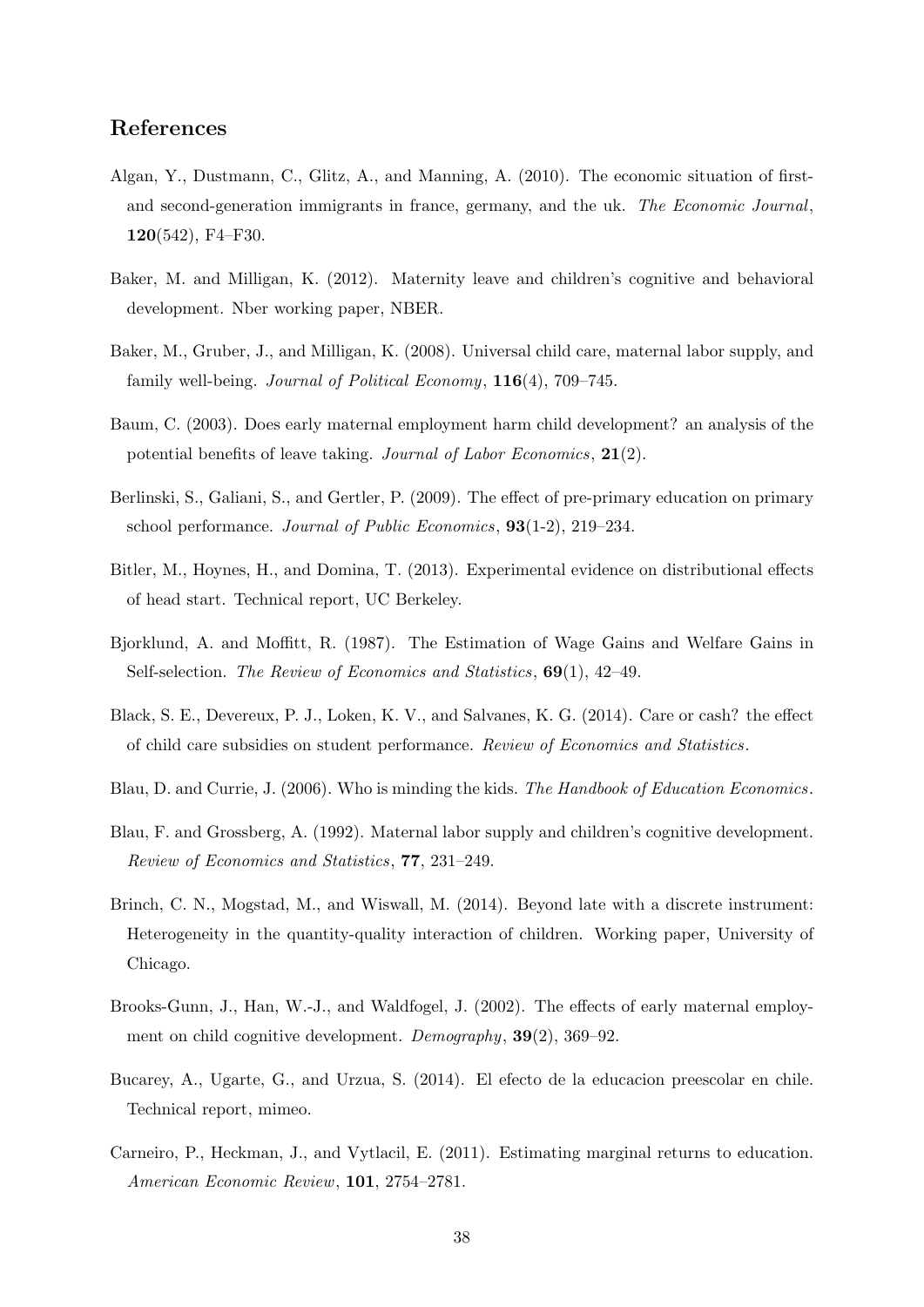- Carneiro, P., Loken, K., and Salvanes, K. G. (2014). A flying start? long term consequences of time investments in infants in their first year of life. *Journal of Political Economy*.
- Cascio, E. (2009). Do investments in universal early education pay off? long-term effects of introducing kindergartens into public schools. Working Paper 14951, NBER.
- Chetty, R., Friedman, J. N., Hilger, N., Saez, E., Schanzenbach, D. W., and Yagan, D. (2011). How does your kindergarten classroom affect your earnings? evidence from project star. *The Quarterly Journal of Economics*, **126**(4), 1593–1660.
- Cunha, F. and Heckman, J. (2007). The technology of skill formation. *American Economic Review*, **97**, 31–47.
- Dahl, G. and Lochner, L. (2012). The impact of family income on child achievement: Evidence from changes in the earned income tax credit. *American Economic Review*, **102**(5), 1927– 1956.
- Dale, S. B. and Krueger, A. B. (2002). Estimating the payoff to attending a more selective college: An application of selection on observables and unobservables. *The Quarterly Journal of Economics*, **117**(4), 1491–1527.
- Datta-Gupta, N. and Simonsen, M. (2010). Non-cognitive child outcomes and universal high quality child care. *Journal of Public Economics*, **94**(1-2), 30–43.
- Davis-Kean, P. (2005). The influence of parent education and family income on child achievement: The indirect role of parental expectations and the home environment. *Journal of Family Psychology*, **19**(2), 294–304.
- Doyle, Joseph J., J. (2007). Child protection and child outcomes: Measuring the effects of foster care. *American Economic Review*, **97**(5), 1583–1610.
- Drange, N., Havnes, T., and Sandsor, A. (2014). Kindergarten for all: Long run effects of a universal intervention. mimeo, Statistics Norway.
- Dustmann, C. and Schoenberg, U. (2012). The effect of expansions in maternity leave coverage on children's long-term outcomes. *American Economic Journal: Applied Economics*.
- Dustmann, C., Raute, A., and Schoenberg, U. (2013). Does universal child care matter? evidence from a large expansion in pre-school education. mimeo, UCL.
- Felfe, C. (2012). The child penalty what about job amenities? *Labour Economics*, **19**(1), 59–67.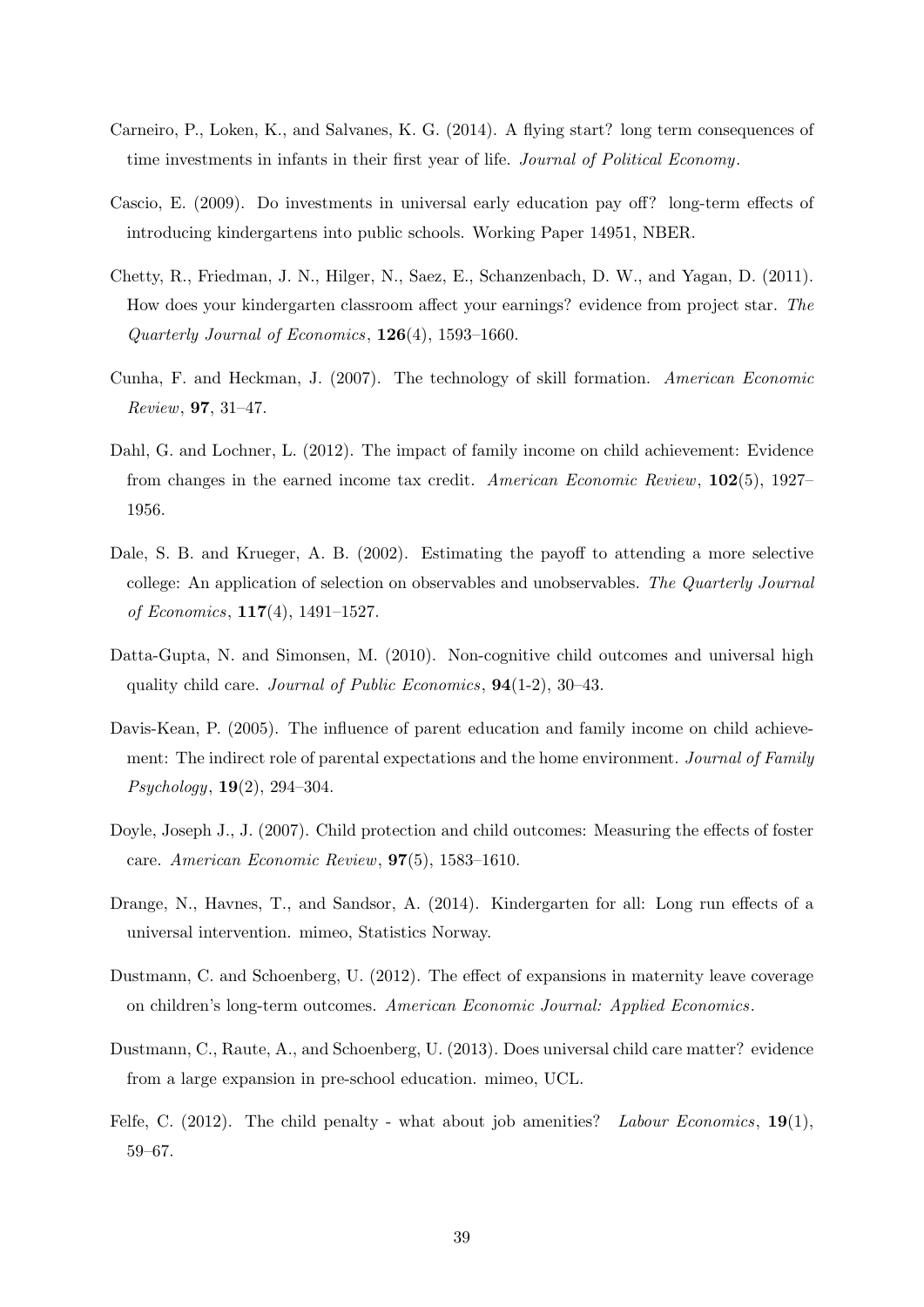- Felfe, C. and Lalive, R. (2012). Early child care and child development: For whom it works and why. Discussion paper 7100, IZA.
- Felfe, C., Nollenberger, N., and Rodriguez-Planas, N. (2014). Can't buy mommy's love? universal child care and children's long-run cognitive development. *Journal of Population Economics*.
- Fitzpatrick, M. D. (2008). Starting school at four: The effect of universal pre-kindergarten on children's academic achievement. *The B.E. Journal of Economic Analysis & Policy*, **8**(1), 46.
- French, E. and Song, J. (2014). The effect of disability insurance receipt on labor supply: A dynamic analysis. *American Economic Journal: Policy*.
- Gonzalez, L. (2013). The effects of a universal child benefit. *American Economic Journal: Economic Policy*, **5**(3).
- Goodman, R. N. (1997). The strengths and difficulties questionnaire: A research note. *Journal of Child Psychology and Psychiatry*, (38), 581–586.
- Gormley Jr., W. T., Phillips, D., and Gayer, T. (2008). THE EARLY YEARS: Preschool Programs Can Boost School Readiness. *Science*, **320**(5884), 1723–1724.
- Havnes, T. and Mogstad, M. (2011). No child left behind: Universal child care and children's long-run outcomes. *American Economic Journal: Economic Policy*, **3**(2), 97–129.
- Havnes, T. and Mogstad, M. (2014). Is universal child care leveling the playing field? evidence from non-linear difference-in-differences. *Journal of Public Economics*.
- Heckman, J. and Masterov, D. (2007). The productivity argument for investing in young children. *Science*, **29**(3), 446–493.
- Heckman, J. and Vytlacil, E. (1999). Local instrumental variables and latent variable models for identifying and bounding treatment effects. *Proceedings of the National Academy of Sciences*, **96**(8), 4730–34.
- Heckman, J. and Vytlacil, E. (2001). Policy relevant treatment effects. *American Economic Review*, **91**(2), 107–11.
- Heckman, J. and Vytlacil, E. (2005). Structural equation, treatment effects, and econometric policy evaluation. *Econometrica*, **73**(3), 669–738.
- Heckman, J. and Vytlacil, E. (2007a). Econometric evaluation of social programs, part i: Causal models, structural models and econometric policy evaluations. In J. Heckman and E. Leamer, editors, *Handbook of the Econometrics*, volume 6B, pages 4779–4874, New York.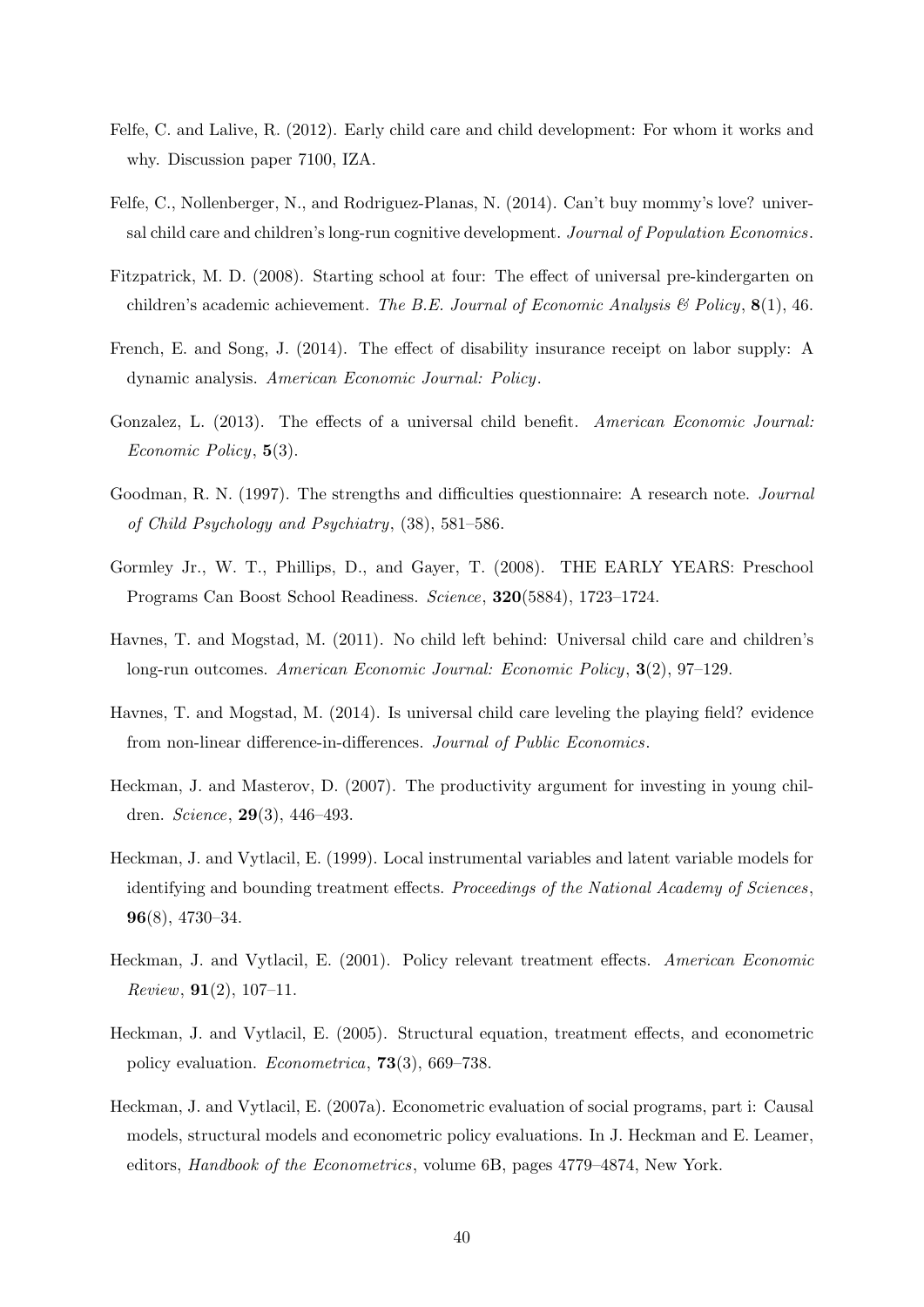- Heckman, J. and Vytlacil, E. (2007b). Econometric evaluation of social programs, part ii: Using the marginal treatment effect to organize alternative econometric estimators to evaluate social programs and to forecast their effects in new environments. In J. Heckman and E. Leamer, editors, *Handbook of the Econometrics*, volume 6B, pages 4875–5144, New York.
- Heckman, J. and Vytlacil, E. J. (2000). Local instrumental variables. NBER Technical Working Papers 0252, National Bureau of Economic Research, Inc.
- Heckman, J. J., Moon, S. H., Pinto, R., Savelyev, P. A., and Yavitz, A. (2010). The rate of return to the HighScope Perry Preschool Program. *Journal of Public Economics*, **94**(1-2), 114–128.
- Hsin, A. and Felfe, C. (2014). When does time matter? maternal employment and children's time with parents and child development. *Demography*.
- Huesken, K. (2010). Kita vor ort: Betreuungsatlas auf ebene der jugendamtsbezirke 2010. *Deutsches Jugendinstitut e.V.*
- James-Burdumy, S. (2005). The effect of maternal labor force participation on child development. *Journal of Labor Economics*, **23**(1), 177–211.
- Krueger, A. B. and Whitmore, D. M. (2001). The effect of attending a small class in the early grades on college-test taking and middle school test results: Evidence from project star. *The Economic Journal*, **111**(468), 1–28.
- Linver, M., Brooks-Gunn, J., and Kohen, D. (2002). Family processes as pathways from income to young childrens development. *Developmental Psychology*, **38**, 719734.
- Liu, Q. and Skans, O. (2010). The duration of paid parental leave and children's scholastic performance. *B.E. Journal of Economic Analysis and Policy (contributions)*, **10**(1), 3.
- Maestas, N., Mullen, K. J., and Strand, A. (2013). Does disability insurance receipt discourage work? using examiner assignment to estimate causal effects of ssdi receipt. *American Economic Review*, **103**(5), 1797–1829.
- Magnuson, K. A., Ruhm, C. J., and Waldfogel, J. (2007). Does Prekindergarten Improve School Preparation and Performance? *Economics of Education Review*, **26**, 33–51.
- Manski, C. F. (1993). Identification of Endogenous Social Interactions: The Reflection Problem. *Review of Economic Studies*, **60**(3), 531–542.
- Noboa Hidalgo, G. and Urzúa, S. (2012). The effect of participation in public childcare centers: Evidence from chile. *Journal of Human Capital*, **6**(1).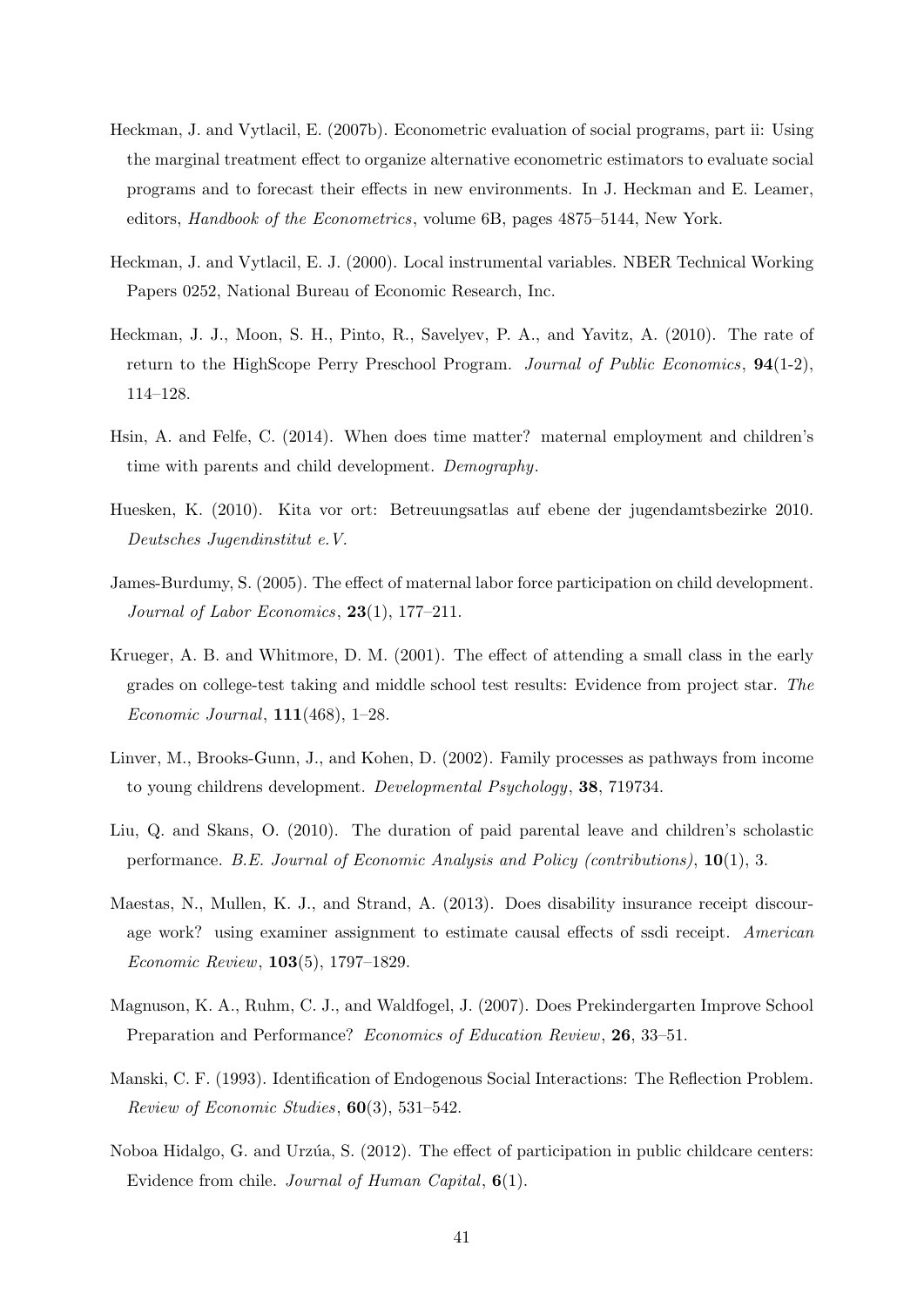- OECD (2014). Oecd enrollment in child care and pre-school statistics. Technical report, OECD Paris.
- Roy, A. D. (1951). Some thoughts on the distribution of earnings. *Oxford Economic Papers*, **3**(2), 135–146.
- Ruhm, C. (2004). Parental employment and child cognitive development. *Journal of Human Resources*, **39**(1), 155–192.
- Walters, C. (2014). Inputs in the production of early-childhood human capital: Evidence from head start. Technical report, UC Berkeley.
- Wuertz-Rasmussen, A. (2010). Increasing the length of parents' birth-related leave : The effect on children's long-term educational outcomes. *Labour Economics*, **17**(1), 91–100.
- Yeung, J., Linver, M., and Brooks-Gunn, J. (2002). How money matters for young children's development: Parental investment and family processes. *Child Development*, **73**, 1861.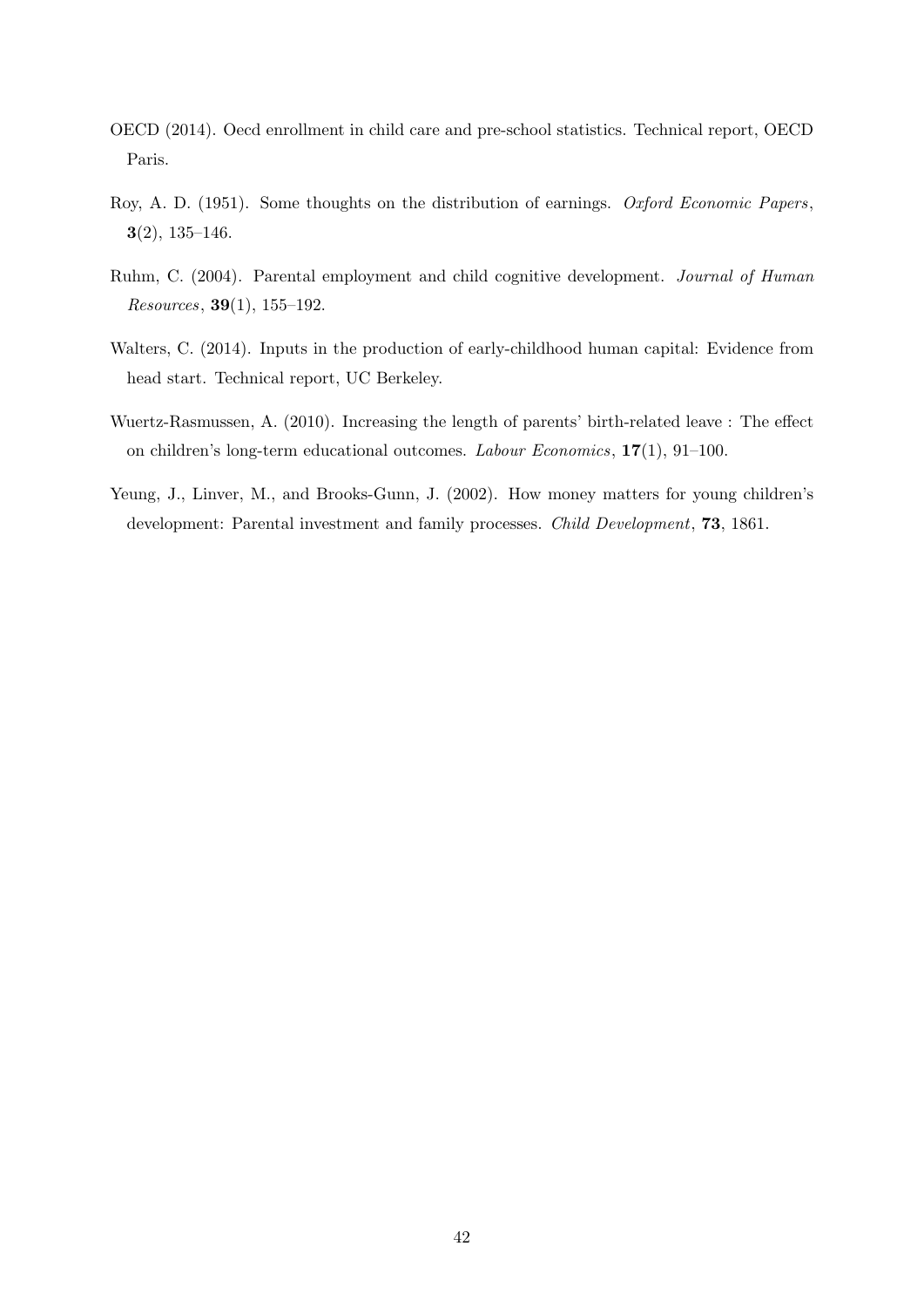# **A Using MTE to Recover Treatment Parameters**

#### **A.1 Policy-Relevant Treatment Effects**

Following Heckman and Vytlacil (2001, 2005, 2007b), we consider different policies that change the probability of participating in child care but do not affect potential outcomes directly. In particular, we assess the effects of: 1. expanding the number of available child care places from its current level to a level that accommodates 30% of all children, and 2. expanding the number of child care places from 30% to 70%.

Setting the supply of child care to *z ′* places per 100 children changes the probability of attending child care, i.e.,  $p' = Prob(D = 1 | X = x, Z = z') \neq p = Prob(D = 1 | X = x, Z = z)$ where *z* refers to the lower level of places per 100 children observed in the data and *z ′* corresponds to the higher level of places per 100 children. For instance, *z* is equal to the level observed in the data and *z ′* is equal to 30% under policy 1. *z* is equal to 30% and *z ′* is equal to 70% under policy 2.

One can then predict the expected value of outcome *s* after policy implementation  $(y' =$  $E(Y^s | X = x, P(W) = p')$  and contrast it to the counterfactual outcome  $(y = E(Y^s | X = x))$  $(x, P(W) = p)$ ) without the policy. Heckman and Vytlacil (2005, 2007a) show that the treatment impact of the policy for children with characteristics *X* and propensity score *p* corresponds to the policy-relevant treatment effect and can be expressed as follows:

$$
\frac{E(Y^s|X=x, P(Z)=p') - E(Y^s|X=x, P(Z)=p)}{E(D|X=x, P(Z)=p') - E(D|X=x, P(Z)=p)}\tag{10}
$$

We calculate this treatment effect in two steps. We first form the conditional version of the treatment effect. We then aggregate the conditional treatment effect. Inference is based on the block bootstrap (within school districts).

#### **A.2 Linear Instrumental Variable Estimates**

As established by Heckman and Vytlacil (1999, 2000, 2005, 2007a,b), any parameter can be constructed by aggregating MTE and using the appropriate weights. The general formula is

$$
PAR(x) = \int_0^1 MTE(x, u)h_{PAR}(x, u)du
$$
\n(11)

Using the propensity score as an instrument for child care attendance, the linear instrumental variable estimator aggregates MTE using the following weights:

$$
h_{IV} = \left[ \int_{u}^{1} (p - E(P|X=x)) f(p|X=x) dp \right] \frac{1}{Var(P|X=x)}
$$
(12)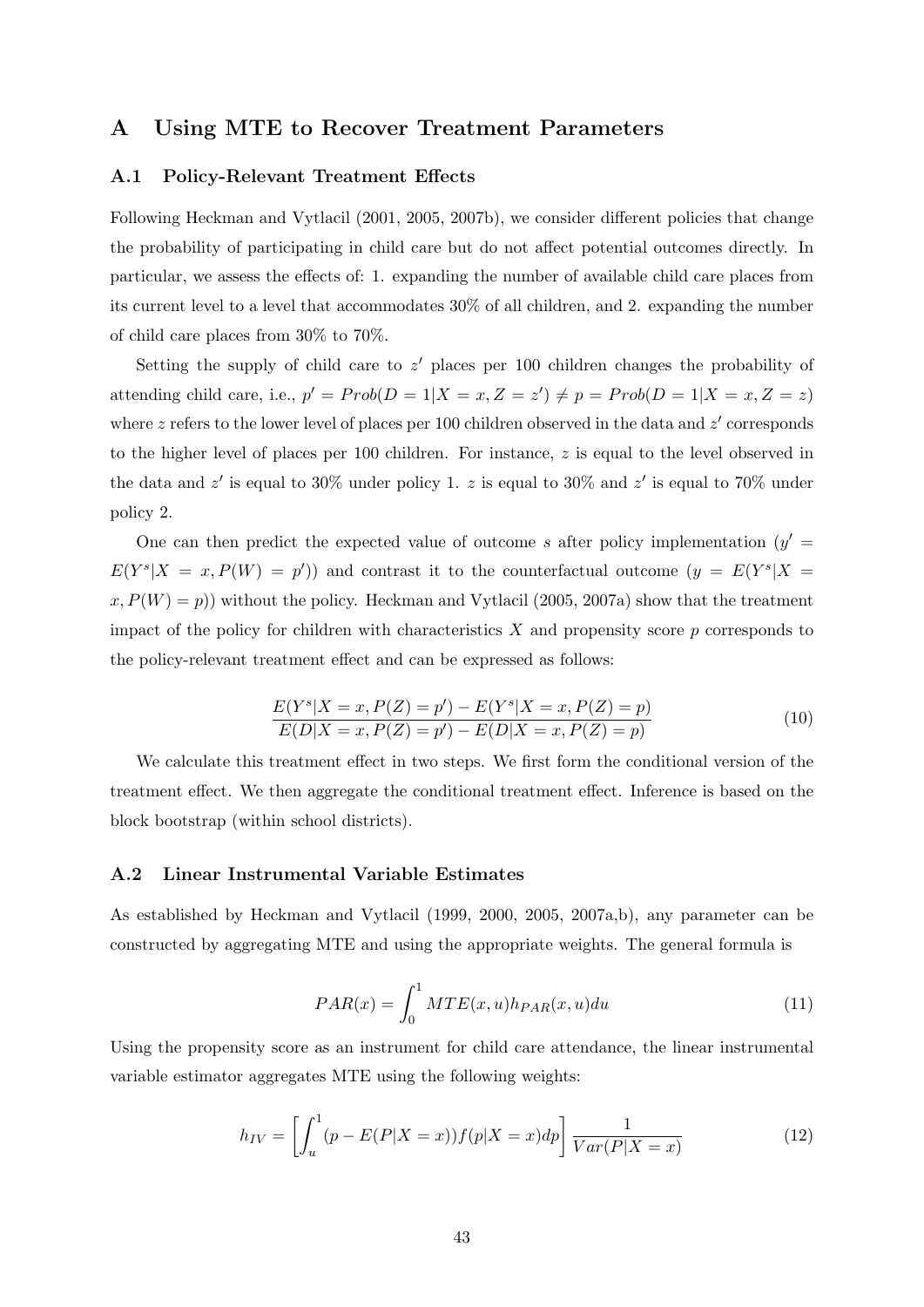



Notes: This graph reports the weights implicit in linear IV, h IV. Source: school entrance examination, *Schleswig-Holstein* 2009-2011, our calculations

Thus, the linear IV estimate contrasts observations above and below the mean propensity score and weights observations with respect to the inverse of the variance of *P*. The weights will be 0 at 0 or 1 and give greater weight to observations in the middle. The linear IV weights therefore put a lot of weight on children with high values of *u*. Figure A.1 displays the distribution of the IV weights for our first stage (the propensity to attend child care using local supply as the instrument) along the entire range of the "unobserved component" of the propensity score.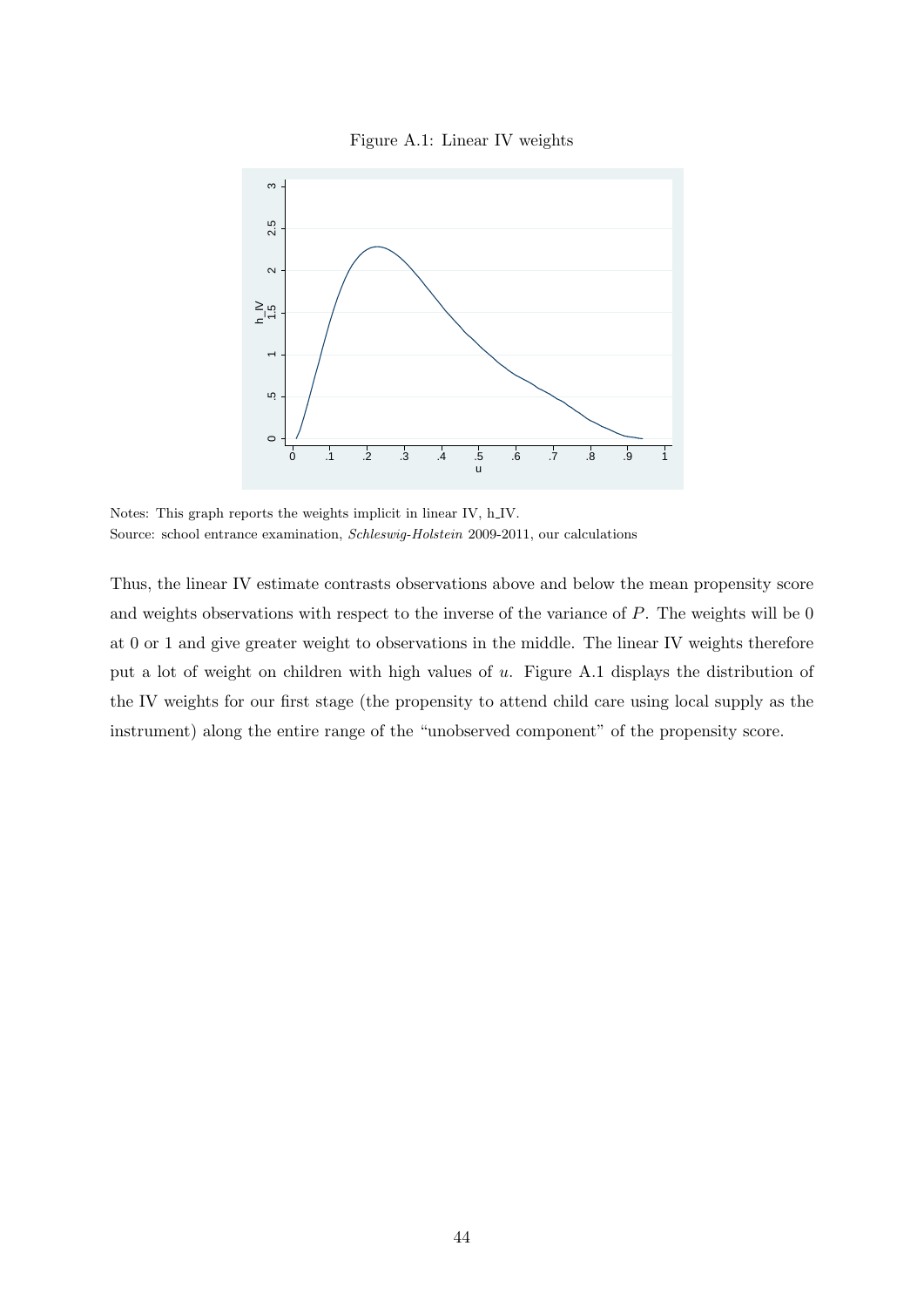# **B Additional Tables and Figures**



Figure B.1: Individual vs. Average Attendance

Notes: Epanechnikov Kernel regression with 0.25 bandwidth. Both children's early care attendance and school district attendance are expressed as deviations from school district means.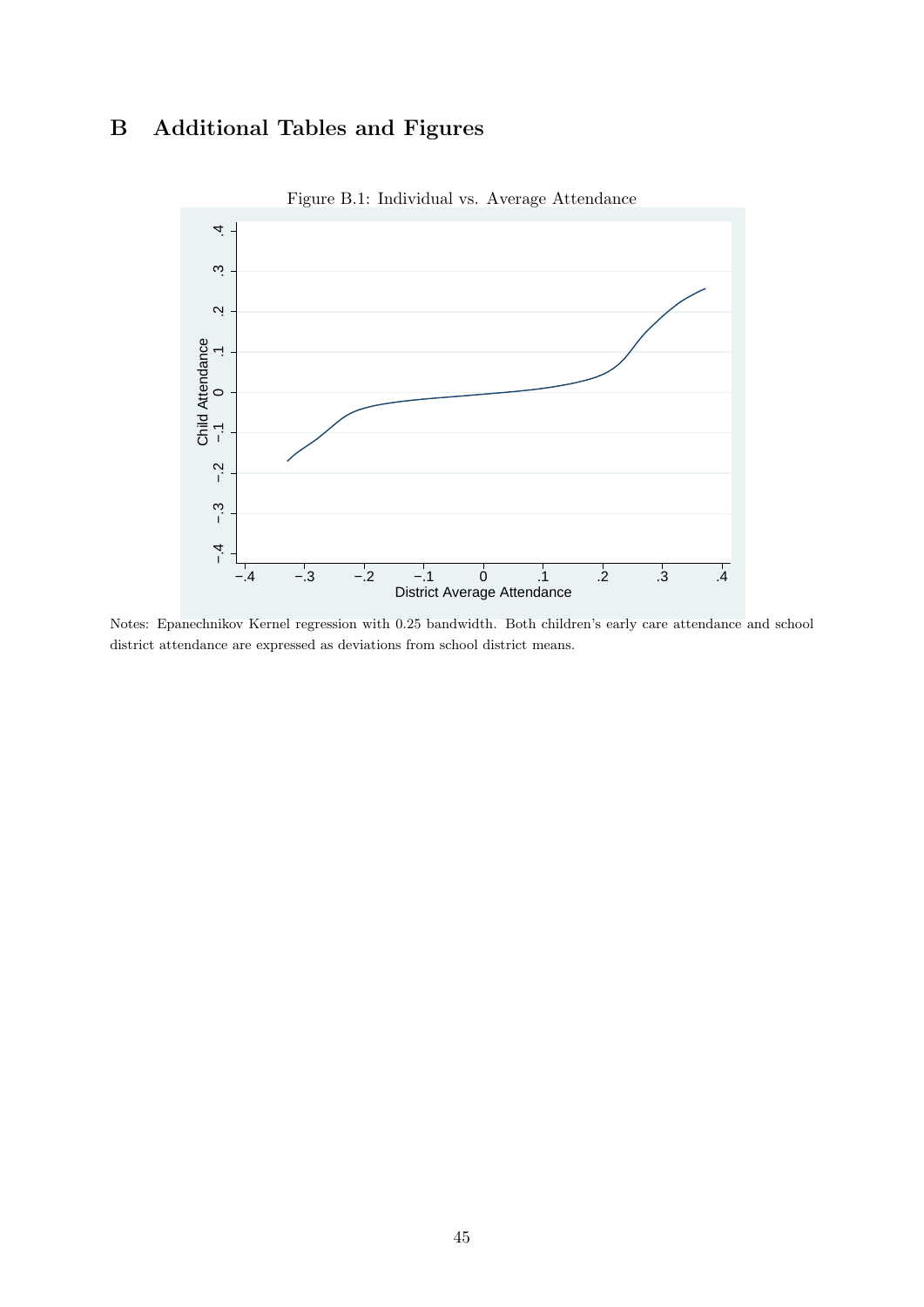

Figure B.2: Slope of Child Development vs Average Attendance

Notes: The graph plots the derivative of the mean child development outcome with respect to the average attendance rate, along with the 95% confidence interval. The derivative estimate is based on a third-order polynomial specification of mean child development outcome and school district attendance. Estimates are clustered by school district and include cohort and school district fixed effects.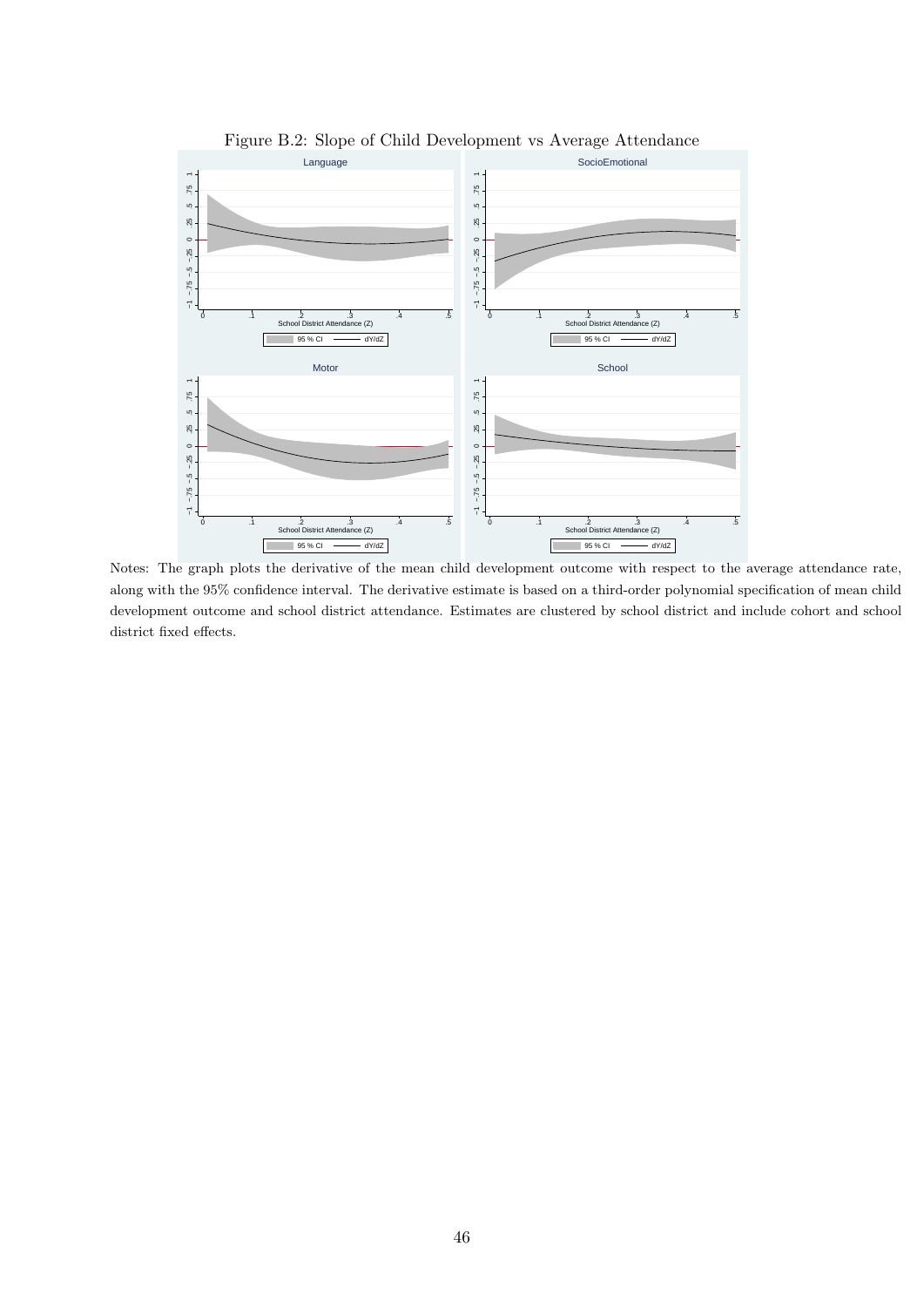

Figure B.3: MTE - 3*rd* vs 5*th* order polynomial

Notes: The graph plots the MTE for the average child as a function of unobserved determinants, *U<sup>D</sup>* (solid line), along with the 95% confidence interval (shaded area). The solid line uses a polynomial of order 3 to estimate the MTE. The dashed line uses a polynomial of order 5 to estimate the MTE. Estimates use variation in district attendance as instruments for individual attendance. Vertical dashed line indicates the average probability of being in early care. Source: school entrance examination, *Schleswig-Holstein* 2009-2011, our calculations.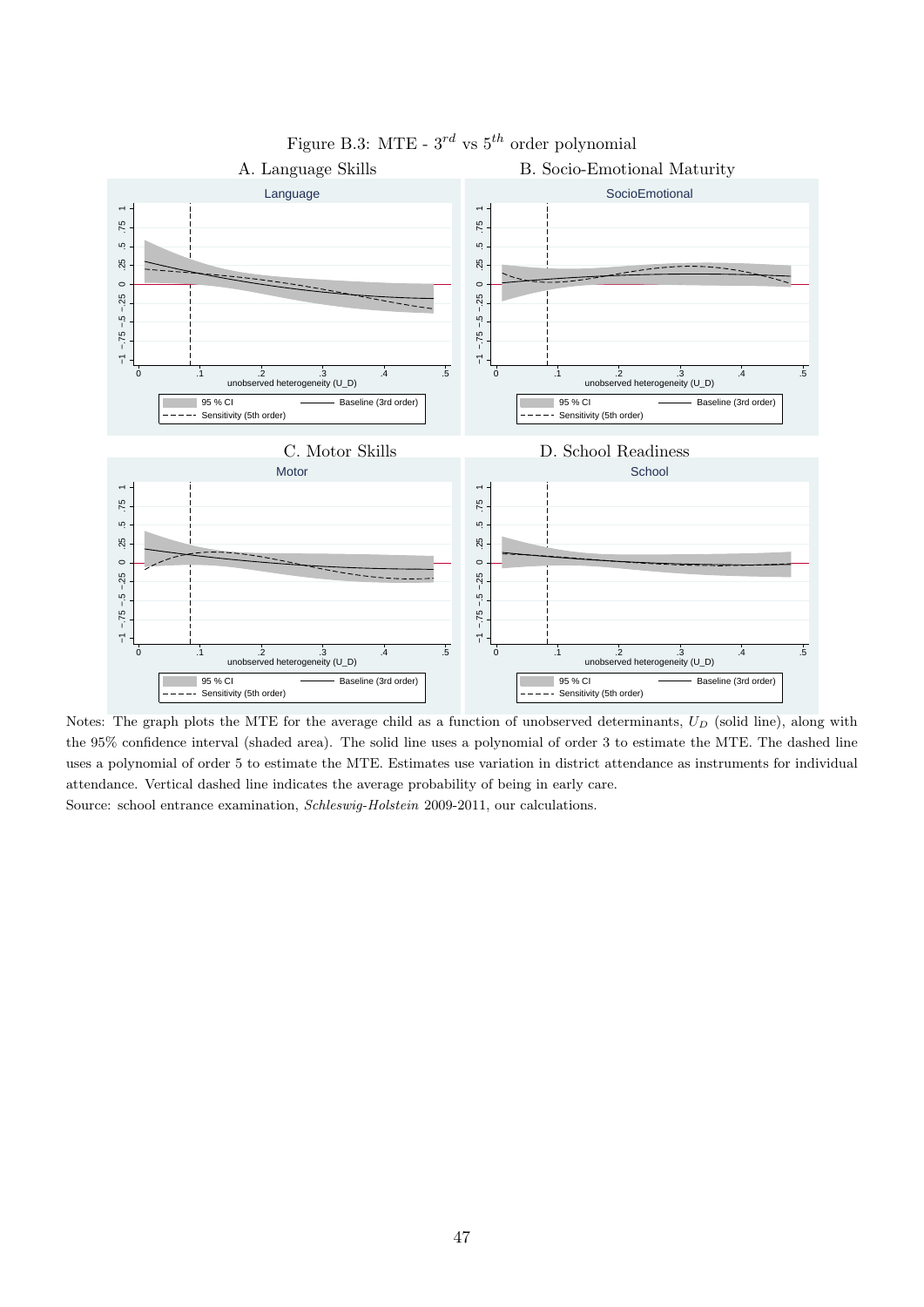

Figure B.4: MTE aggregated from Subgroup Analysis

Notes: The graph plots the MTE for the average child as a function of unobserved determinants, *UD*, along with the 95% confidence interval (shaded area). The solid line corresponds to our baseline MTEs, relying on the assumption of no heterogeneity in the unobserved component of the MTEs (assumption). The dashed lines are aggregates of the MTEs resulting from subgroup analysis (samples of children of highly educated mothers, less educated mothers, and foreign parents). Estimates use variation in the average attendance rate as instruments for individual attendance. The vertical dashed line indicates the average probability of being in early care.

Source: administrative data/school entrance examination, our calculations.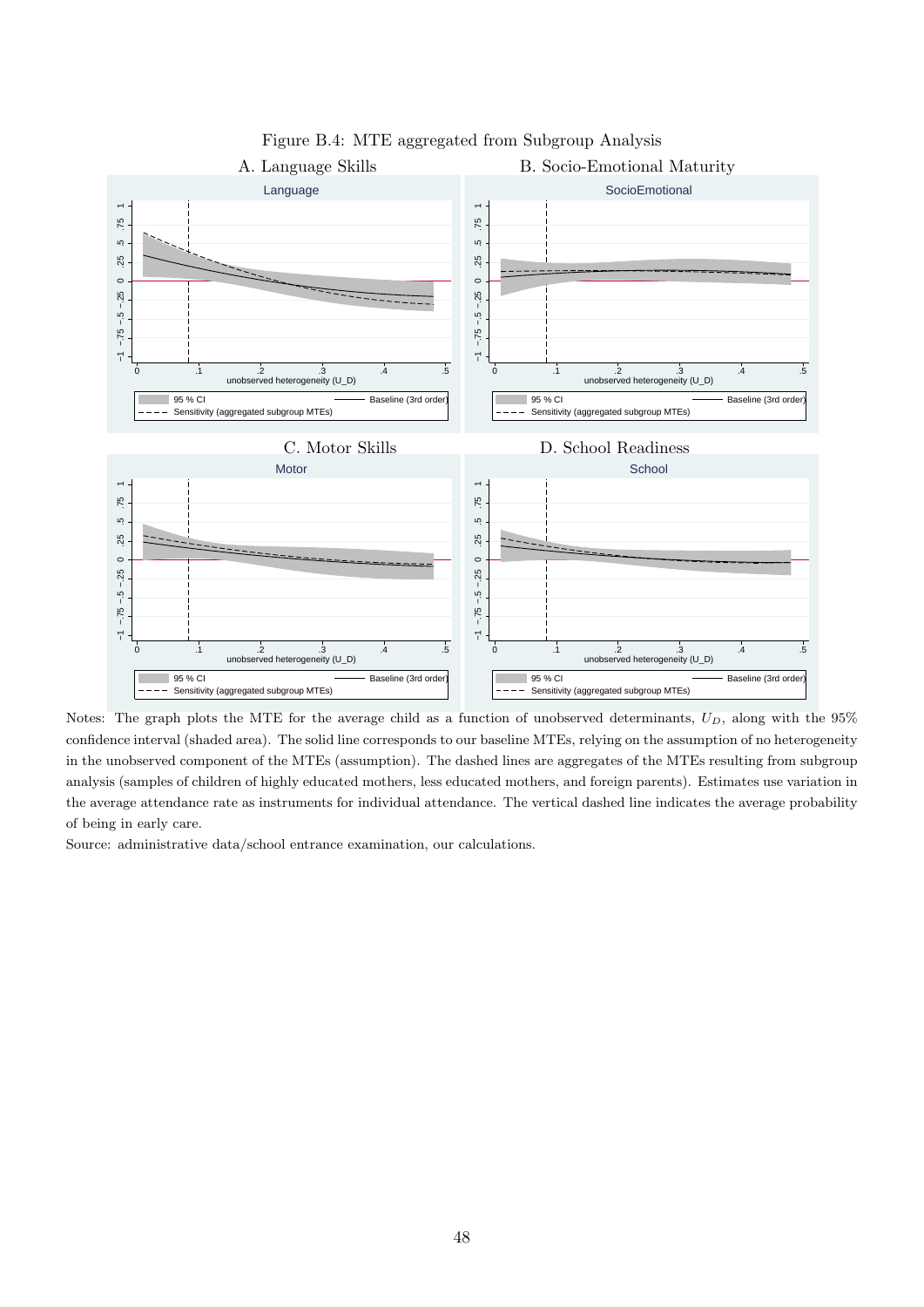

Figure B.5: MTE with and without Care Center–Quality Measures

Notes: The graph plots the MTE for the average child as a function of unobserved determinants, *UD*, along with the 95% confidence interval (shaded area). The solid line controls for the set of center quality features when estimating the MTE. The dashed line omits the set of center quality variables when estimating the MTE. Estimates use variation in the average attendance rate as instruments for individual attendance. The vertical dashed line indicates the average probability of being in early care. Source: administrative data/school entrance examination, our calculations.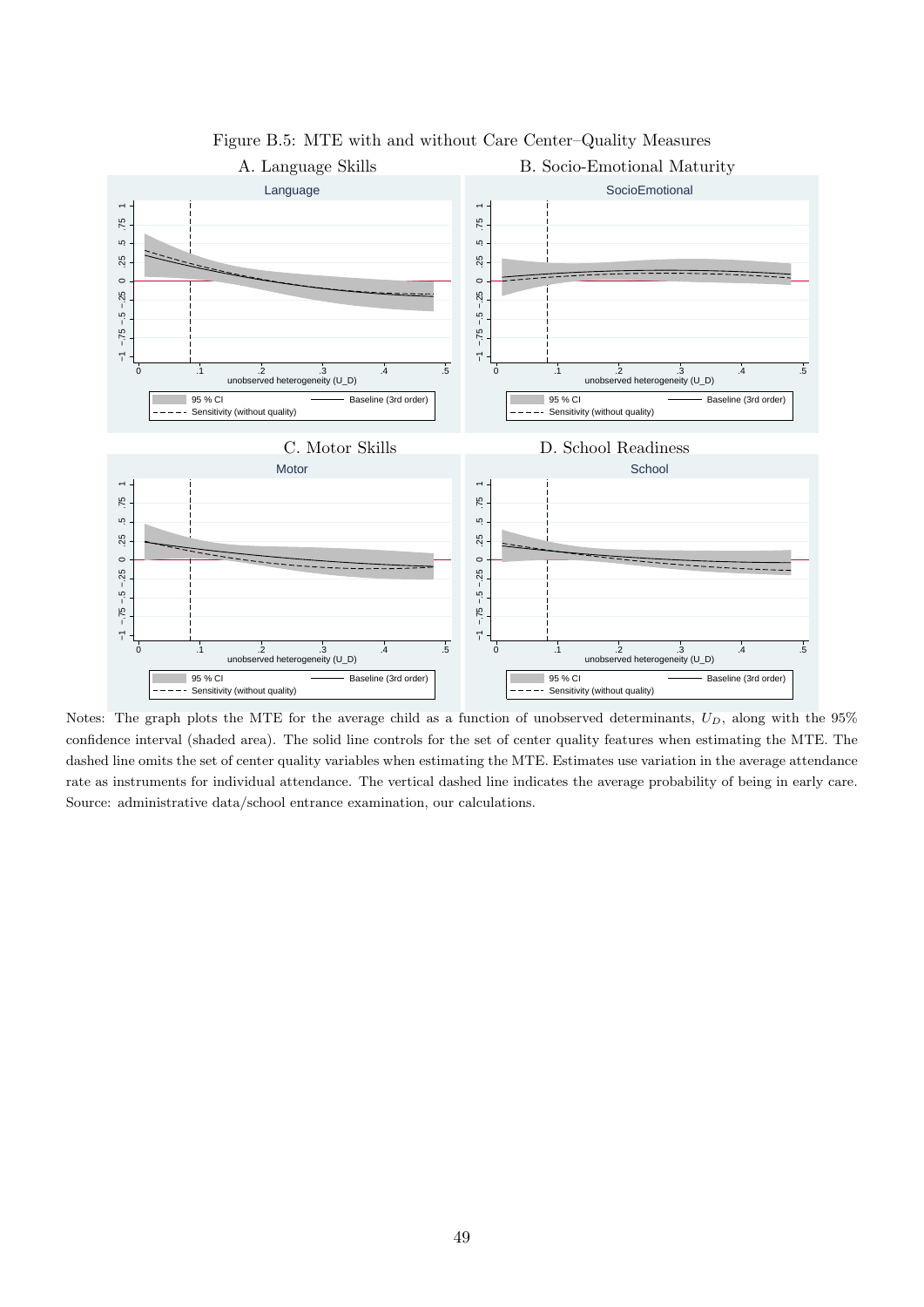| District Attendance (Z)                   | $1.479***$             |
|-------------------------------------------|------------------------|
| Z pw 2                                    | (0.067)<br>$-3.495***$ |
| $Z$ pw $3$                                | (0.351)<br>$3.012***$  |
|                                           | (0.446)                |
| Cohort 2010 (D) $(d)$                     | $-0.000$               |
| Cohort 2011 (D) $(d)$                     | (0.003)<br>0.014       |
|                                           | (0.011)                |
| Child Age (Months)                        | $-0.004***$<br>(0.000) |
| Boy $(D)$ $(d)$                           | 0.001                  |
| Low Birth Weight $(D)$ $(d)$              | (0.002)<br>$-0.014***$ |
|                                           | (0.004)                |
| Foreign $(D)$ $(d)$                       | $-0.010***$<br>(0.003) |
| Number of Siblings                        | $-0.013***$            |
|                                           | (0.001)<br>$0.015***$  |
| Mother is Single $(D)$ $(d)$              | (0.004)                |
| Mother Has Tertiary Education $(D)$ $(d)$ | $0.021***$             |
|                                           | (0.003)                |
| Mother Education Missing (D) (d)          | $-0.000$               |
|                                           | (0.005)                |
| Group Size (Children)                     | 0.001                  |
|                                           | (0.001)                |
| Staff Age (Years)                         | $-0.037**$<br>(0.015)  |
| Staff With Degree $(\%)$                  | $-0.002$               |
|                                           | (0.001)                |
| Full-Time Staff $(\%)$                    | 0.000                  |
|                                           | (0.001)<br>$-0.001***$ |
| Full-Time Children $(\%)$                 | (0.000)                |
| GDP per Capita                            | $-0.008**$             |
|                                           | (0.003)                |
| Female Employment Rate (%)                | $-0.003$               |
|                                           | (0.004)                |
| Unemployment Rate (%)                     | 0.000                  |
|                                           | (0.000)                |
| Log Children in County 0-2 Years          | $-0.202**$             |
| Migration Rate $(\%)$                     | (0.102)<br>0.000       |
|                                           | (0.001)                |
| Log Children in School District Cohort    | 0.002                  |
|                                           | (0.003)                |
| Boys (Fract)                              | $-0.001$               |
| Low Birth Weight (Fract)                  | (0.009)<br>$0.053***$  |
|                                           | (0.020)                |
| Foreign (Fract)                           | 0.014                  |
| Number of Siblings (Avg)                  | (0.011)<br>$0.014***$  |
|                                           | (0.004)                |
| Singe Mothers (Fract)                     | $-0.039***$            |
| Mother Has Tertiary Education (Fract)     | (0.014)<br>$-0.041***$ |
|                                           | (0.010)                |
| Mother Education Missing (Fract)          | $-0.024***$            |

Table B.1: Estimates of the propensity score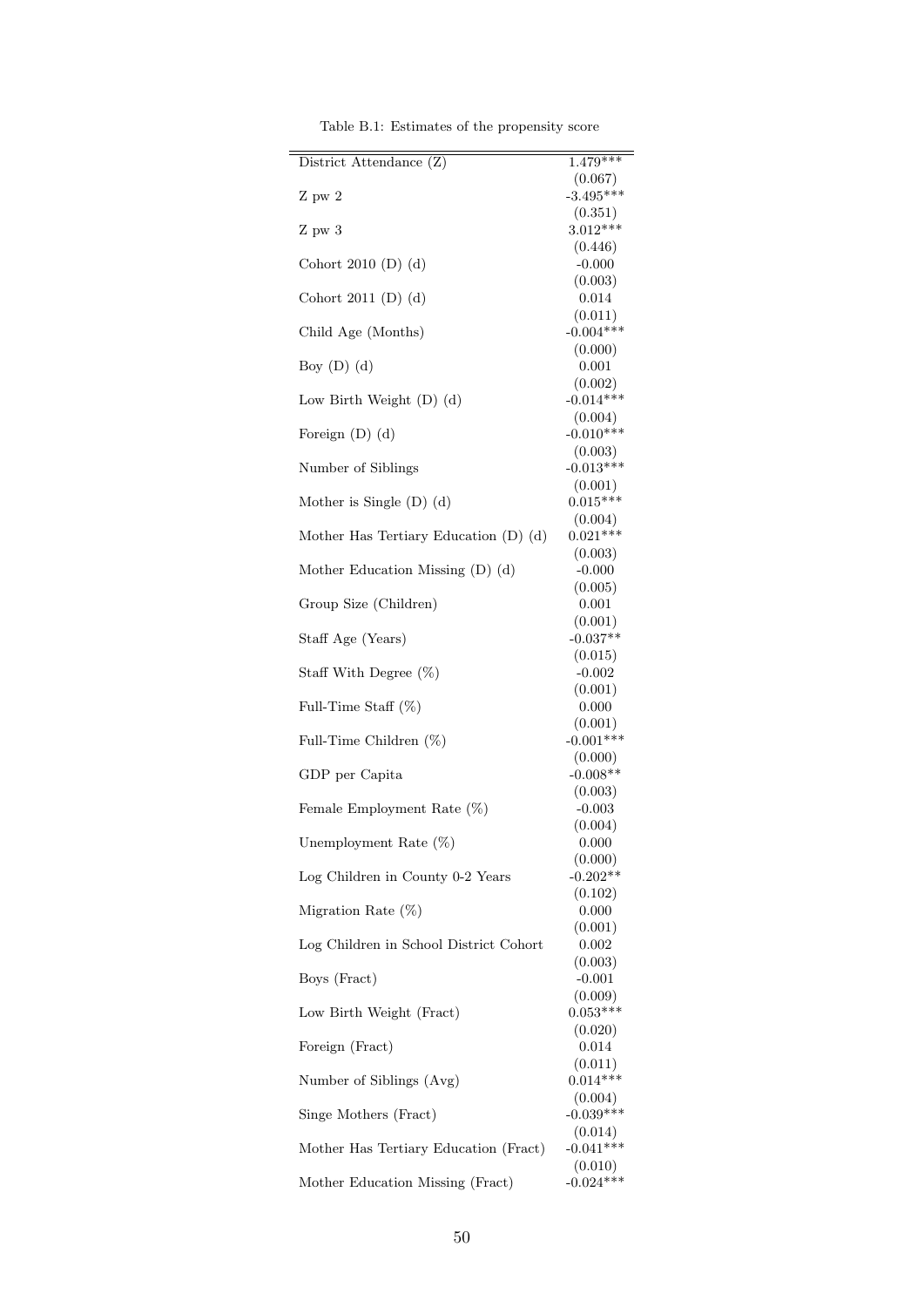| Table $B.1$ – continued        |                  |
|--------------------------------|------------------|
|                                | (0.008)          |
| County FE                      | $\rm N_{\Omega}$ |
| District FE                    | Yes              |
| $Z$ terms (Chi <sub>2</sub> )  | 3008.0           |
| Individual Variables (p-Value) | 0.000            |
| Quality Variables (p-Value)    | 0.004            |
| District Variables (p-Value)   | 0.000            |
| County Variables (p-Value)     | 0.012            |
| log Likelihood                 | $-8656.5$        |
| Children                       | 36381            |
|                                |                  |

Notes: This table shows marginal effects resulting from probit model estimates of the propensity score. Estimates also include a full set of school district dummies and a constant term. Standard errors are clustered at the school district level and are shown in parenthesis: \*p *<* 0.10, \*\* p*<*0.05, \*\*\* p*<*0.010.

Source: school entrance examination *Schleswig-Holstein* 2009-2011, our calculations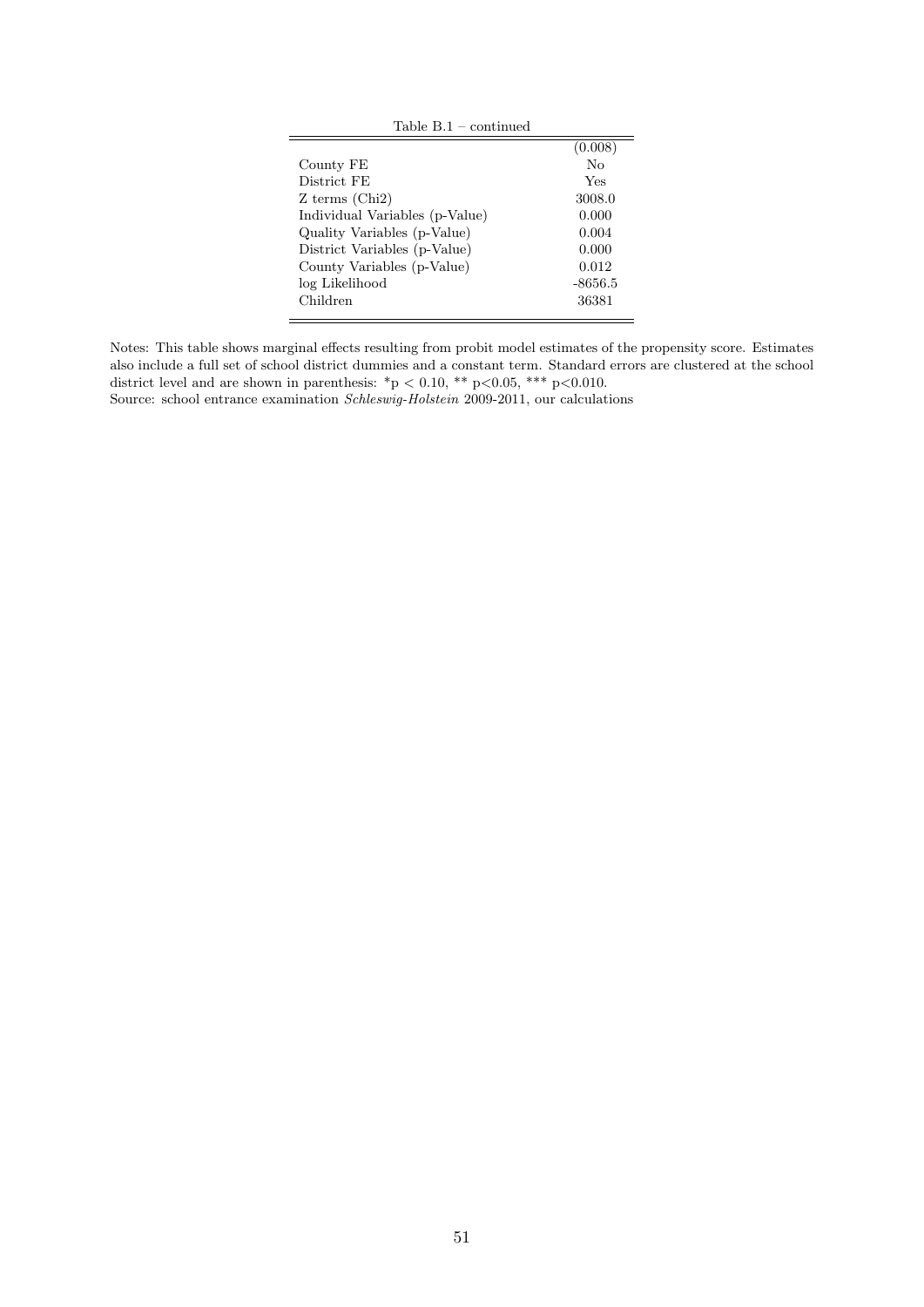|  |  | Table B.2: Full MTE Results |
|--|--|-----------------------------|
|  |  |                             |

|                                   | Language              | SocioEmotional        | Motor                  | School                 |
|-----------------------------------|-----------------------|-----------------------|------------------------|------------------------|
| pZ Score                          | $0.323**$             | 0.012                 | 0.197                  | 0.148                  |
|                                   | (0.151)               | (0.130)               | (0.128)                | (0.112)                |
| $(pZ \text{ Score})^2$            | $-1.004*$             | 0.387                 | $-0.591$               | $-0.421$               |
|                                   | (0.559)               | (0.501)               | (0.517)                | (0.429)                |
| $(pZ \text{ Score})^3$            | 0.655                 | $-0.398$              | 0.417                  | 0.341                  |
| pZ * Child Age                    | (0.514)<br>$-0.006$   | (0.488)<br>$0.012*$   | (0.462)<br>0.008       | (0.409)<br>$-0.005$    |
|                                   | (0.006)               | (0.007)               | (0.006)                | (0.005)                |
| $pZ * Boy$                        | 0.004                 | 0.020                 | $-0.021$               | $\,0.019\,$            |
|                                   | (0.041)               | (0.039)               | (0.049)                | (0.034)                |
| pZ * low Birth Weight             | $-0.018$              | $-0.085$              | $-0.076$               | $-0.120$               |
|                                   | (0.111)               | (0.106)               | (0.119)                | (0.113)                |
| $pZ *$ Foreign                    | $-0.001$              | $-0.035$              | $-0.035$               | $0.101**$              |
|                                   | (0.079)               | (0.046)               | (0.049)                | (0.045)                |
| pZ * Number of Siblings           | $-0.016$              | 0.028                 | 0.041                  | 0.011                  |
|                                   | (0.028)               | (0.020)               | (0.027)                | (0.021)                |
| pZ * Mother is Single             | 0.032                 | 0.030                 | 0.028                  | $\text{-}0.005$        |
|                                   | (0.068)               | (0.069)               | (0.065)                | (0.053)                |
| pZ * Mother has Higher Education  | $-0.022$<br>(0.042)   | $-0.067*$<br>(0.038)  | $-0.018$<br>(0.043)    | 0.049<br>(0.038)       |
| pZ*missing Mom's Education        | $-0.059$              | $-0.041$              | $-0.065$               | $0.000\,$              |
|                                   | (0.063)               | (0.057)               | (0.065)                | (0.062)                |
| pZ * Children in Group            | $-0.037$              | 0.014                 | $-0.070***$            | $-0.002$               |
|                                   | (0.032)               | (0.024)               | (0.021)                | (0.019)                |
| pZ * Staff Age (Years)            | $0.099*$              | 0.044                 | $0.134**$              | $0.079*$               |
|                                   | (0.058)               | (0.060)               | (0.053)                | (0.046)                |
| $pZ *$ Trained Staff $(\%)$       | 0.014                 | $0.002\,$             | $0.021**$              | $0.002\,$              |
|                                   | (0.010)               | (0.010)               | (0.009)                | (0.008)                |
| $pZ * Staff Full-Time (%)$        | 0.000                 | 0.003                 | 0.006                  | $0.017***$             |
|                                   | (0.010)               | (0.007)               | (0.006)                | (0.006)                |
| $pZ *$ Child Full-Time $(\%)$     | $0.008**$             | $-0.005$              | 0.000                  | $-0.005*$              |
|                                   | (0.003)               | (0.004)               | (0.003)                | (0.003)                |
| Cohort 2010 $(D)$                 | $-0.031**$            | $-0.033***$           | $-0.026***$            | $-0.036***$            |
| Cohort 2011 $(D)$                 | (0.013)<br>0.040      | (0.010)<br>$-0.046*$  | (0.009)<br>$-0.126***$ | (0.009)<br>$-0.171***$ |
|                                   | (0.029)               | (0.027)               | (0.026)                | (0.025)                |
| Child Age (Months)                | $0.014***$            | $0.008***$            | $0.014***$             | $0.017***$             |
|                                   | (0.001)               | (0.001)               | (0.001)                | (0.001)                |
| Boy $(D)$                         | $-0.078***$           | $-0.098***$           | $-0.163***$            | $-0.087***$            |
|                                   | (0.006)               | (0.006)               | (0.007)                | (0.006)                |
| Low Birth Weight (D)              | $-0.063***$           | $-0.075***$           | $-0.099***$            | $-0.124***$            |
|                                   | (0.012)               | (0.012)               | (0.012)                | (0.013)                |
| Foreign $(D)$                     | $-0.094***$           | $0.031***$            | $0.018***$             | $-0.030***$            |
|                                   | (0.016)               | (0.008)               | (0.007)                | (0.008)                |
| Number of Siblings                | $-0.023***$           | $-0.003$              | $-0.007**$             | $-0.021***$            |
|                                   | (0.003)               | (0.003)               | (0.003)                | (0.003)                |
| Mother is Single $(D)$            | $-0.038***$           | $-0.082***$           | $-0.048***$            | $-0.052***$            |
|                                   | (0.010)<br>$0.084***$ | (0.010)<br>$0.071***$ | (0.010)<br>$0.045***$  | (0.009)<br>$0.058***$  |
| Mother Has Tertiary Education (D) | (0.007)               | (0.007)               | (0.006)                | (0.006)                |
| Mother Education Missing (D)      | $-0.011$              | 0.003                 | $-0.007$               | $-0.029***$            |
|                                   | (0.010)               | (0.009)               | (0.008)                | (0.008)                |
| Group Size (Children)             | 0.004                 | $-0.006$              | $-0.009**$             | $-0.005$               |
|                                   | (0.005)               | (0.005)               | (0.004)                | (0.004)                |
| Staff Age (Years)                 | $-0.025$              | $-0.097**$            | $0.116**$              | $0.165***$             |
|                                   | (0.051)               | (0.047)               | (0.045)                | (0.043)                |
| Staff With Degree $(\%)$          | $-0.014**$            | $-0.007$              | 0.007                  | $0.011**$              |
|                                   | (0.006)               | (0.006)               | (0.005)                | (0.005)                |
| Full-Time Staff $(\%)$            | $0.006\,$             | $-0.019***$           | 0.002                  | 0.003                  |
|                                   | (0.007)               | (0.005)               | (0.005)                | (0.004)                |
|                                   |                       |                       |                        |                        |